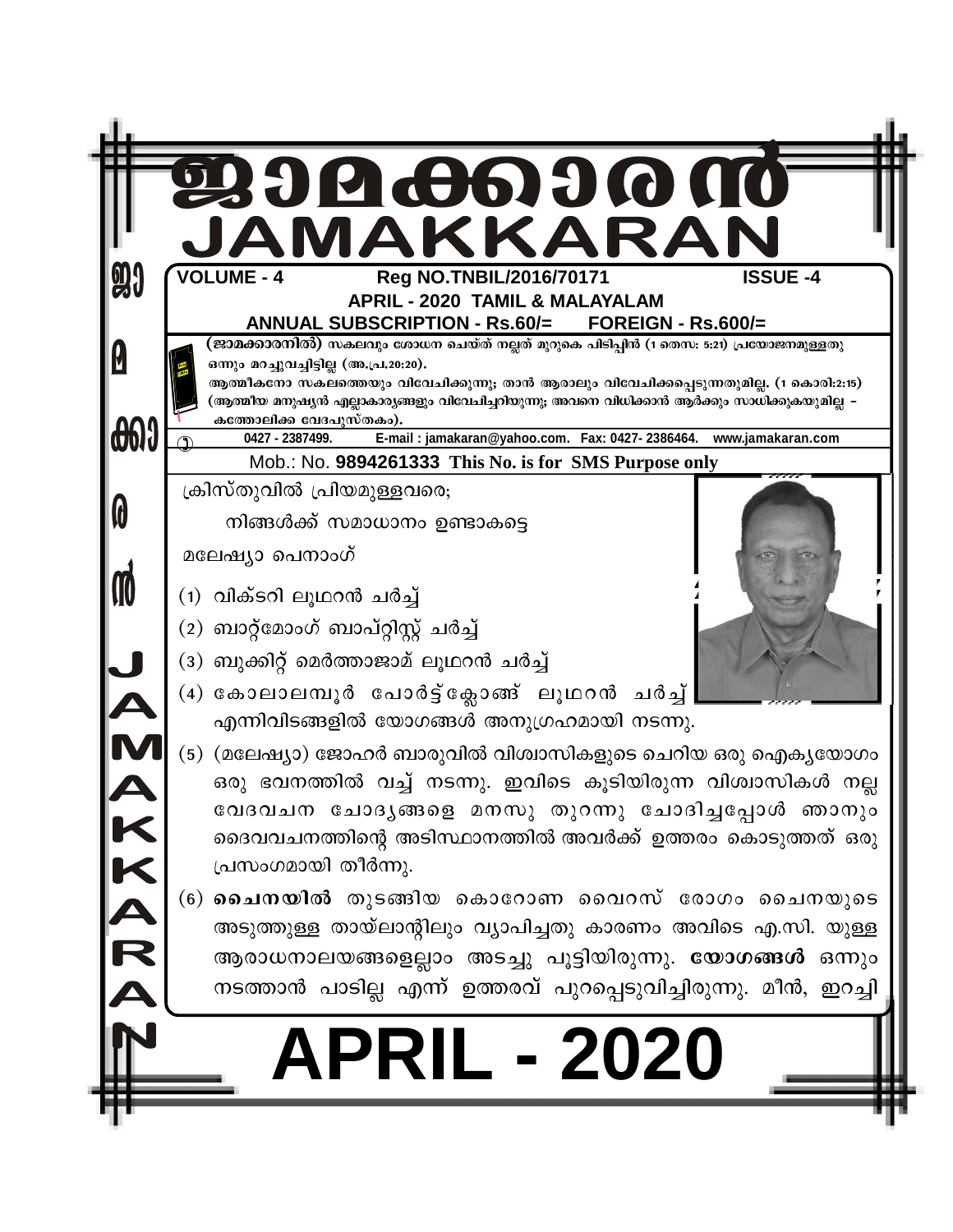മാർക്കറ്റുകൾ അടച്ചു പൂട്ടി. അതുകൊണ്ട് ഞാൻ പ്രസംഗിക്കേണ്ടിയിരുന്ന യോഗങ്ങൾ അടുത്ത വർഷത്തേയ്ക്കു മാറ്റിവച്ചു. എന്നാൽ അടുത്ത വർഷത്തേയ്ക്കു ഞാൻ ഡേറ്റ് അവർക്ക് കൊടുത്തില്ല.

(7) സിംഗപ്പൂർ : ആദ്യം മാർത്തോമാ & C.S.I. സഭ വിശ്വാസികൾ ഒരുമിച്ച് ഒരു വിട്ടിൽ പ്രരത്തന യോഗം ക്രമീകരിച്ചിരുന്നു. അത് അനുഗ്രഹമായി നടന്നു. സിംഗപ്പൂർ യോഗങ്ങൾക്ക് മൂന്നു ദിവസം മാത്രമേ മാറ്റിവച്ചിരുന്നുള്ളു. അതുകൊണ്ട് സിംഗപ്പൂരിലുള്ള മറ്റു സഭകൾക്ക് ഡേറ്റ് കൊടുക്കാൻ കഴിഞ്ഞില്ല. എന്നാൽ ജാമക്കാരൻ വായനക്കാരുടെ വീട്ടിൽ വച്ച് ചെറിയ ഒരു ഐക്യ ആത്മീയ ആലോചന കുടുംബയോഗം നടത്താൻ കഴിഞ്ഞു. ഹിന്ദു മതത്തിൽ നിന്നും ക്രിസ്തുവിനെ സ്വീകരിച്ച നല്ല ആഴമായ വിശ്വാസമുള്ള ഒരു കുടുംബത്തോട് ഒരു മണിക്കൂറും നാല്പതു നിമിഷവും ആലോചനകളെ പങ്കിട്ടത് എനിയ്ക്ക് വളരെ തൃപ്തികരമായിരുന്നു. അവർക്ക് അത് പ്രയോജനകരമായി രുന്നിരിക്കും എന്നു ഞാൻ കരുതുന്നു.

അതോടൊപ്പം യാദൃശ്ചികമായി ഹിന്ദുമതത്തിൽ നിന്നും യേശുവിനെ സ്വീകരിച്ച അദ്ദേഹം എന്റെ YouTube പ്രസംഗംകേട്ട് ഇന്ത്യയിൽ നിന്ന് ഫോൺ മൂലമായി എന്നോട് പല പ്രാവശ്യം സംസാരിച്ചിരുന്നു. അദ്ദേഹത്തിന്റെ കുടുംബത്തിലാണ് അധിക സമയം ഞാൻ ചിലവഴിച്ചത്. വചനത്തെ കേൾക്കുന്നതിന് അവർക്കുള്ള ദാഹത്തെ കണ്ട് ഞാൻ എല്ലാപേരും പോയി. നല്ല വിദ്യാഭ്യാസം ആശ്ചരൃപ്പെട്ടു ഉള്ളവരായിരുന്നതുകൊണ്ട് വചനത്തെ മനസിലാക്കി കൊടുക്കാൻ എനിയ്ക്ക് എളുപ്പമായി. അവസാനമായി സിംഗപ്പൂർ ആംഗ്ലിക്കൻ ചർച്ചിന്റെ പഴയ സെക്രട്ടറിയുടെ വീട്ടിലും വചനത്തെ സംസാരിച്ച് പ്രാർത്ഥിച്ച് ഞാൻ ഇന്ത്യയിലേയ്ക്ക് മടങ്ങി. കർത്താവിന്റെ നാമം മഹത്വപ്പെട്ടത്.

### കൊറോണ വൈറസ്

മരുന്നു കണ്ടു പിടിയ്ക്കാൻ കഴിഞ്ഞിട്ടില്ലാത്ത പല പുതിയ വൈറസുകളേയും നമുക്ക് അറിയാം. ആ കൂട്ടത്തിൽ **കൊറോണ വൈറസ്**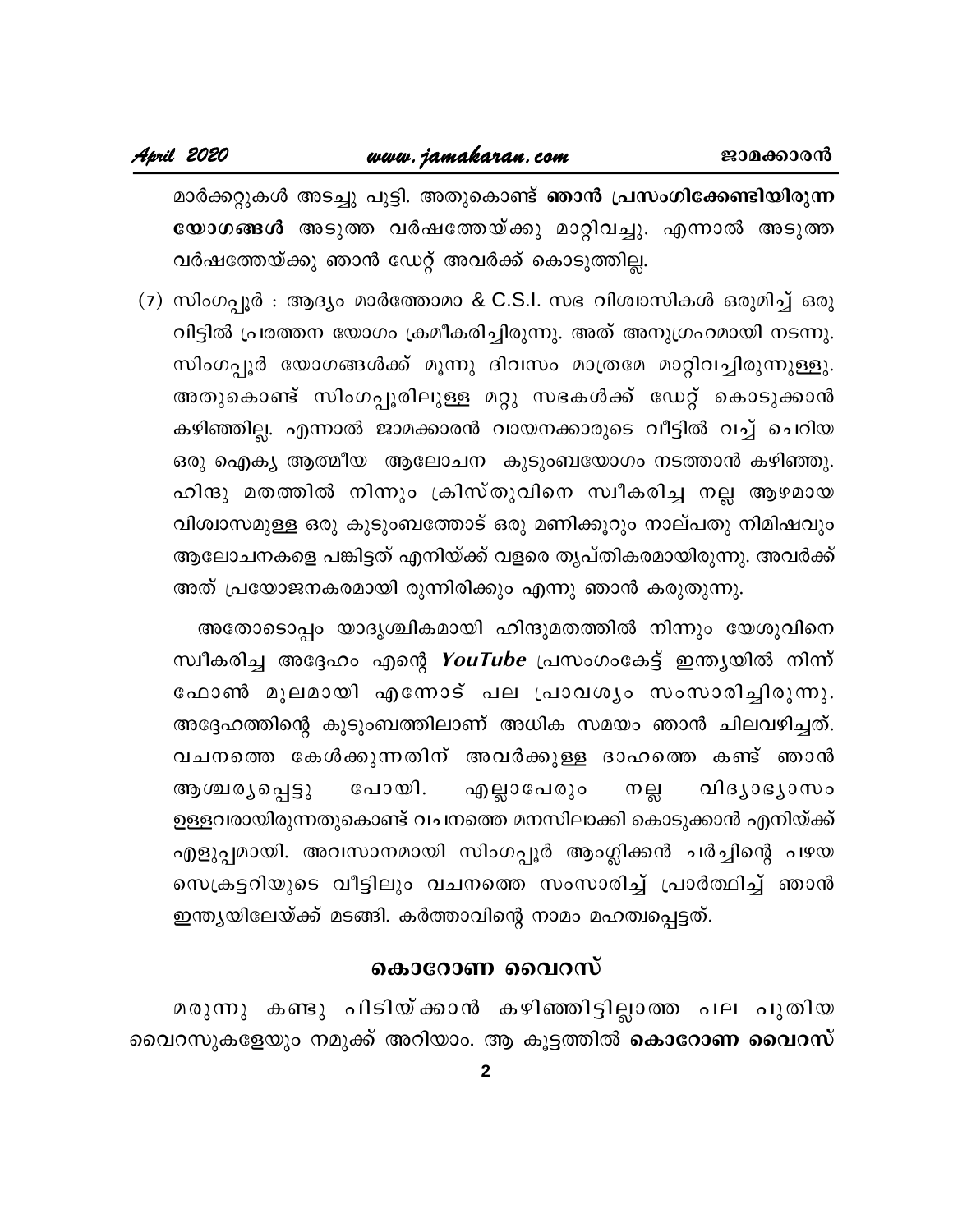ചൈന ദേശത്തിൽ ഉണ്ടായി. ചൈന ദേശത്തിൽ തന്നെ പടർന്ന് പിടിച്ച് കൂട്ടം കൂട്ടമായി ആയിരക്കണക്കിന് ജനങ്ങൾ മരിച്ചു വീഴുകയായിരുന്നു.

പ്രതിരോധ മരുന്നു ഇതുവരെ കണ്ടു പിടിയ്ക്കാൻ കഴിയാത്തതുകൊണ്ട് ഈ രോഗത്തെ തടയാൻ കഴിയാതെ ഇപ്പോൾ ആ വൈറസ് കൃമി ലോകം മുഴുവനും പടർന്നു പിടിച്ചു. ഈ വൈറസ് കാറ്റിലാണ് പകരുന്നത്. തുമ്മിയാൽ, ചുമച്ചാൽ, ബസിൽ അല്ലെങ്കിൽ എസ്കലേറ്ററിൽ, ട്രയിനിലുള്ള <mark>കൈപിടിയിൽ</mark> കൈവയ്ക്കുമ്പോൾ വളരെ പെട്ടെന്ന് പകരുന്നു. അതുകൊണ്ട് കൈകളെ സോപ്പു കൊണ്ട് കഴുകി ശുദ്ധീകരിക്കണ മെന്ന പരസ്യം ലോകം മുഴുവനും കാണിച്ചുകൊണ്ടിരിക്കുന്നു.

ആറ്റം ബോംബുകൊണ്ട് ഒരു പ്രത്യേക സ്ഥലത്തെ മാത്രമേ നശിപ്പിയ്ക്കാൻ ശാസ് ത്ര*ജ്ഞ*ൻമാർ കഴിയുകയുള്ളൂ. അതുകൊണ്ട് പുതിയതായ<u>ി</u> കണ്ടുപിടിച്ചതാണ് വൈറസ് ബോംബ്.

ഈ ബോംബ് ഒരു നാട്ടിൽ പൊട്ടിത്തെറിച്ചാൽ കെട്ടിടങ്ങൾക്ക് നാശമുണ്ടാകുകയില്ല. ആ ബോംബിൽ വച്ച് അയച്ച സംഹാര രോഗകൃമികൾ ആ ബോംബു പൊട്ടിതെറിച്ച ദേശമെങ്ങും കാറ്റിൽ പടർന്ന് <mark>ശാസ്ത്രത്തിന്</mark> കണ്ടുപിടിയ്ക്കാൻ കഴിയാത്ത കൃമികൾ മനുഷ്യശ്വാസകോശത്തെ തകർത്ത് ചില മണി നേരത്തിൽ മനുഷ്യരെ കൊന്നുകളയുന്നു. അങ്ങനെ ഓരേ വീട്ടിലുള്ള എല്ലാവരും മരിച്ചുപോകുന്ന സംഹാരരോഗമാണ്. ആദ്യം ബോംബ് വീണ നഗരത്തിലുള്ളവർ മരിച്ചുപോകും. **വൈറസ് വവ്വാൽ, പാമ്പ്** തുടങ്ങിയവയിൽ പടർന്ന് അവ എവിടെയെല്ലാം പോകുന്നോ അവിടെ എല്ലാം ആ വൈറസ് പടർന്ന് പെരുകി ദേശത്തെ തന്നെ നശിപ്പിക്കാൻ ശക്തിയുള്ളതാണ്.

കൊല്ലപ്പെട്ട ഇറാക്ക് പ്രസിഡന്റ് സദ്ദാം ഹുസൈൻ ഇങ്ങനെയുള്ള ബോംബ് കൈവശം വച്ചിരിക്കുന്നതായി ലോകനാടുകളെയും പ്രത്യേകിച്ച അമേരിക്കയേയും ഭീഷണപ്പെടുത്തി വന്നിരുന്നു. അതിന് ശേഷമാണ് ലോകരാഷ്ട്രങ്ങൾ തലയിട്ടത്. ഇപ്പോൾ ലോകത്തിൽ മൂന്ന് രാഷ്ട്രങ്ങൾ ഇങ്ങനെയുള്ള വൈറസുകളെ പടർത്തുന്ന ഭയങ്കര ആറ്റംബോംബുകൾ കൈവശം വച്ചിട്ടുള്ളതായി നാം അറിയുന്നു. കിംവദന്തിയായി (കേട്ടുകേൾവി) വന്ന വാർത്ത എന്തെന്നാൽ ഈ ഭയങ്കര കൊറോണ വൈറസ് കണ്ടുപിടിച്ച ചൈനയിലെ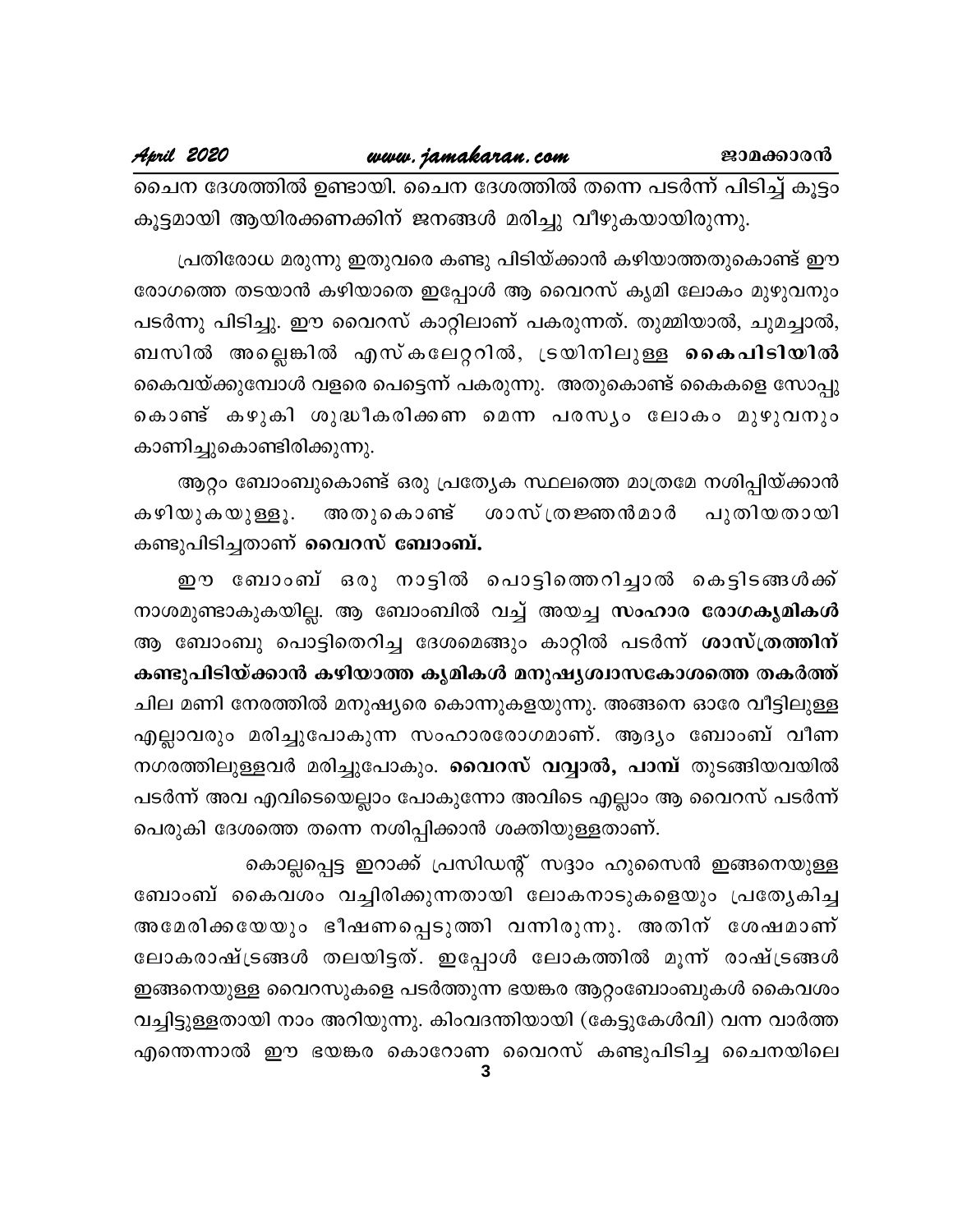### ജാമക്കാരൻ

## www.jamakaran.com

April 2020

ശാസ്ത്രജ്ഞൻമാരുടെ കാത്തുസൂക്ഷിക്കപ്പെട്ട പരിശോധന മുറിയിൽ നിന്ന് എങ്ങനെയോ ശാസ്ത്രജ്ഞൻമാർ അറിയാതെ പടർന്ന വൈറസ് ചൈന ജനങ്ങളെ തന്നെ കൊന്നു. ചൈനയുടെ പ്രസിഡന്റ് ആ ദേശത്തെ വിട്ട് പുറത്തുപോയി ഒളിച്ചു. ഇടയ്ക്ക് ഒരുദിവസം മാത്രം ഒരു പ്രത്യേക ആശുപത്രിയിൽ വന്ന് ഒരു രോഗിയോടു കൂടെ നില്ക്കുന്നതുപോലെ ഫോട്ടോ എടുത്ത് അത ടിവിയിൽ ചൈന മുഴുവനും കാണിച്ചതിനുശേഷം ചൈന പ്രസിഡന്റ് അവിടം വിട്ട് പോയി. ശത്രുരാജ്യത്തെ സംഹരിയ്ക്കാനായി ചൈന ഒരുക്കി വച്ച വൈറസ് അവരുടെ ദേശത്തിലെ ജനങ്ങളെ തന്നെ ആക്രമിച്ചുകൊണ്ടിരിക്കുന്നു.

## ഇപ്പോൾ നടക്കുന്നതെന്താണ്?

ചൈന ജനങ്ങളെ തങ്ങളുടെ ദേശത്തേയ്ക്കു വരേണ്ട എന്ന് ലോക രാജ്യങ്ങൾ പരസ്യമായി അറിയിച്ചു കഴിഞ്ഞു. അതിൽ സിംഗപ്പൂർ വളരെ ജാഗ്രതയായി ചൈനാ ദേശത്തിൽ നിന്നു വന്ന വിമാനങ്ങളെ വിമാതാവളത്തിൽ ഇറങ്ങാൻ സമ്മതിയ്ക്കാതെ ദയാദാക്ഷിണ്യമില്ലാതെ തിരിച്ചയച്ചു.

സിംഗപ്പൂരിൽ ഒരേ ഒരു വ്യക്തിയ്ക്ക് മാത്രം കൊറോണ വ്യാധി ഉള്ളത് കണ്ടുപിടിച്ച് അദ്ദേഹത്തെ കപ്പലിൽ കയറ്റി കടലിൽ നടുവിൽ താമസിപ്പിച്ചു ചികിത്സിച്ചു കൊണ്ടിരിക്കുന്നു.

### അന്ത്യകാലം അടുത്തിരിക്കുന്നു

ലൂക്കോസ് 21 : 11 –ൽ പറഞ്ഞിരിക്കുന്നതുപോലെ അന്ത്യകാലത്തിലെ അടയാളങ്ങളിൽ ഒന്നാണ് മഹാവ്യാധികൾ. ഡെങ്കുപനിപോലെ ഈ വ്യാധിയും മഹാവ്യാധിയോട് ചേർന്നതാണ്.

ദേശത്തിലുള്ള ജനങ്ങൾ തങ്ങളെ തന്നെ താഴ്ത്തി ദൈവത്തെ അമ്പേഷിച്ചാൽ തീർച്ചയായും രോഗങ്ങളെ നീക്കി ദൈവം നമുക്ക് സൗഖ്യത്തെ തരും. ഞാൻ ദേശത്തെ നശിപ്പിയ്ക്കാതെ വണ്ണം അതിന് മതിൽ കെട്ടി എന്റെ മുമ്പാകെ ഇടിവിൽ നില്ക്കേണ്ടതിന് ഒരു പുരുഷനെ ഞാൻ അവരുടെ ഇടയിൽ അമ്പേഷിച്ചു. കണ്ടില്ലതാനും എന്നു ദൈവം പറയുന്നു (യെഹ. 22 : 30). താഴെ ഫോട്ടോയിൽ കാണുന്നത് ചൈന ദേശത്തിലെ ആ പ്രത്യേക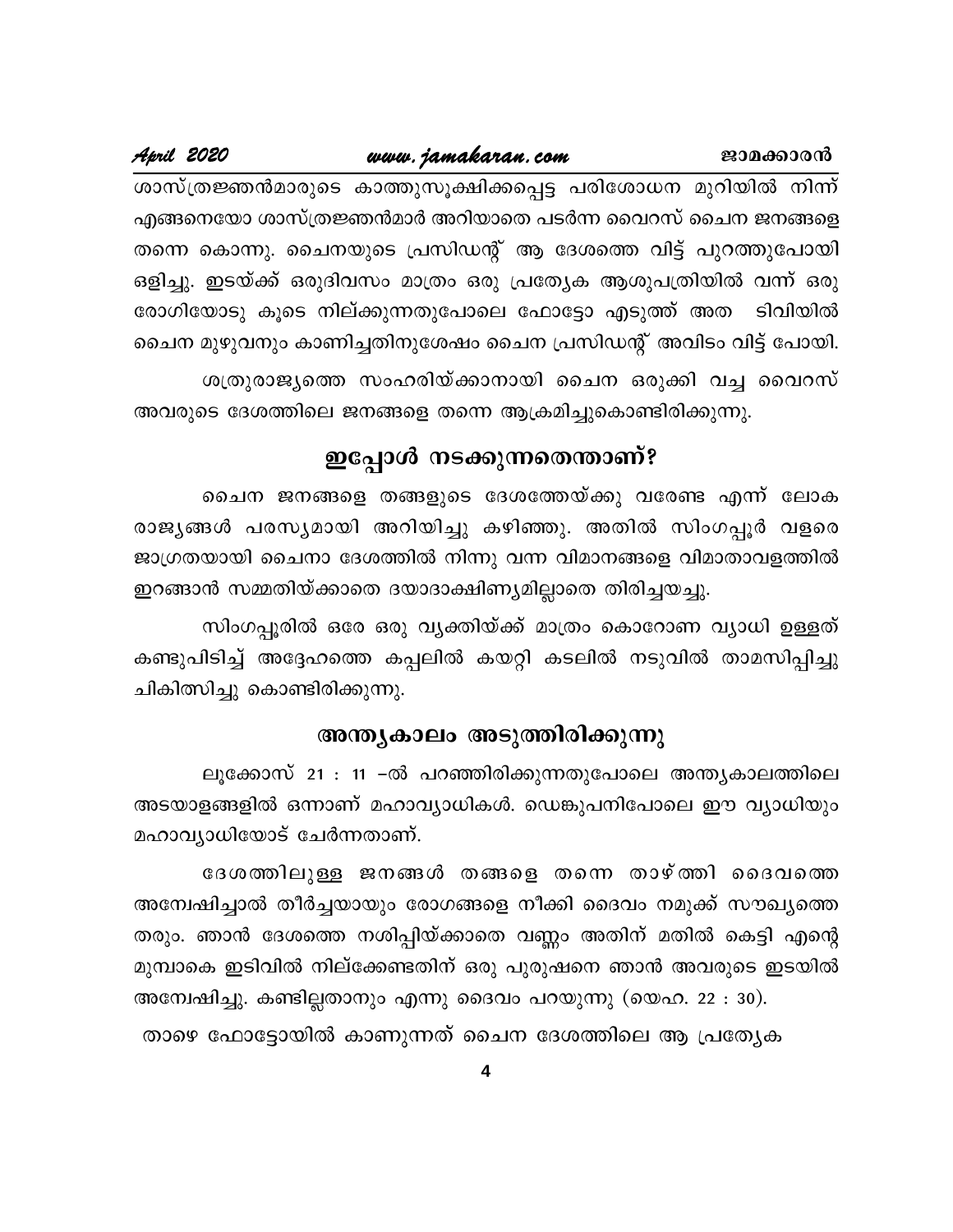സംസ്ഥാനത്തിലുള്ള എല്ലാ ഹോസ്പിറ്റലുകളും രോഗികളാൽ നിറഞ്ഞു 5 ദിവസത്തിനുള്ളിൽ വളരെ ക വിഞ്ഞ തുകൊണ്ട് വേഗത്തിൽ കെട്ടിയുണ്ടാക്കിയ ആയിരക്കണക്കിന് കിടക്കകളുള്ള താല്ക്കാലിക ആശുപത്രിയെ ആണ്.

ഇതിൽ ക്രൂരത എന്താണെന്നാൽ ചൈനയിലെ ഗ്രാമങ്ങളിലുള്ള രോഗികളെ സുഖമാക്കാൻ കഴിയില്ല എന്നറിഞ്ഞിട്ട് പട്ടാളം തന്നെ അവരെ വെടിവച്ച് കൊന്നു സ്വന്തക്കാർക്ക് കൂടെ കാണാൻ കഴിയാത്തവണ്ണം തീവച്ച് എരിച്ചു കളയുന്നു.

(ഡ്രാഗൺ) ആരാധിക്കുന്ന ചൈനയിൽ പിശാചിനെ ചൈനക്കാരെക്കാൾ ബുദ്ധമത ചൈനക്കാരാണ് എണ്ണത്തിൽ അധികം. എന്നാൽ സർവ്വാധികാര ഭരണം നടക്കുന്നതുകൊണ്ട് അവരെക്കൊണ്ട് ഒന്നും ചെയ്യാൻ കഴിയില്ല.

□ അവസാനമായി വന്ന വാർത്ത മിക്കവാറും ചൈന പട്ടണങ്ങളിൽ ഉള്ള രഹസ്യ ക്രിസ്ത്യാനികളാണ്. പല പട്ടണങ്ങളിൽ ചെന്ന് രോഗികൾക്ക് സഹായം ചെയ്ത് ക്രിസ്തുവിന്റെ സ്നേഹത്തെക്കുറിച്ച് പറയുന്നത്. അവർമൂലം പ്രാർത്ഥിച്ച് സൗഖ്യം പ്രാപിച്ചവർ ധാരാളം എന്ന വാർത്ത കേട്ട് ദൈവത്തെ സ്തുതിക്കുന്നു.

എങ്ങനെയോ ചൈനയിൽ നിന്നു പടർന്ന കൊറോണ വൈറസ് എന്നെ തൊരത്തി തൊരത്തി ഓരോ നാടും കടന്ന് ഒരു <mark>മുഖം മൂടിയും</mark> അണിയാതെ ഞാൻ ഇന്ത്യയിൽ വന്നു ചേർന്നു. ദൈവത്തിന് മഹത്വം

□ മലേഷ്യ, സിംഗപ്പൂർ ശുശ്രൂഷയ്ക്ക് ഞാൻ ചെന്ന 15 ദിവസങ്ങളിൽ നിങ്ങൾ എഴുതിയ കത്ത്, ഇ–മെയിൽ, എസ്.എം.എസ്. എല്ലാം വായിച്ച് പ്രാർത്ഥിച്ച് മറുപടി എഴുതിക്കൊണ്ടിരിക്കുന്നു. അവയെല്ലാം എഴുതിക്കഴിഞ്ഞ് ഇന്ത്യയിൽ തമിഴ്നാട്ടിൽ ഇരട്ടക്കോട്ട – തണ്ടാ എന്ന മല ആദിവാസികളുടെ അടുക്കൽ മെഡിക്കൽ കൃാമ്പ് – അതോടുകൂടെ സുവിശേഷ പ്രവർത്തനം ചെയ്യാൻ പുറപ്പെട്ടു കഴിഞ്ഞു. എന്റെ കൂടെ ഡോ. ശ്രീമതി ഇന്ദുമതി എം.ബി.ബി.എസ്. (ഗവ. ഡോക്ടർ) അവർകളും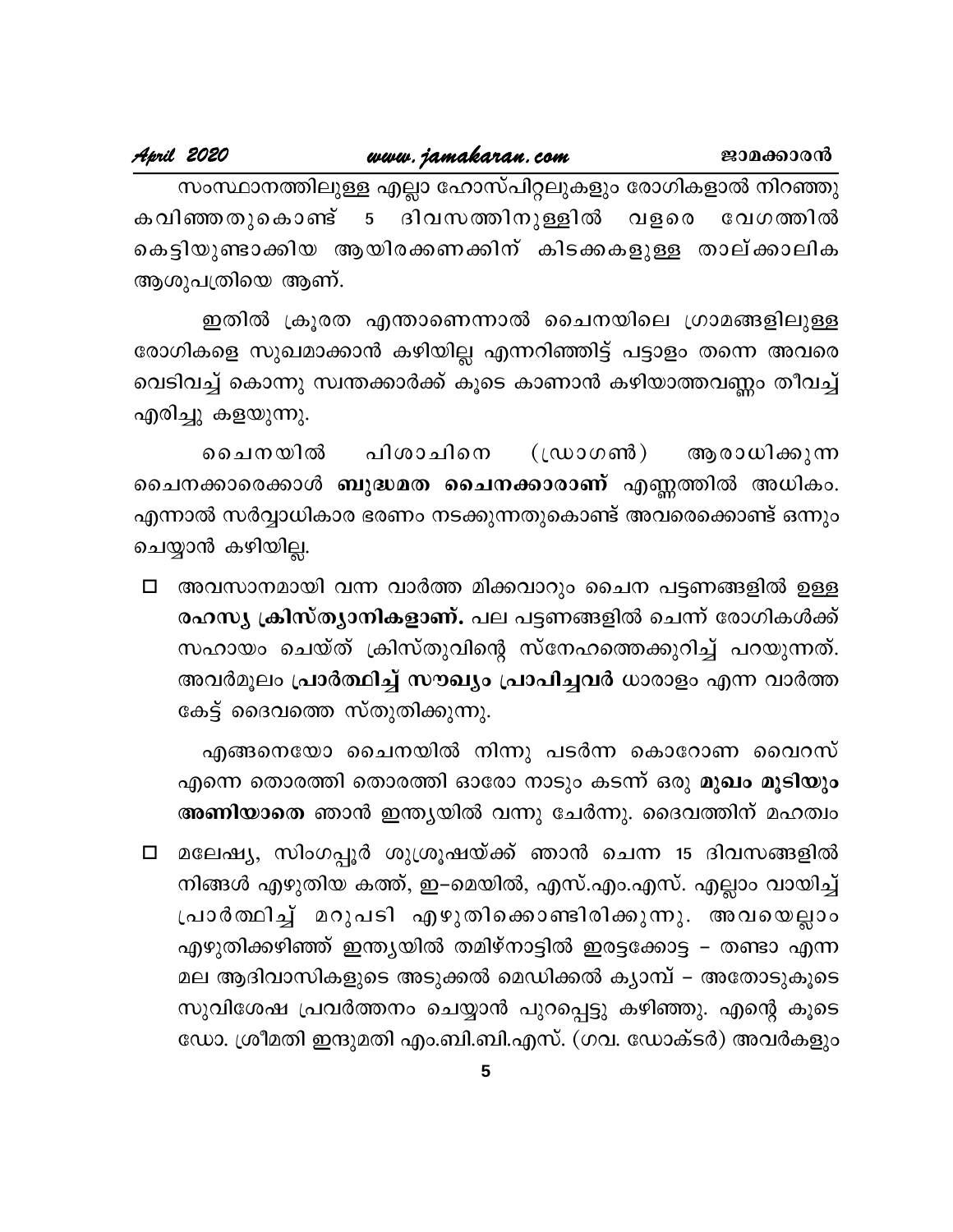ആസ്ട്രേലിയായിൽ നിന്നു വന്ന തമിഴ് സഹോദരൻമാരായ സഹോ.<br>ദേവരാജ്, സഹോ. ജോൺ നൈറ്റ് എന്നിവരും ശുശ്രൂഷയിൽ<br>പങ്കുചേരുന്നു. പാസ്റ്റർ പിച്ചയ്യാ ടീമാണ് ഈ മലപ്രദേശത്തുള്ള u 2020<br>സ്ട്രേലിയായിൽ നിന്നു വന്ന തമിഴ് സഹോദരൻമാരായ സഹോ.<br>ദേവരാജ്, സഹോ. ജോൺ നൈറ്റ് എന്നിവരും ശുശ്രൂഷയിൽ<br>പങ്കുചേരുന്നു. പാസ്റ്റർ പിച്ചയ്യാ ടീമാണ് ഈ മലപ്രദേശത്തുള്ള<br>ശുശ്രൂഷയ്ക്ക് ഏർപ്പാട് ചെയ്തിരിക്കുന്നത്. തുടർന്നും ഞാൻ ]¦ptNcp¶p. ]mÌÀ ]n¨¿m SoamW v Cu ae{]tZi¯pÅ ip{iqjb v¡ v GÀ¸mS v sNb vXncn¡p¶X v. XpSÀ¶pw Rm³ നിങ്ങൾക്കായി പ്രാർത്ഥിക്കുന്നു.

നിങ്ങൾ അയച്ചു തന്ന സ്തോത്രകാഴ്ചകൾ വന്നു ചേർന്നു. വളരെ പകുംചരുന്നു. പാറ്റ്റ്റര് പ്പച്ചയ്യാ ടിമാണ് ഈ മലപ്രദോശത്<u>റുള്ള</u><br>ശുശ്രൂഷയ്ക്ക് ഏർപ്പാട് ചെയ്തിരിക്കുന്നത്. തുടർന്നും ഞാൻ<br>നിങ്ങൾക്കായി പ്രാർത്ഥിക്കുന്നു.<br>നങി. കർത്താവിന്റെ കൃപ നിങ്ങളോടെല്ലാവരോടും കൂടെ<br>ഇരിക്കുമാറാകട്ടെ.<br>ഇരിക് ഇരിക്കുമാറാകട്ടെ.

**e**wo. പുഷ്പരാജ്

|              | 2020                  |    |                        | എന്റെ ദൈവവേല വിവരങ്ങൾ                                         |
|--------------|-----------------------|----|------------------------|---------------------------------------------------------------|
| February     |                       |    | 10-2-2020 to 15-2-2020 | <b>Village Ministry Soranadu</b>                              |
|              |                       |    | 21-2-2020 to 23-2-2020 | Pastor Pichia Missionery Fellowship, HILL TRIBE MINISTRY      |
|              | 28-2-2020 to 1-3-2020 |    |                        | <b>TDTA English Church Convention, Tirunelvelli</b>           |
| <b>March</b> | $6 - 3 - 2020$        |    | to $8-3-2020$          | C.S.I. St. Luck Church Convention, Tirupur                    |
|              |                       |    | 20-3-2020 to 22-3-2020 | <b>C.S.I. Christ Church Convention, Coimbatore Diocese</b>    |
|              |                       |    | 24-3-2020 to 30-3-2020 | North India Meeting, Jarkhand, CNA Churches                   |
| <b>April</b> | $3-4-2020$            |    | to $5-4-2020$          | Madurai Diocese St. Peters Church, Satchiapuram               |
|              | $6 - 4 - 2020$        |    | to $8-4-2020$          | West Gate C.S.I. Church, Madurai Diocese                      |
|              | 17-4-2020             |    | to 19-4-2020           | Jargand C.N.I. Church,                                        |
|              |                       |    | 24-4-2020 to 26-4-2020 | Panjakala C.S.I. Church Convention                            |
| <b>May</b>   | $4 - 5 - 2020$        |    | to $5-5-2020$          | Kakkamoola C.S.I. Union Convention, (Kerala)                  |
|              | $8 - 5 - 2020$        | to | 10-5-2020              | Devicode C.S.I. Church Convention, K.K. Diocese               |
|              | 13-5-2020 to          |    | 14-5-2020              | Kalladi Sithem (Parapuram) C.S.I. Convention                  |
|              |                       |    | 15-5-2020 to 17-5-2020 | <b>Pragasapuram C.S.I. Convention, Tuticorin Diocese</b>      |
|              |                       |    | 22-5-2020 to 24-5-2020 | <b>Syarpuram C.S.I. Convention, Tuticorin Diocese</b>         |
|              |                       |    |                        | 26-5-2020 to 27-5-2020 East Parapadi TDTA Diocese Convention, |
| June         |                       |    |                        | <b>SRI LANKA</b> Medhadist Church Pastors' Conference         |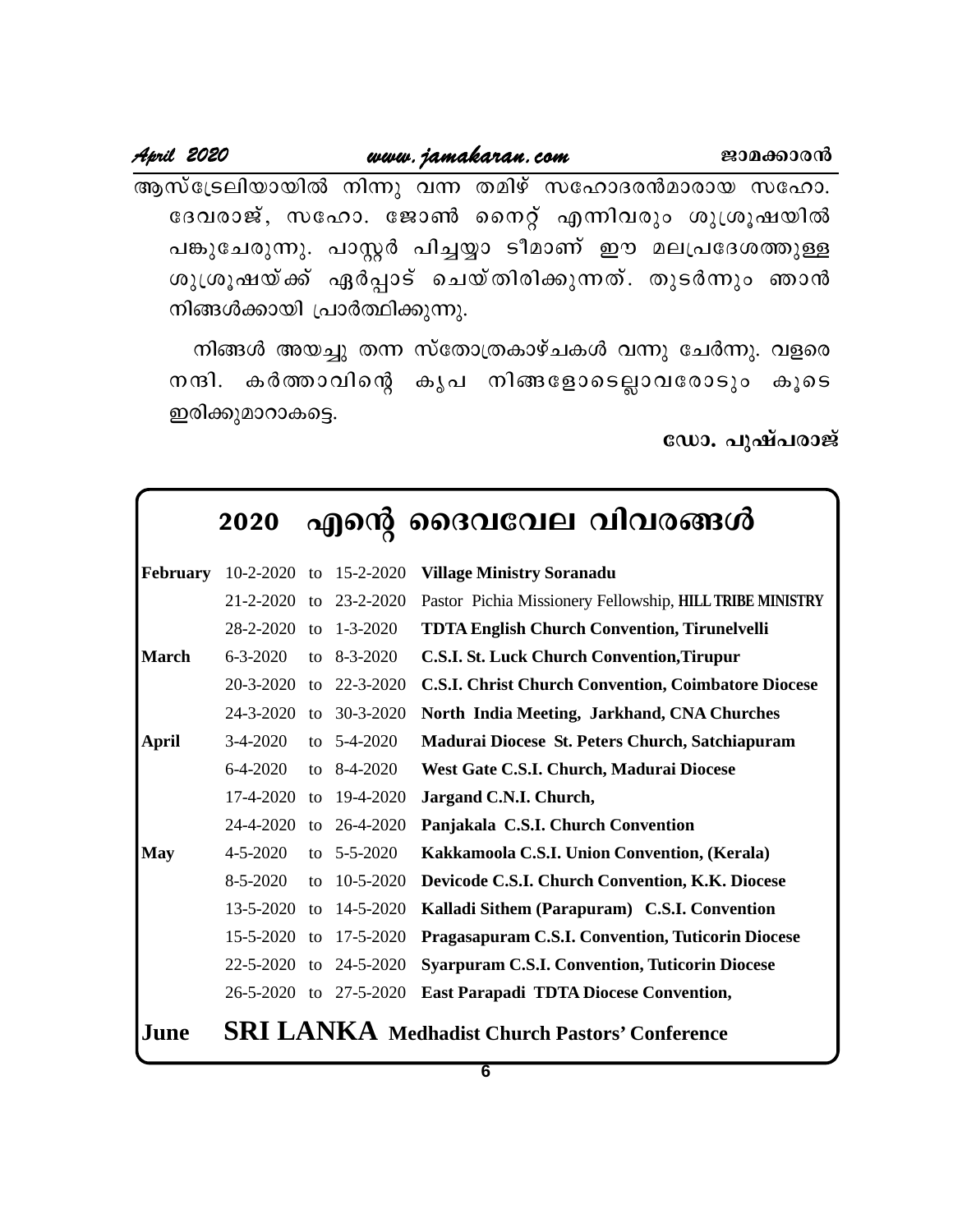

**Gol9Qo** യേശുക്രിസ്തുവാണോ? ദൈവപുത്രനാണോ?

*ഉത്തരം* ആദ്യ അപ്പോസ്തലൻമാരായ പൗലോസും പത്രോസും യഹുദൻമാരുടെ ഇടയിൽ പ്രസംഗിക്കുമ്പോൾ ബത്ലഹേമിൽ പിറന്ന് മരിച്ചു ഉയർത്തെഴുന്നേറ്റ നസ്രയനായ **യേശുവാണ് ക്രിസ്തു മിശിഹാ** എന്നും, ദൈവപുത്രൻ എന്നും വേദവചനങ്ങളെ ദൃഷ്ടാന്തമാക്കി ക്കൊണ്ട് അവരെ ക്രിസ്തുവിൽ വഴി നടത്തി വന്നു (അപ്പോ. 18:28, 2:36, 9:22,20) അങ്ങനെയെങ്കിൽ ക്രിസ്തുവും ദൈവപുത്രനും മുമ്പ് തന്നെ ഉണ്ടായിരുന്നുവെന്ന് യഹുദൻമാർ അറിഞ്ഞിരിക്കണം.

ആവർത്തനം 6:4 –ൽ യിസ്രയേലേ കേൾക്ക! യഹോവ നമ്മുടെ ദൈവമാകുന്നു. ഏകൻ തന്നെ – Hear O Israel The LORD our God is *one LORD* എന്നുള്ളത് വിശ്വസിച്ച്, ഏകദൈവം നമുക്കുണ്ടെന്ന് ഏറ്റു ഇപ്പോൾ ക്രിസ്തു യിസ്രയേൽ ജനങ്ങൾ പറയുന്ന  $\alpha$ ദൈവപുത്രനെന്നും വേറൊരു ആളത്വത്തെ അവർ അറിഞ്ഞിട്ടുണ്ടോ? അവനിൽ ദൈവത്വത്തെ അനുഭവിച്ചറിഞ്ഞിട്ടുണ്ടോ? അവരുടെ അടിസ്ഥാന വിശ്വാസത്തിന്റെ ആരംഭസ്ഥാനം എന്ത്?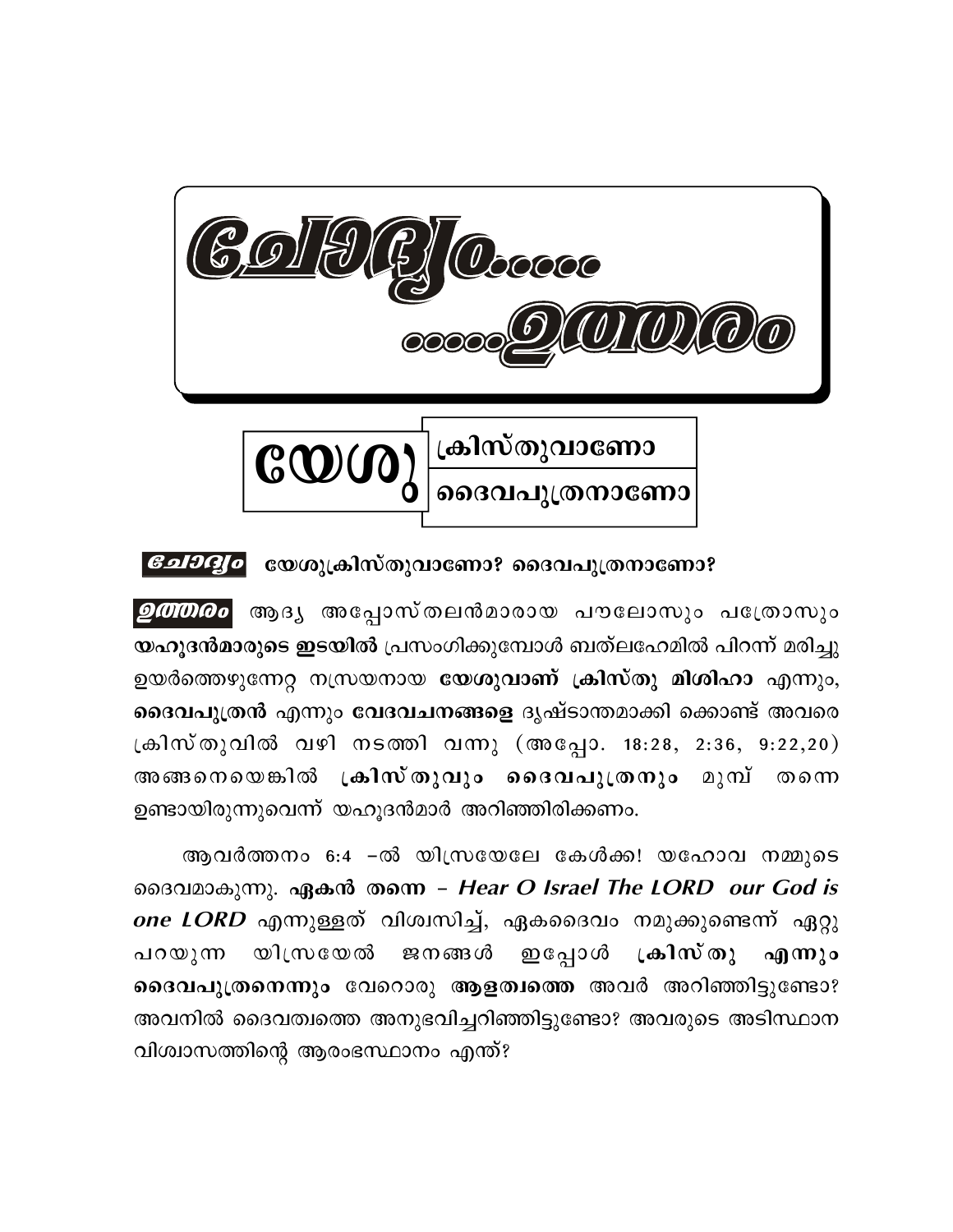#### ജാമക്കാരൻ

## www.jamakaran.com

April 2020

-ൽ പറഞ്ഞിട്ടുള്ളതുപോലെ താൻ തിമോ. 6 : 16 മാത്രം അമർതൃതയിലുള്ളവനും അടുത്തുകൂടാത്ത വെളിച്ചത്തിൽ വസിക്കുന്നവനും മനുഷൃർ ആരും കാണാത്തതും, കാൺമാൻ കഴിയാത്തവനും എന്നുള്ളത് യഹൂദൻമാർ നന്നായി അറിഞ്ഞിട്ടുണ്ട്. അതുകൊണ്ടാണ് മോശക്കുപോലും ദൈവത്തിന്റെ തേജസ് മുഴുവനും കാണാൻ കഴിയാതെ പോയത് (പുറ. 33 : 18– 20). ദൈവത്തിന്റെ ദൂതനെ കണ്ടപ്പോൾ ദൈവത്തെ കണ്ടതുകൊണ്ട് നാം മരിച്ചുപോകും എന്ന് മനോഹ ഭാര്യയോടു പറഞ്ഞു (ന്യായ. 13 : 22) ആകയാൽ ദൈവത്തെ കാണാൻ കഴികയില്ല എന്നും ദൈവത്തിന്റെ ദൂതനും ദൈവമായിരുന്നു എന്ന് ആ കാലഘട്ടത്തിൽ വിശ്വസിച്ചിരുന്നു. മുൾപടർപ്പിൽ മോശയുടെ മുമ്പിൽ ദർശനം കൊടുത്ത് ദൂതനായി വന്നവനെയാണ് (പുറ. 3:2). അബ്രഹാമിന്റെ ദൈവം, ഇസഹാക്കിന്റെ ദൈവം, യാക്കോബിന്റെ ദൈവം എന്നു യഹൂദൻമാർ അറഞ്ഞുവച്ചിരിക്കുന്നത്. യാക്കോബിനോടു മല്ലുപിടിച്ച ദൂതൻ ദൈവമാണെന്നും സൈനൃങ്ങളുടെ ദൈവമായ യഹോവ എന്നുള്ളത് അവന്റെ നാമമാണെന്നും (ഹോശയ. 12 : 4–5) അവർ അറിഞ്ഞു വച്ചിരിക്കുന്നു.

അതുകൊണ്ട് ആദിമുതൽ മനുഷ്യരോടുകൂടെ ഇടപെട്ടിരുന്ന ഒരുവൻ ഉണ്ടെന്നും അവനും **ദൈവമാണെന്നും** വേദവചന അടിസ്ഥാനത്തിലും, ജീവിതസാഹചര്യങ്ങളിലും യിസ്രയേല്യർ അനുഭവിച്ചറിഞ്ഞിരുന്നു. സദൃ. 30:4 –ൽ അപ്രകാരം **ദൈവവും ദൈവപുത്രനും** ഉണ്ടായിരുന്നു എന്നു നാം അറിയുന്നു (സങ്കീ. 2:7; എബ്രാ. 1:2,8,6; യോഹ. 3:16; മത്താ. 10:16; യെശയ്യാ 21:10; കൊലോ. 1:5,13; ലൂക്കോ. 8:28; റോമ. 1:5-13; 1 യോഹ. 4:9,10,14; മത്താ. 27:40,43; ലൂക്കോ. 1:25; യോഹ. 19 :7, യോഹ. 3:17) പോലുള്ള വചനങ്ങളെ ധ്യാനിക്കുമ്പോൾ ദൈവപുത്രൻ എന്ന ഒരുവൻ സ്വർഗ്ഗത്തിൽ തന്നെ ഉണ്ടെന്നും അവൻ ദൈവത്തിന് തുല്യമായവനാണെന്നും (ഫിലിപ്പിയർ 2:6, യോഹ. 1:1) ഇസ്രയേൽ മക്കൾ അറിഞ്ഞിരിക്കുന്നു. ആ ദൈവപുത്രൻ ഭൂമിയിലേക്ക് വരും എന്നും രാജാവായി വാഴും എന്നും (യെശയ്യാ 9:6, 7–14; ലൂക്കോ. 1:32,33; യെശയ്യാ 23:5,6; അപ്പോ. 15:17; സെഖ. 9:9; മത്താ. 21:9)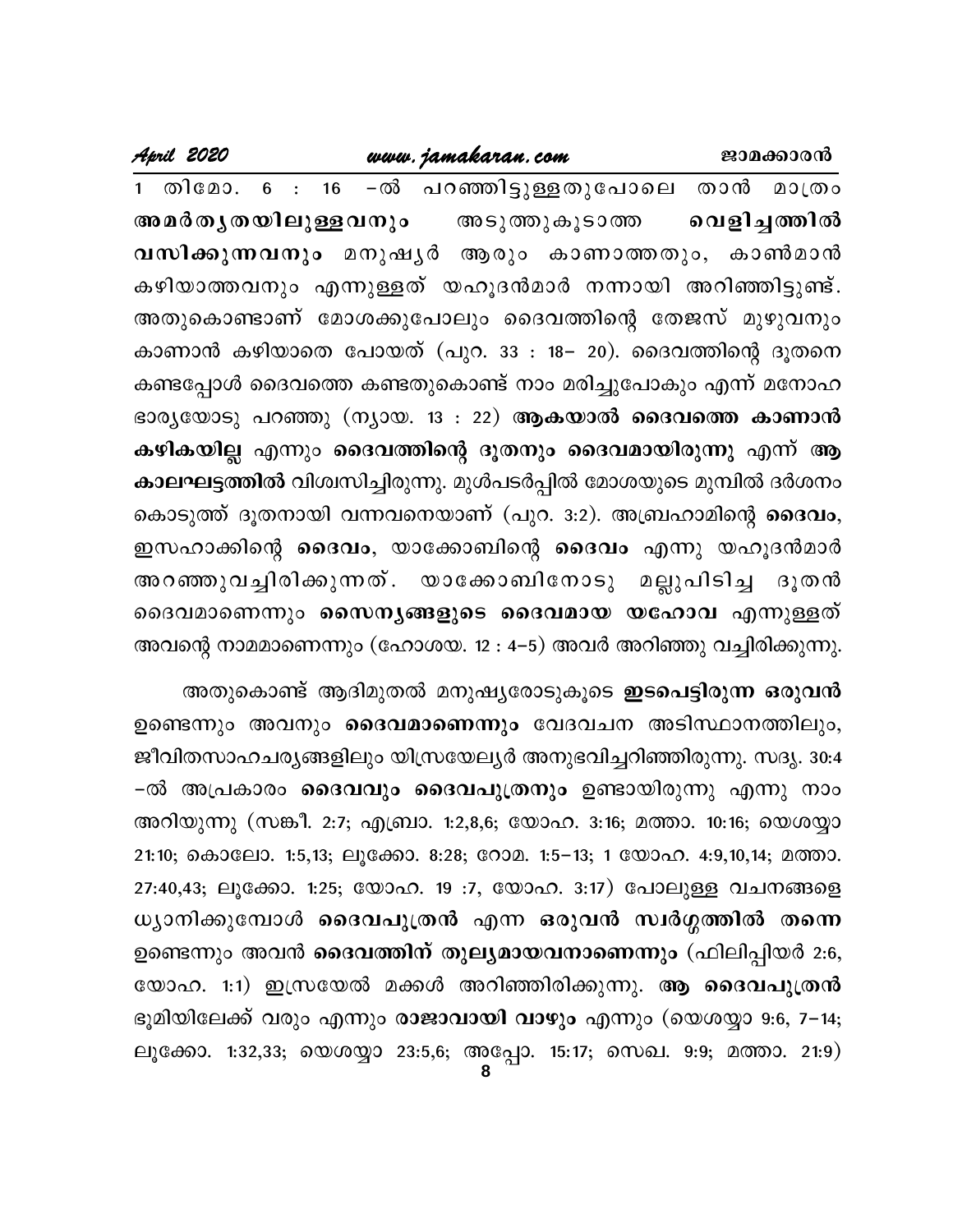April 2020

അവർ കാത്തിരുന്നു. അതുകൊണ്ടാണ് യോഹന്നാൻ സ്നാപകൻ ചോദിച്ചത് വരുവാനുള്ളവൻ നീയോ? മഹാപുരോഹിതനും നീ ദൈവപുത്രനാണോ എന്നു ചോദിച്ചു (മത്താ. 26:53) പിശാചും യേശുവിനെ ദൈവപുത്രൻ എന്നു തന്നെ ഏറ്റുപറയുന്നു (ലൂക്കോ. 8:28).

മാത്രമല്ല ക്രിസ്തു എന്നത് <mark>ഗ്രീക്ക് വാക്കാണ്. മശിഹാ</mark> എന്നത് എബ്രായ വാക്കാണ്. ക്രിസ്തു എന്നാൽ വരാൻ പോകുന്നവൻ, അഭിഷേകം പ്രാപിച്ചവൻ എന്നാണ് അർത്ഥം. ആദിയിൽ വചനമായിരുന്ന് ദൈവപുത്രനായി സ്വർഗത്തിൽ ഇരുന്നവനാണ്. ക്രിസ്തു എന്നും അവൻ വരും എന്നും യഹൂദൻമാർക്ക് നന്നായിട്ടറിയാം (യോഹ. 9:22, 10:24; മത്താ. 26:63; മർക്കോ. 14:61; ലൂക്കോ. 4:41; യോഹ. 12:34; അപ്പോ. 2:36) പോലുള്ള വചനങ്ങൾ പ്രകാരം ദൈവപുത്രനാണ് ക്രിസ്തു മശിഹാ എന്നും അവർ അറിഞ്ഞിരുന്നു. മാർത്തയും ശമര്യാസ്ത്രീയും കൂടെ ക്രിസ്തു വരും എന്നു വിശ്വസിച്ചു (യോഹ. 11:27, 4:25,26) വരാൻ പോകുന്ന ക്രിസ്തുവായ മശിഹാ കഷ്ടപ്പാടുകൾ സഹിയ്ക്കുമെന്നും സംഹരിക്കപ്പെടുമെന്നും മൂന്നാംദിവസം ഉയർത്തെഴുന്നേൽക്കുമെന്നും വേദം അവരോടു പറഞ്ഞിട്ടുണ്ട് (യെശയ്യാ 53, ദാനി. 9:26; ലേവി 23:5-11;, സങ്കീ. 118:22-24; യെശയ്യാ 25:8; സെഖ. 13:14) എന്നാലും മശിഹാ രാജാവായി രാജ്യം ഭരിക്കുമെന്നാണ് അവർ അധികമായി വിശ്വസിച്ചിരുന്നത്. അടിമത്വത്തിൽ കിടന്നവർക്ക് ഭരണം, അധികാരം വേണമെന്നതി ലാണ് അവർ കൂടുതൽ ശ്രദ്ധ ചെലുത്തിയിരുന്നത്. അതുകൊണ്ട് മശിഹാ പ്രഭുക്കൻമാരുടെ വഴിയിൽ വരുമെന്നു വിചാരിച്ചു തച്ചന്റെ മകനായി വരുമെന്ന് അവർ പ്രതീക്ഷിച്ചില്ല. അവരുടെ ആത്മീയ കണ്ണുകളെ പിശാചു കുരുടാക്കിക്കളഞ്ഞു. <mark>രക്തം ചിന്തി രക്ഷയിലേക്ക്</mark> നടത്തും, രക്ഷകനായി വരും എന്ന വിശ്വാസത്തെ പിശാച് നശിപ്പിച്ചു. അതുകൊണ്ടാണ് യേശുവിനെ ആരെന്നറിയാതെ കുരിശിൽ തറച്ചു കൊന്നത്. യഹൂദൻമാർ മശിഹാ എന്ന ദൈവപുത്രൻ വരും എന്നും രാജ്യത്തെ തങ്ങൾക്ക് തരും എന്നും ഇന്നുവരെ വിശ്വസിച്ചുകൊണ്ട് യരുശലേമിലുള്ള പഴയ ആലയത്തിന്റെ ചുവരിലുള്ള ഒരു ഭാഗത്ത് (വിലാപ മതിൽ) weep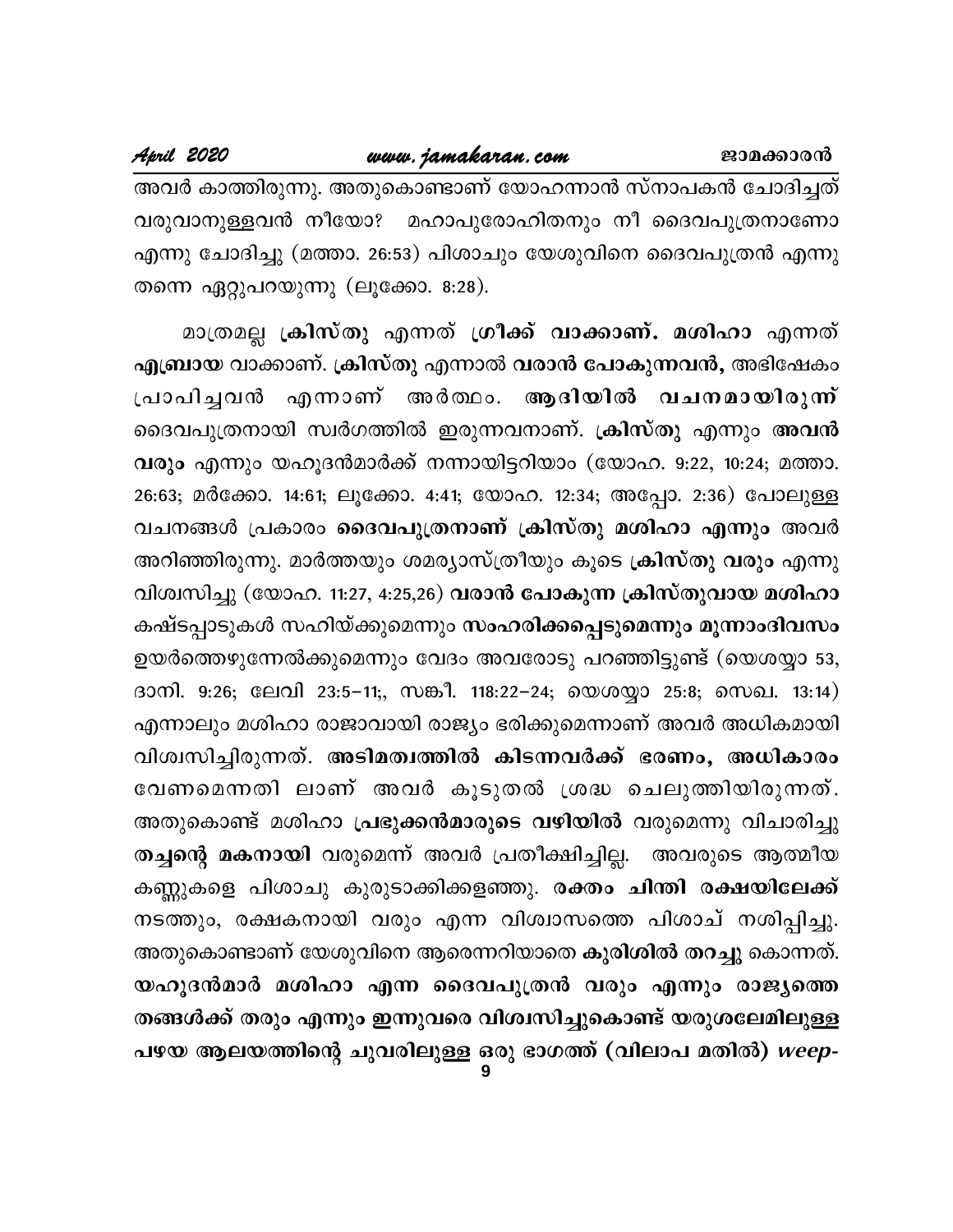ing wall തലയിടിച്ച് പ്രാർത്ഥിക്കുന്നു. അവർ മശിഹാ വരും എന്ന് ഇന്നും വിശ്വസിക്കുന്നു. അതുകൊണ്ടാണ് അവർ ചെയ്യുന്നത് ഇന്നതെന്ന് അവർ അറിയുന്നില്ല എന്ന് യേശു ക്രൂശിൽ കിടന്നുകൊണ്ട് പറഞ്ഞത്.

ഇങ്ങനെയുള്ളവരുടെ മദ്ധ്യേ പത്രോസ് പ്രസംഗിച്ചത് നിങ്ങൾ ക്രൂശിച്ച യേശുവിനെ, നമ്മുടെ ദൈവം, കർത്താവും, ക്രിസ്തുവും ആക്കി എന്ന് യിസ്രയേൽ ഗോത്രക്കാർ എല്ലാവരും അറിയട്ടെ എന്ന് ആണ് (അപ്പോ. 2:36) പൗലോസും പരസ്യമായി യഹൂദൻമാരുടെ ഇടയിൽ ശക്തമായി തർക്കിച്ചു. യേശുവേ ക്രിസ്തു എന്നും ദൈവപുത്രനെന്നും വേദവാകൃങ്ങളെ ചൂണ്ടിക്കാണിച്ചുകൊണ്ട് വ്യക്തമാക്കി (അപ്പോ. 18:28, 9:20) അതുകൊണ്ട് ദൈവത്തിന്റെ വചനമാണ് ദൈവപുത്രനായി, വരാനുള്ള ക്രിസ്തുവായി സ്വർഗ്ഗത്തിൽ ഇരുന്നു എന്ന് യിസ്രയേൽ ജനങ്ങൾ എല്ലാവരും വിശ്വസിച്ചിരുന്നു എന്ന് നമുക്ക് മനസിലാക്കാൻ കഴിയുന്നു. ഇതുകൊണ്ടാണ് ക്രിസ്തുനിമിത്തം അതായത് വരാനുള്ള വചനം നിമിത്തം മശിഹ നിമിത്തം വരുന്ന നിന്ദകളെ അധിക ഭാഗ്യം എന്ന് മോശ അന്നേ കരുതിയിരുന്നു എന്ന് എബ്രായർ 11:26 –ൽ പറയുന്നത്. ഈ യേശുവിനെ ദൈവപുത്രനായും ക്രിസ്തുവായും ദൈവവചനമായും ദൈവമായും കർത്താവായും പിതാവിന് തുല്യമായവനായും വേദവാകൃങ്ങൾ മൂലം വെളിപ്പെടുത്തി അവർ മൂലമായി അവന്റെ മരണം കൊണ്ട് മനുകുലത്തിന് രക്ഷ വന്നിരിക്കുന്നു എന്ന് <mark>ആദി അപ്പോസ്തലൻമാ</mark>ർ പ്രസംഗിച്ചത്. അതുകൊണ്ടാണ് പത്രോസ് പ്രസംഗിച്ചപ്പോൾ 3000 പേർ എന്നും 5000 പേരെന്നും യിസ്രയേല്യരിൽ പലർ രക്ഷയിലേയ്ക്ക് വന്നത്. അവന്റെ നാമം, ശക്തി, അധികാരം, മഹത്വം, കീർത്തി, സ്നേഹം ഇവ എല്ലാം യിസ്രയേലിൽ മാത്രമല്ലാതെ പുറജാതികളിലേക്കും പ്രസ്താവിക്കപ്പെട്ടു. യേശുവിന്റെ ആദ്യത്തെ വരവിൽ രക്ഷ, രണ്ടാമത്തെ വരവിൽ യഹൂദൻമാർക്ക് രാജ്യം കിട്ടുമെന്നും ഏറ്റു പറഞ്ഞ് ഉറപ്പിച്ച് അവർക്ക് പരിശുദ്ധാത്മാവിന്റെ സഹായത്താൽ വിശ്വാസത്തെ ഊട്ടിയുറപ്പിച്ചു. തങ്ങൾ രക്തസാക്ഷിയായി മരിച്ചാലും സാരമില്ല തങ്ങൾക്കായി രക്തം ചൊരിഞ്ഞ പിതാവിന്റെ പുത്രനെ<br>10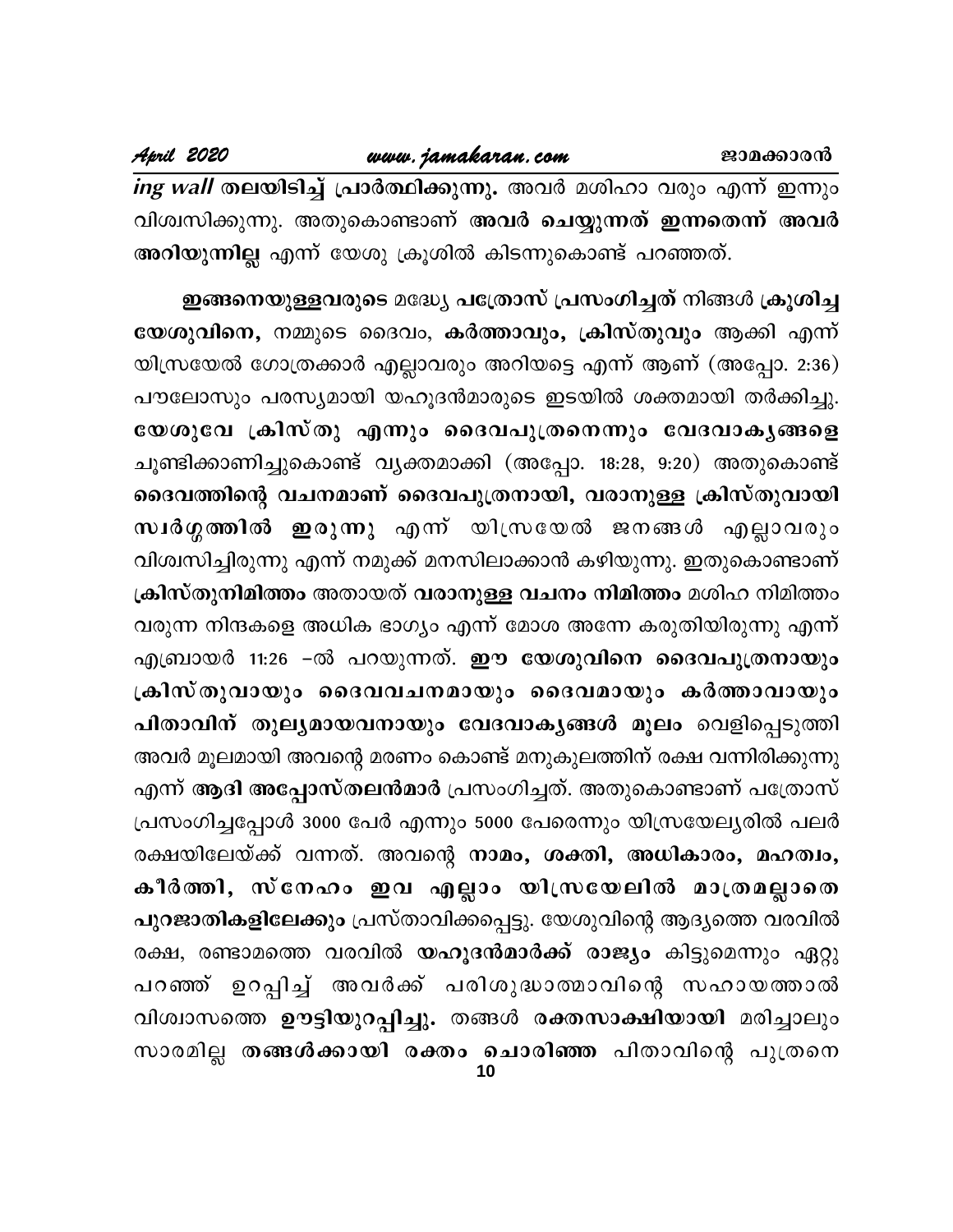മഹത്വപ്പെടുത്തണം എന്ന വാഞ്ചയോടെ ആ അപ്പോസ്തലൻമാർ തങ്ങളുടെ ജീവിതകാലം മുഴുവനും ചിലവഴിച്ചു. ഇതു വായിക്കുന്ന നിങ്ങളും അങ്ങനെ ജീവിക്കുന്നുണ്ടോ? നിങ്ങളെ നിങ്ങൾ തന്നെ പരിശോധിച്ചു നോക്കൂ.

### പ്രിയമുള്ളവരെ

ഈ കാലം അന്ത്യകാലം എന്നു പറയുന്നു. യേശു വേഗം വരുന്നു എന്നു പറയുന്നു. എന്നാൽ ആദി അപ്പോസ്തൻമാരുടെ കാലത്ത് നടന്നതുപോലെ അത്ഭുതങ്ങളും, അടയാളങ്ങളും, അതിശയങ്ങളും (*SIGNS & WONDERS*) ആശ്ചര്യങ്ങളും നടക്കുന്നില്ലല്ലോ? എന്തുകൊണ്ട് (മർക്കോ. 16:20) സഭകളുടെ എണ്ണം വർദ്ധിച്ചു കൊണ്ടേ വരുന്നു എന്നാൽ വിശ്വാസികളുടെ എണ്ണം വർദ്ധിക്കുന്നില്ലല്ലോ! എന്തുകൊണ്ട്? വിശ്വാസികൾ സഭയെ വിട്ടു പിരിഞ്ഞു പോകുന്നതല്ലാതെ വർദ്ധിച്ചു വളരുന്നില്ല. പുതുവത്സരം ആഘോഷിക്കുന്നു വാഗ്ദത്ത വചനകാർഡും കൊടുക്കുന്നു. (ആ വാഗ്ദത്തം നിറവേറുമോ?) ഈ 2020–ാം വർഷം ആത്മാക്കളെ നേടുന്നതിൽ, ആത്മീയ വർദ്ധനവിൽ, വചനം ഉറപ്പാക്കുക. അതിശയം നടക്കുന്ന കാരൃത്തിൽ 2019–ാം വർഷത്തെ പോലെയായിരിക്കുമോ? എനിയ്ക്ക് മക്കളെ തരേണം അല്ലെങ്കിൽ ഞാൻ മരിച്ചുപോകും എന്ന റാഹേലിന്റെ ഹൃദയമുള്ള ദൈവദാസൻമാർ എഴുന്നേൽക്കുമോ? അറിവില്ലായ്മ പിശാച്, അനുസരണമില്ലാത്ത പിശാചിനെയും തുരത്തിയോടിക്കുന്ന വിശ്വാസ വീരൻമാർ എഴുന്നേൽക്കുമോ? ദൈവത്തിന്റെ സത്യം അവർക്ക് വെളിച്ചമായി കാണപ്പെടുന്നില്ലേ?

യേശുക്രിസ്തു പറഞ്ഞു എന്നിലും വലിയ കാര്യങ്ങൾ നിങ്ങൾ ചെയ്യും (യോഹ. 14:12) യേശു മരിച്ചവരെ എഴുന്നേൽപ്പിച്ചു. പിറവി കുരുടൻമാരെ, മുടന്തനെ, കുഷ്ഠരോഗിയെ, ചെകിടൻമാരെ സൗഖ്യമാക്കി. കടലിൻമേൽ നടന്നു. വെള്ളം വീഞ്ഞാക്കി. അഞ്ച് അപ്പവും രണ്ട് മീനും കൊണ്ട് അയ്യായിരം പേരെ പോഷിപ്പിച്ചു. മീനിന്റെ വയറ്റിൽ നിന്നും വെള്ളിക്കാശെടുത്തു. ഇതിലും വലിയ കാരൃങ്ങളെ രക്ഷിക്കപ്പെട്ട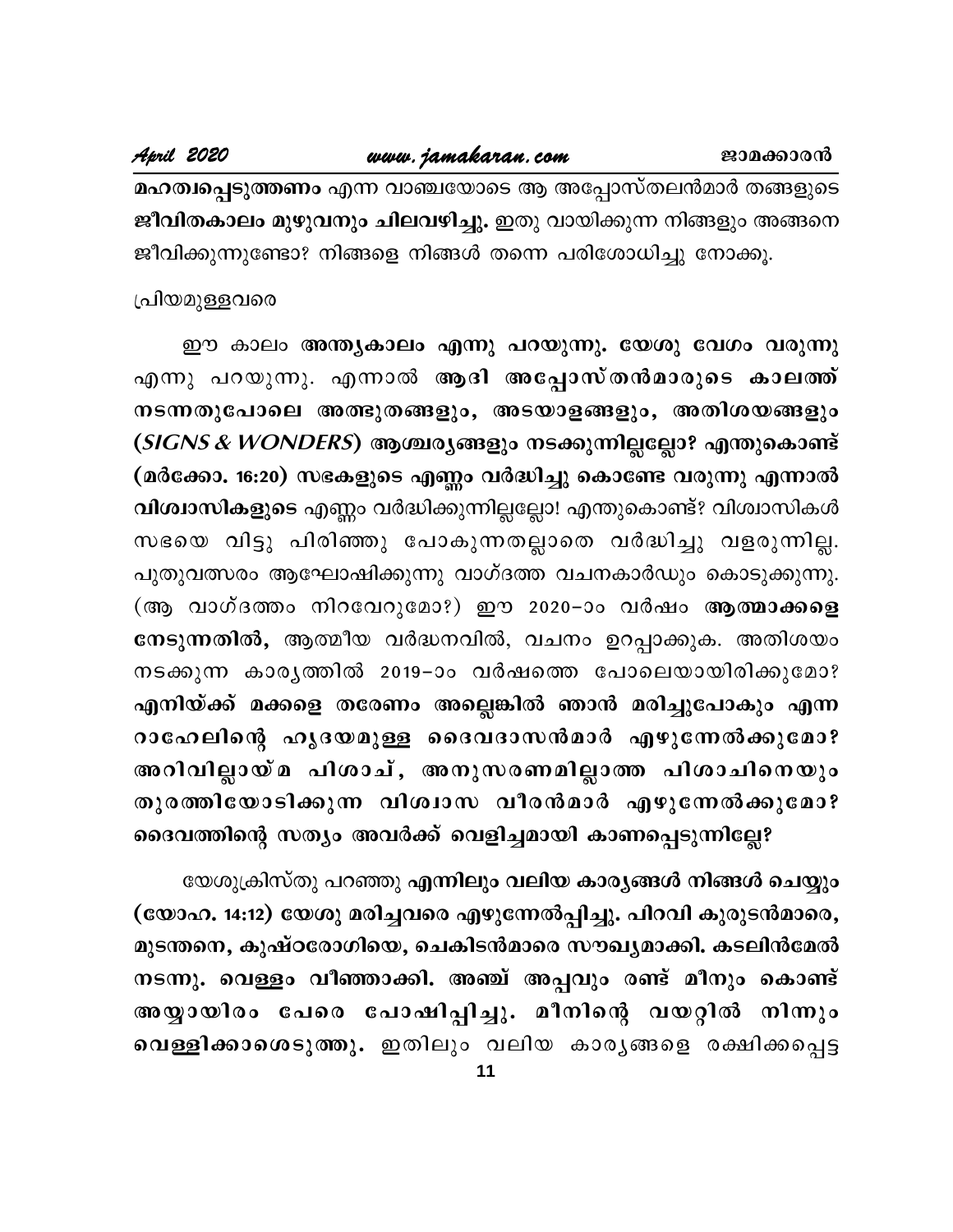ദൈവമക്കളായ നാം ചെയ്യും എന്ന് യേശു പറഞ്ഞിട്ടു പോയി. ഈ വാർത്ത വായിക്കുന്ന നിങ്ങൾ എത്രപേരെ ജീവനോടെ എഴുന്നേൽപ്പിച്ചിട്ടുണ്ട്? എത്ര കുരുടൻമാർക്ക് കാഴ്ച കൊടുത്തിട്ടുണ്ട്? വിരൽ വിട്ട് പറയാൻ കഴിയുമോ? എത്രയോ പേർക്കായി കണ്ണുനീരോടെ പ്രാർത്ഥിച്ചിട്ടുണ്ട്. തലയിൽ കൈവച്ച് പ്രാർത്ഥിച്ചിട്ടുണ്ട്, മനസ്സലിഞ്ഞ് ശക്തമായി പ്രാർത്ഥിച്ചിരിക്കുന്നു, എത്രയോ രോഗങ്ങൾ സൗഖ്യമായിട്ടുണ്ട് എന്ന് ദൈവദാസൻമാരായ നിങ്ങളിൽ ചിലർ പറയുന്നുണ്ടാകാം. പ്രാർത്ഥനയാൽ സൗഖ്യമാകുന്നത് അത്ഭുതമോ, അതിശയമോ, അടയാളമോ, ആശ്ചര്യമോ അല്ല നീ മനസലിഞ്ഞ് കണ്ണീരോടെ പ്രാർത്ഥിക്കുന്നതുകണ്ട് നിനക്കെതിരെയുള്ള രോഗിയും അതേ നിലയിൽ ഉള്ളത് ദൈവം കണ്ട് കാണിക്കുന്ന മനസ്സലിവാണ് അത്. ഇനിയും പറയുകയാണെങ്കിൽ അത് ഒരു ഭിക്ഷയാണ്. എന്റെ പ്രാർത്ഥനയാൽ രോഗിക്ക് കിട്ടിയ വിശ്വാസത്തിന്റെ അളവ് പ്രകാരം കിട്ടുന്നതാണ് അത്. യേശുക്രിസ്തു തന്റെ ശുശ്രൂഷയിൽ എപ്പോഴെങ്കിലും പ്രാർത്ഥിച്ച് അത്ഭുതം, അടയാളം ചെയ്തിട്ടുണ്ടോ? ചിന്തിപ്പിൻ യേശു പറഞ്ഞു അങ്ങനെ സംഭവിച്ചു. കല്പിച്ചു അതുപോലെയായി. യേശു തൊട്ടു സൗഖ്യം പ്രാപിച്ചു. യേശു ചെയ്തതിലും വലിയ കാര്യങ്ങളെ അവനെപോലെ ചെയ്യാൻ വിശ്വസിച്ച് പ്രവർത്തിക്കൂ. ഇന്നത്തെക്കാലത്ത് പ്രാർത്ഥിച്ചു സൗഖ്യം പ്രാപിക്കുന്നത് രോഗശാന്തിവരം എന്നു പറഞ്ഞ് നടക്കുന്ന ശുശ്രൂഷകൻമാർ, വിശ്വാസികൾ ഉണ്ടല്ലോ.

ഈ അന്തൃകാലത്ത് **അറിവ് വർദ്ധിച്ചു** വരികയാണ് (ദാനി. 12:4) വയറുവേദന, തലവേദന, ഗർഭപാത്രത്തിൽ മുഴ, ഹാർട്ട് അറ്റാക്ക്, ഹാർട്ട്, കിഡ്നി മാറ്റി വെക്കുന്നത് പോലുള്ള വിഷയങ്ങളിൽ കിട്ടുന്ന രോഗസൗഖ്യങ്ങൾ എല്ലാം സർവ്വ സാധാരണമായി മാറികഴിഞ്ഞു. ഇങ്ങനെയുള്ള കാര്യങ്ങൾ നമ്മുടെ ശുശ്രൂഷയിൽ നടന്നാലും കൂടെ മെഡിക്കൽ സയൻസിന്റെ അറിവു വർദ്ധനവിൽ ഇവയെല്ലാം ജനങ്ങൾ കണ്ണുകൊണ്ട് കാണുന്നതുകൊണ്ട് ഉയർത്തെഴുന്നേറ്റ യേശുവിനെ അധികം ജനങ്ങൾ വിശ്വസിക്കുന്നില്ല. പ്രകൃതി സിദ്ധാന്തങ്ങൾക്കും മേലായ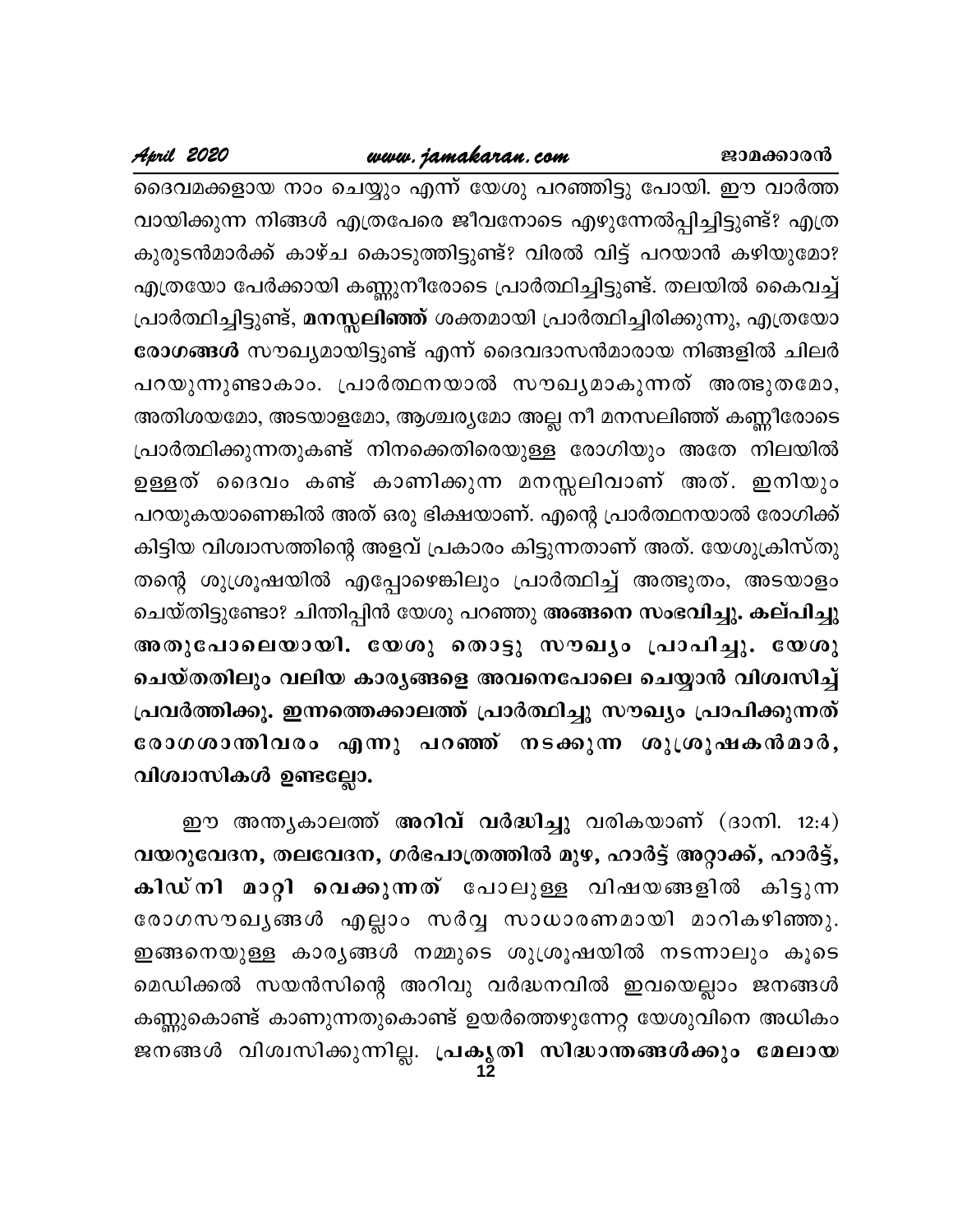ജാമക്കാരൻ

# www.jamakaran.com

April 2020

കാരൃങ്ങൾ നടക്കുമ്പോഴാണ് ഇപ്പോഴുള്ള ലോകം യേശുവിനെ വിശ്വസിക്കാൻ സാധൃതയുള്ളത് ഇതിനെയാണ് അതിശയങ്ങൾ, അത്ഭുതങ്ങൾ, ആശ്ചര്യങ്ങൾ എന്നു പറയുന്നത്. മെഡിക്കൽ രീതിയിൽ സുഖമാക്കാൻ കഴിയാത്ത കൃാൻസർ, ഹാർട്ട് അറ്റാക്ക്, എയ്ഡ്സ്, മൂർദ്ധന്യായവസ്ഥയിലെത്തിയ പ്രമേഹം, ദിവസം തോറും ഉണ്ടാകുന്ന പുതിയ രോഗങ്ങൾ, മരുന്നു കണ്ടു പിടിയ്ക്കാത്ത രോഗങ്ങൾ, മരണം, പിശാചിന്റെ പിടിയിൽ അകപ്പെടൽ (ആത്മാവിലും, പ്രാണനിലും) പോലുള്ളവയിൽ നിന്ന് കിട്ടുന്ന വിടുതൽ ലോകം കാണുമ്പോഴാണ് ആശ്ചര്യപ്പെട്ട് യേശുവെ ഏറ്റുകൊള്ളുന്നത്. അതല്ലാതെ മരുന്നു മൂലമായി സുഖമാക്കാൻ കഴിയുന്ന രോഗങ്ങളിൽ നിന്നുള്ള വിടുതലിനെ ഏഴകളായ ജനങ്ങൾ വേണമെങ്കിൽ വിശ്വസിക്കു മായിരിക്കും. ഇതുംകൂടെ നിരന്തരമല്ല.

ലോകത്തിലുൾപ്പെടുന്ന കാരൃങ്ങൾ നടക്കാനാണ് വരങ്ങൾ പ്രയോജനപ്പെടുന്നത് (1കൊരി. 12:8–10). ഈ വരങ്ങൾ പരിശുദ്ധാത്മാവ് തന്റെ ഇഷ്ടപ്രകാരം വീതിച്ചു കൊടുക്കുന്നു (1 കൊരി. 12:11) ഇത് നമ്മുടെ വിശ്വാസത്താലും വിശുദ്ധിയാലും കിട്ടുന്നതല്ല. നമുക്ക് ആഗ്രഹമുണ്ടെങ്കിലും ദൈവഹിതമാണെങ്കിൽ ഇത് നടക്കും അതല്ലാതെ അത്ഭുതങ്ങളും, അടയാളങ്ങളും, അതിശയങ്ങളും, ആശ്ചരൃങ്ങളും നടക്കണമെങ്കിൽ അതായത് <mark>ലോകജ്ഞാനത്തിനും</mark> മേലായ കാര്യങ്ങൾ നടക്കണമെങ്കിൽ വരങ്ങൾ പോര. യേശുക്രിസ്തുവാൽ പരിശുദ്ധാത്മാവിനെകൊണ്ട് നല്കപ്പെടുന്ന അടയാളങ്ങൾക്കും, വരങ്ങൾക്കും മേലേ പറഞ്ഞിട്ടുള്ള അനുഭവമാണിത്. ഇതു തന്നെയാണ് ആദി അപ്പോസ്തലൻമാർ പ്രാപിച്ചതെന്ന് പത്രോസ് (അപ്പോ. 2:16) ൽ പറയുന്നു. ഈ അനുഭവം നമുക്കുണ്ട് എന്നാണ് പത്രോസ് പറയുന്നത് (പത്രോ. 2:39).

രക്ഷിയ്ക്കപ്പെട്ടതിന് ശേഷം സാക്ഷ്യഅനുഭവത്തോട് പ്രാപിക്കുന്ന പരിശുദ്ധാത്മാവിന്റെ നിറവിലുള്ള ശക്തിയാണ് പ്രകൃതിയ്ക്ക് അതീതമായ കാര്യങ്ങളെ ചെയ്യിക്കുന്നത്.

13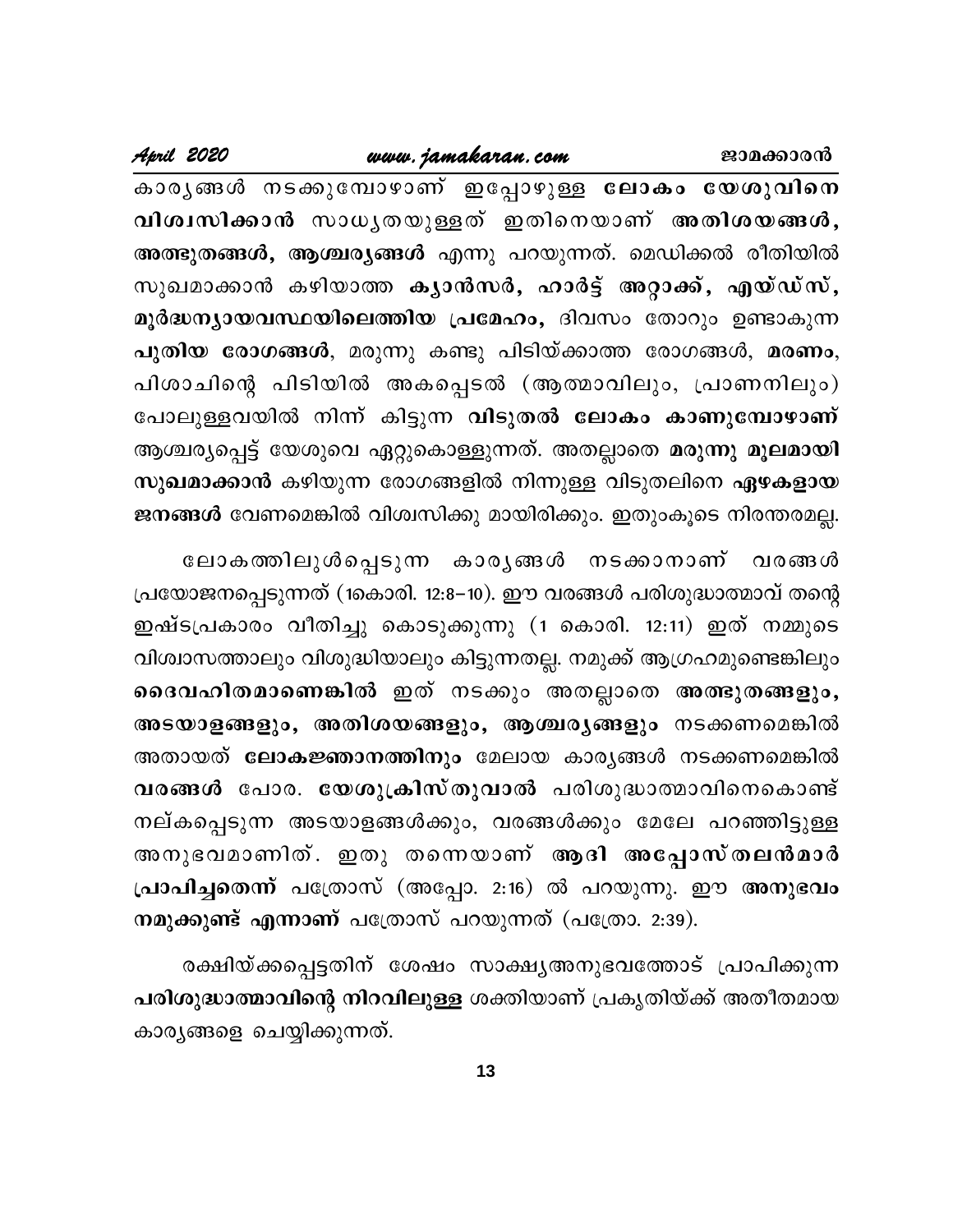ജാമക്കാരൻ

### April 2020

ഈ അഭിഷേകത്തെ പ്രാപിച്ചു കഴിഞ്ഞാൽ ആദി അപ്പോസ്തലൻമാരെ പോലെ 2020–ാം വർഷത്തിലേ ലോകത്തെ നമ്മെക്കൊണ്ട് കലക്കാൻ കഴിയും. അധികം ആത്മാക്കളെ നേടാൻ കഴിയും. പിശാചിന്റെ കോട്ടകളെ തകർക്കാൻ കഴിയും. യേശുവിന്റെ രണ്ടാം വരവ് വേഗത്തിൽ നടക്കും. ഈ അഭിഷേകം പരിശുദ്ധാത്മാവിന്റെ ഹിതപ്രകാരം ആഗ്രഹമുള്ളവർക്ക് പ്രാപിക്കാൻ കഴിയും. വരങ്ങളെ പ്രാപിക്കാൻ ആഗ്രഹിക്കുന്നില്ലെങ്കിലും ഈ അന്ത്യകാലത്തിന്റെ ആത്മീയ ആവശൃത്തെ ഉണർന്ന് പ്രാർത്ഥിക്കുന്നവരുടെ അനുഭവം പരിശുദ്ധാത്മാവ് നമ്മോട്, നമ്മുടെ ഉള്ളിൽ, നമ്മുടെ മേൽ എന്ന മൂന്നുവിധ അനുഭവമാകും. ഈ അനുഭവം പഴയനിയമത്തിൽ മറിയ, ദാവീദു, ശിമയോൻ, എഴുപത് യിസ്രയേൽ മൂപ്പൻമാർ (ലൂക്ക. 1:35, 2:25, സംഖ്യ 11:25) പോലുള്ള പലർക്കും അന്നത്തെ ആവശ്യപ്രകാരം ഉണ്ടായിരുന്നു. എന്നാൽ അത് നമുക്കോ നിരന്തരമായിരിക്കും.

ഇതിന് ദൈവത്തിൽ നിന്ന് വിശേഷമായ ശക്തി, തേജസ്, മഹത്വം, പുകഴ്ച, ജ്ഞാനം, അധികാരം പോലുള്ള എല്ലാം ആവശ്യമാണ് (മത്താ. 17:21) ഈ അഭിഷേകം പ്രാപിക്കാൻ രക്ഷിക്കപ്പെട്ടാൽ മാത്രം പോരാ പരിശുദ്ധമായ ജീവിതം സാക്ഷൃമുള<u>്</u>ള ആത്മാവിന്റെ ഫലം വചനത്തെക്കുറിച്ചുള്ള അറിവ്, ദൈവീക ജ്ഞാനം, ദൈവപ്രസാദം, വിശ്വാസത്തിന്റെ ഏറ്റുപറച്ചിൽ പോലുള്ള കാര്യങ്ങൾ ആവശ്യമാണ്.

ഇവയെല്ലാം ഒന്നും കുറയാതെ യേശുവിലുണ്ടായിരുന്നു. ആദി അപ്പോസ്തലൻമാരിലും ഉണ്ടായിരുന്നു. അതുകൊണ്ടാണ് അഭിഷേകത്തിൽ നിറഞ്ഞവരായി അതിശയങ്ങളും അടയാളങ്ങളും ചെയ്തത്. നിഴൽപെട്ടാൽ സുഖം, വസ്ത്രം തൊട്ടാൽ സുഖം മരിച്ചവരുടെ ഉയർത്തെഴുന്നേൽപ്പ്, സർ പ്പം കടിച്ചിട്ടും ഹാനി വന്നില്ല എല്ലാ അത്ഭുതങ്ങളും നടന്നു.

ഇന്ന് പല സ്ഥലങ്ങളിൽ സ്റ്റാർ പ്രാസംഗികന്മാർ ലക്ഷക്കണക്കിന് പ ണം ചിലവഴിച്ച് അഗ്നി മഹോത്സവം, അഗ്നി ക്യാമ്പ് എന്ന് പല യോഗങ്ങൾ നടത്തി എന്തു ഫലംമാണ് കിട്ടിയത്? നടത്തുന്നവർക്ക് പേരും, പുകഴ്ച്ച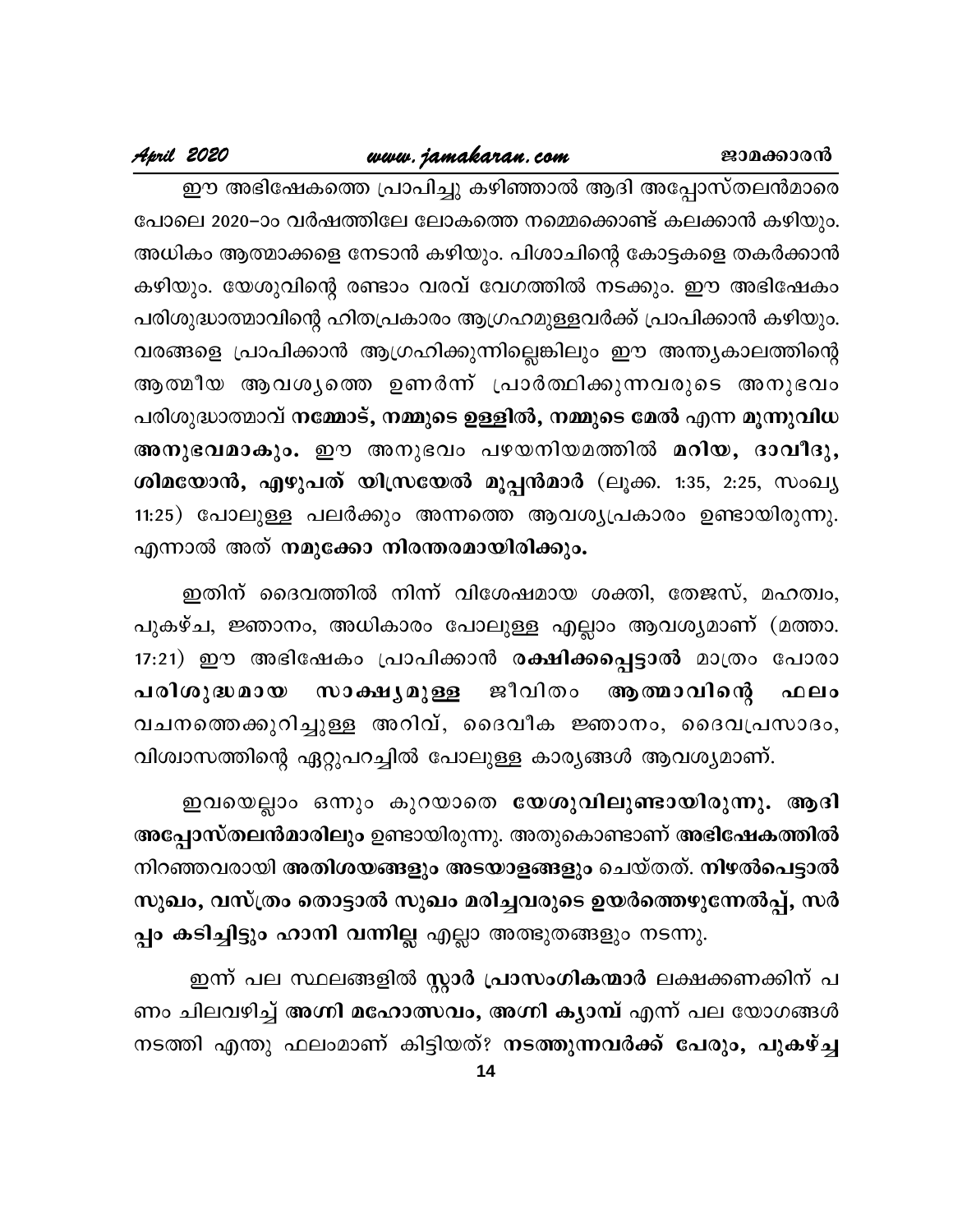April 2020

യും ശുശ്രൂഷകരുടെ ഇടയിലും, വിശ്വാസികളുടെ ഇടയിലും നല്ല പേര് ലഭിക്കും അത്രമാത്രം. അതല്ലാതെ അഗ്നിജ്ഞാന സ്നാനം പരിശുദ്ധാത്മാ വിന്റെ നിറവിനെക്കുറിച്ചുള്ള വചന അറിവ് അവർക്ക് ഇല്ലാത്തതുകൊണ്ട് എങ്ങനെയാ ആടിപാടി അനൃഭാഷ സംസാരിച്ച് സമയത്തേയും പണത്തേ യും ശരീരശക്തിയേയും വൃർത്ഥമാക്കുകയാണ്. വചനത്തിന്റെ അറിവ് പ്രാപിക്കാൻ പരിശുദ്ധാത്മാവിന് ഇടംകൊടുക്കണം. പരിശുദ്ധാത്മാവ്മൂ ലമായി അതിശയങ്ങളും അത്ഭുതങ്ങളും നടക്കാൻ വാഞ്ചയുള്ളവരായിരിക്ക ണം. വെറുതെ നിറയ്ക്കണമേ, നിറയ്ക്കണമേ ആരാധന, ആരാധന എ ന്ന് പാടി പാടി വൃർത്ഥമായി നിന്റെ സമയങ്ങളെ നഷ്ടപ്പെടത്തരുത്, ഇത് അന്ത്യകാലം!

- *Gചാദൃo* ദൈവദൂതന്മാർ പെണ്ണുങ്ങളോട് സംയോഗം ചെയ്തതും; അതു മൂലമായി മക്കൾ ഉണ്ടായി (ഉല്പ 6:12). ഇങ്ങനെ ജനിച്ചവരാണോ മല്ല ന്മാർ. അങ്ങനെയാണെങ്കിൽ സാത്താനാൽ ഹവ്വയ്ക്ക് പിറന്നതാണോ കാ യീൻ? (1 യോഹ 3:12) വിലക്കപ്പെട്ട പഴം കഴിച്ചതിനാലാണോ ഇങ്ങനെ സംഭവിച്ചത് ?
- *ഉത്തരം* ഉല്പ 6:1, 2–ൽ ദൈവദൂതന്മാർ എന്നേ ഇല്ല. ദൈവ പുത്രന്മാർ (Songs of God) എന്നാണുള്ളത്. ദൈവപുത്രന്മാർ എന്നാൽ നമ്മെപോലെ ദൈവത്തെ സ്ഥീകരിച്ചുകൊണ്ട് രക്ഷിക്കപ്പെട്ട വിശ്വാസികൾ എന്നർത്ഥം (1 യോഹ 1:12) (റോമ 8:14) ഇവർ ലോകപ്രകാരമായ മനുഷ്യ സ്ത്രീകളോ ട് വിവാഹം ചെയ്ത് മക്കളെ പ്രസവിച്ചു എന്നാണ് പറഞ്ഞിരിക്കുന്നത്. ഇ ങ്ങനെയുള്ളവരോട് ഇണയില്ലാ പിണ കൂടരുത്, അത് ദൈവത്തിന് ഇഷ്ട മില്ലാത്ത കാര്യമാണ്. (2 കൊരി 6:14–18)

എന്നാൽ ദൈവദൂതന്മാർ എന്നവർ ആണുമല്ല, പെണ്ണുമല്ല, അവർ വാങ്ങുകയോ, കൊടുക്കുകയോ ഒന്നും ചെയ്യില്ല. <mark>സന്തതിവർദ്ധനവിന്</mark> അ വർക്ക് അധികാരമില്ല. അവർ ആത്മാവായിരിക്കുന്നു. (മത്താ. 2:30) (ഉല്പ 1:28) ദൈവത്തിന്റെ സാദൃശൃത്തിൽ സൃഷ്ടിക്കപ്പെട്ട ആദാമും ഹവ്വയും (ഉല്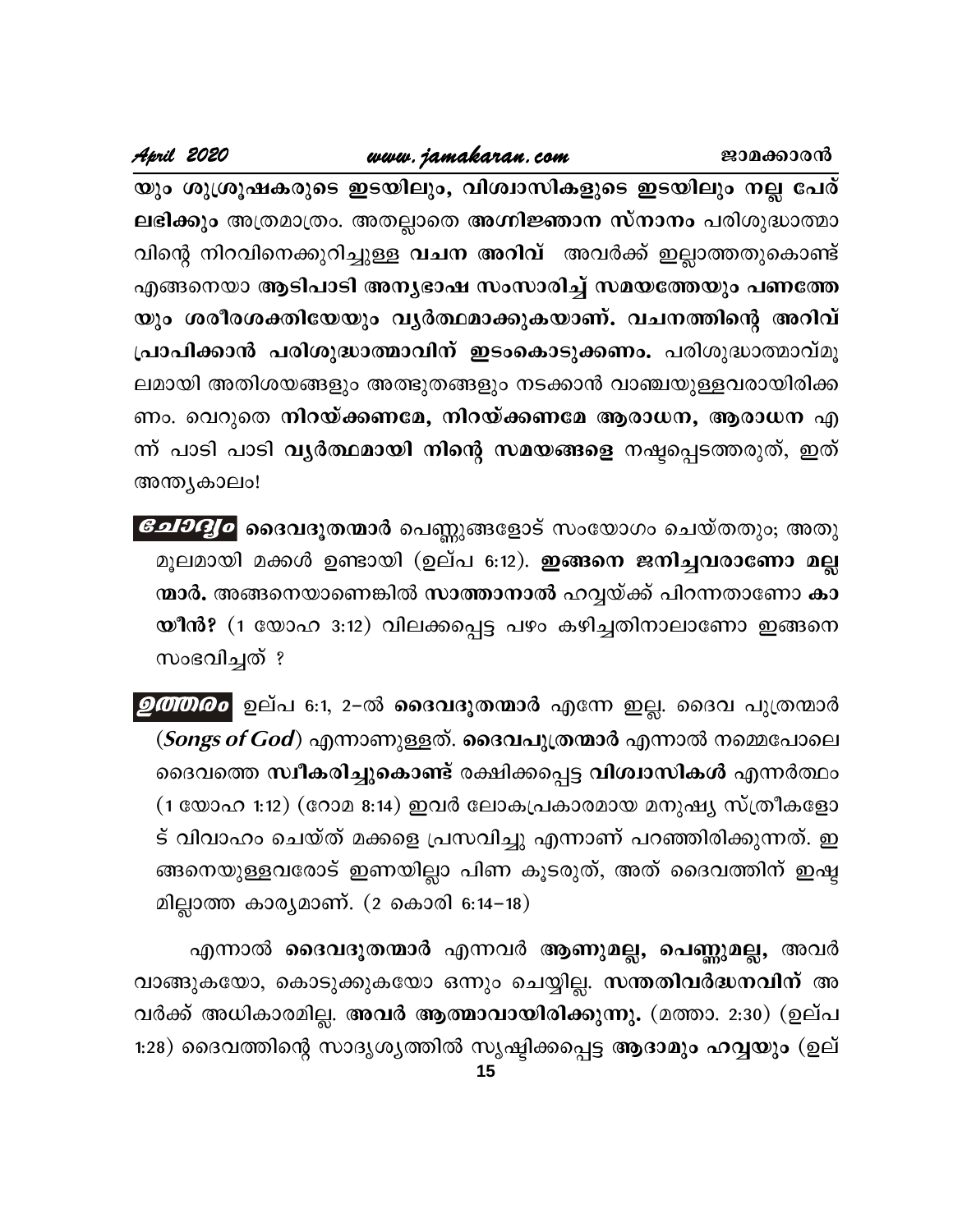പ 1:26) വർദ്ധിച്ചുപെരുകണമെങ്കിൽ. ജിൻ അവർക്ക് ശരീരം ആവശൃമാണ് എന്നതുകൊണ്ടാണ് ദൈവം അവർക്ക് ശരീരം കൊടുത്തത്. ശരീരമില്ലാ ത്ത *Embodied Spirit* എങ്ങനെ ശരീരത്തോട് ബന്ധപ്പെടും? ചിന്തിക്കൂ അ ങ്ങനെയാണെങ്കിൽ <mark>മക്കളില്ലാത്ത സ്ത്രീകൾകൂടി</mark> ഇങ്ങനെയുള്ള ദൈവദൂ തന്മാരോട് ബന്ധപ്പെട്ട് മക്കളെ പ്രാപിച്ചുകൂടെ!

അതോടുകൂടെ ഉല്പ 6:4 വായിച്ചുനോക്കിയാൽ <mark>മല്ലന്മാർ</mark> ദൈവദൂത ന്മാർക്കും സ്ത്രീകൾക്കും ജനിച്ചവരല്ല എന്നും അന്യബന്ധത്തിൽ ജനിച്ച മക്കളും മല്ലന്മാരെപ്പോലെ വീരന്മാരായിരുന്നു എന്നും പറയപ്പെടുന്നു. മെ ഡിക്കൽ സയൻസ് പ്രകാരം <mark>ആൺ=പെൺ ജീൻ പാരമ്പര്യം,</mark> ഇവയ്ക്കനു സരിച്ച് ആണിനും പെണ്ണിനും ജനിച്ച <mark>അജാനുബാഹുക്കളാണ്.</mark> രാക്ഷസ ന്മാർ (മല്ലന്മാർ) ഗോലിയാത്തും ഒരു മല്ലനാണ്.

അതുകൊണ്ട് ആത്മാവായിരിക്കുന്ന സാത്താന് മഹത്വമായ ശരീര ത്തിലുള്ള ഹവ്വയോട് സംയോഗ ബന്ധത്തിൽ ഏർപ്പെടാൻ കഴിയുകയില്ല എന്ന് നമുക്ക് മനസ്സിലാക്കാം. ഇങ്ങനെ ഗർഭമായി ജനിച്ചവൻ കായീൻ എ ന്നും വിലക്കപ്പെട്ട ഫലം കഴിച്ചതിനാലാണ് ഇങ്ങനെ സംഭവിച്ചതെന്ന് പറ യുന്നവരെ വിശ്വസിക്കരുത്. ഉല്പ 4:1 വായിക്കുമ്പോൾ ആദാമിനും, ഹവ്വയ് ക്കും ജനിച്ചവനാണ് കായീൻ. പിശാചാൽ ഉണ്ടായതല്ല എന്നു അറിയാൻ കഴിയും. 1 യോഹ 3:12 വച്ച് കായീൻ പിശാചിനാൽ ഉണ്ടായതാണെന്ന് പറ ഞ്ഞാൽ (യോഹ 8:44) യേശു യഹൂദന്മാരെ നോക്കി നിങ്ങൾ നിങ്ങളുടെ പി താവായ പിശാചിനാൽ ഉണ്ടായവർ എന്നു പറയുന്നതുകൊണ്ട് ആ യഹൂ ദന്മാർ എല്ലാവരും മനുഷ്യൻമാരായ പിതാക്കന്മാർക്ക് പിറക്കാതെ പിശാചി ന് ജനിച്ചവരാണോ? എന്ന് ചിന്തിച്ചു നോക്കൂ. ദൈവ വചനത്തിന് ചെവി ക്കൊടുക്കാത്ത എല്ലാവരും വീണ്ടും പിറക്കാത്തവർ അല്ലെങ്കിൽ രക്ഷിക്കപ്പെ ടാത്തവരും പരിശുദ്ധാത്മാവിനാൽ ജനിക്കാതെ പിശാചിനാൽ ജനിച്ചവരാ കുന്നു എന്നാണ് അർത്ഥം (യോഹ 3:3,5) ഇത് മാനുഷിക ജനനമല്ല. ആത്മീ യമായ ജനനം ഇങ്ങനെ ജനിച്ചവനാണ് കായീൻ എന്ന് 1 യോഹ 3:12-ൽ പ റയുന്നു.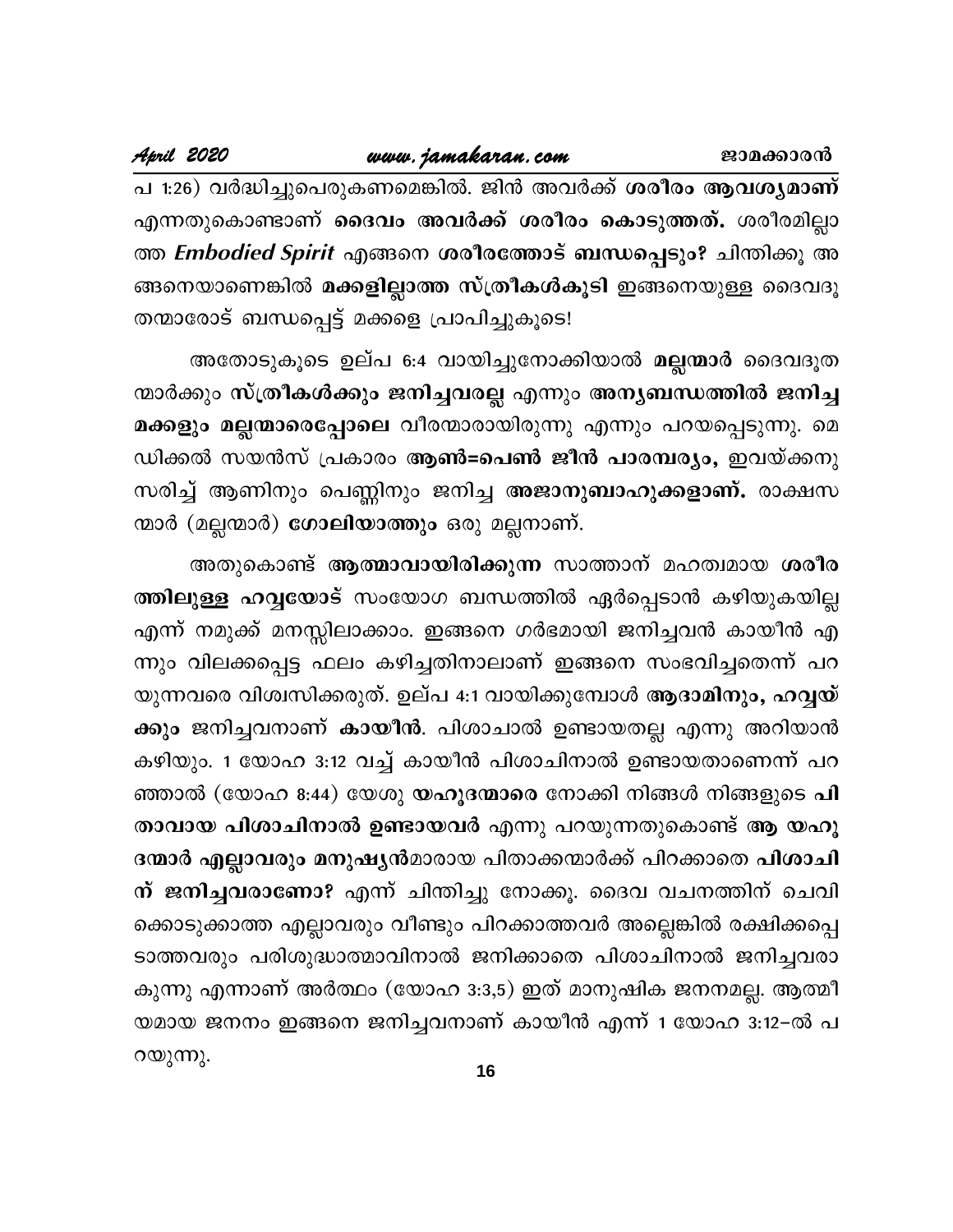| April 2020 | www.jamakaran.com                                                                | ജാമക്കാരൻ |
|------------|----------------------------------------------------------------------------------|-----------|
|            | <mark>ഭ<i>ചാദൃം</i> മത്താ 3:16 സ്വർഗ്ഗം തുറന്നു</mark> എന്നതിന്റെ അർത്ഥം എന്ത് ? |           |

**@@@@** ഇംഗ്ലീഷിൽ സ്ഥർഗ്ഗങ്ങൾ എന്നാണ് ഉള്ളത്. സ്വർഗ്ഗം തുറന്നു ദൈവാത്മാവ് പ്രാവെന്ന പോലെ ഇറങ്ങി തന്റെ മേൽ വരുന്നത് കണ്ടു. യോഹന്നാൻ സ്നാപകൻ ആ പ്രാവ് യോഹന്നാൻ യേശുവിൻമേൽ വന്നിറങ്ങുന്നതു കണ്ടു. യഹസ്ക്കേൽ യോഹന്നാൻ, സ്തേഫാനോസ് തുടങ്ങിയവർക്ക് ദർശനത്തിലാണ് സ്വർഗ്ഗം തുറന്നുകണ്ടത്. (യഹസ്ക്കേൻ 1:1, വെളി 4:1, അപ്പോ. 7:55, 56 ) എന്നാൽ യേശുവോ നേരിട്ട് കണ്ടു.

ചോദ്യം? പരീശൻമാർ, സദൂകൃർ, ചുങ്കക്കാർ, കപടഭക്തിക്കാർ ഇവരെല്ലാം ആരാണ്?

- 1) പരീശൻമാരും, സദൂകൃരും വേദ പണ്ഡിതന്മാർ.
- 2) ഉയർത്തേഴുന്നേൽപ്പും ദൈവദൂതന്മാരും എന്നുപറയുന്നവരാണ് സദൂകൃർ
- 3) ജനങ്ങളിൽ നിന്ന് പണംപിടിച്ച് പറിച്ച് റോമ ഗവൺമെന്റിനു കൊടുക്കുന്നവരാണ് **ചുങ്കക്കാ**ർ.
- 4) ഭക്തിയുളളവരെപ്പോലെ അഭിനയിച്ച് വചനത്തിന് വിരോധമായി നടക്കുന്നവരാണ് കപടഭക്തിക്കാർ.
- *ലോദൃം* മത്താ: 7:13 ഇടുക്കുവാതിൽ :– വിവരിക്കുക?
- *ഉത്തരം* മത്താ: 7;12 വാകൃത്തിൻ പ്രകാരം നടക്കാൻ മനസ്സില്ലാത്തവർക്ക് ജീവനിലേയ്ക്ക് പോകുന്ന വാതിൽ ഇടുക്കമായും ഞെരുക്കമായും കഷ്ടമുളളതുമായിരിക്കും. അതേസമയം യേശുവിന്റെ വാക്കുകൾ അനുസരിക്കുന്നവർക്ക് ഈ ഇടുക്കമായ വഴി സന്തോഷമുളളതും സമാധാനമുളളതുമായിരിക്കും.. ലോകത്തിലുളള വർക്ക് നാശത്തിലേയ്ക്ക് പോകുന്ന വഴി വിശാലവും, വാതിൽ വീതിയുളളതുമായിരിക്കും. അന്ത്യം മരണം.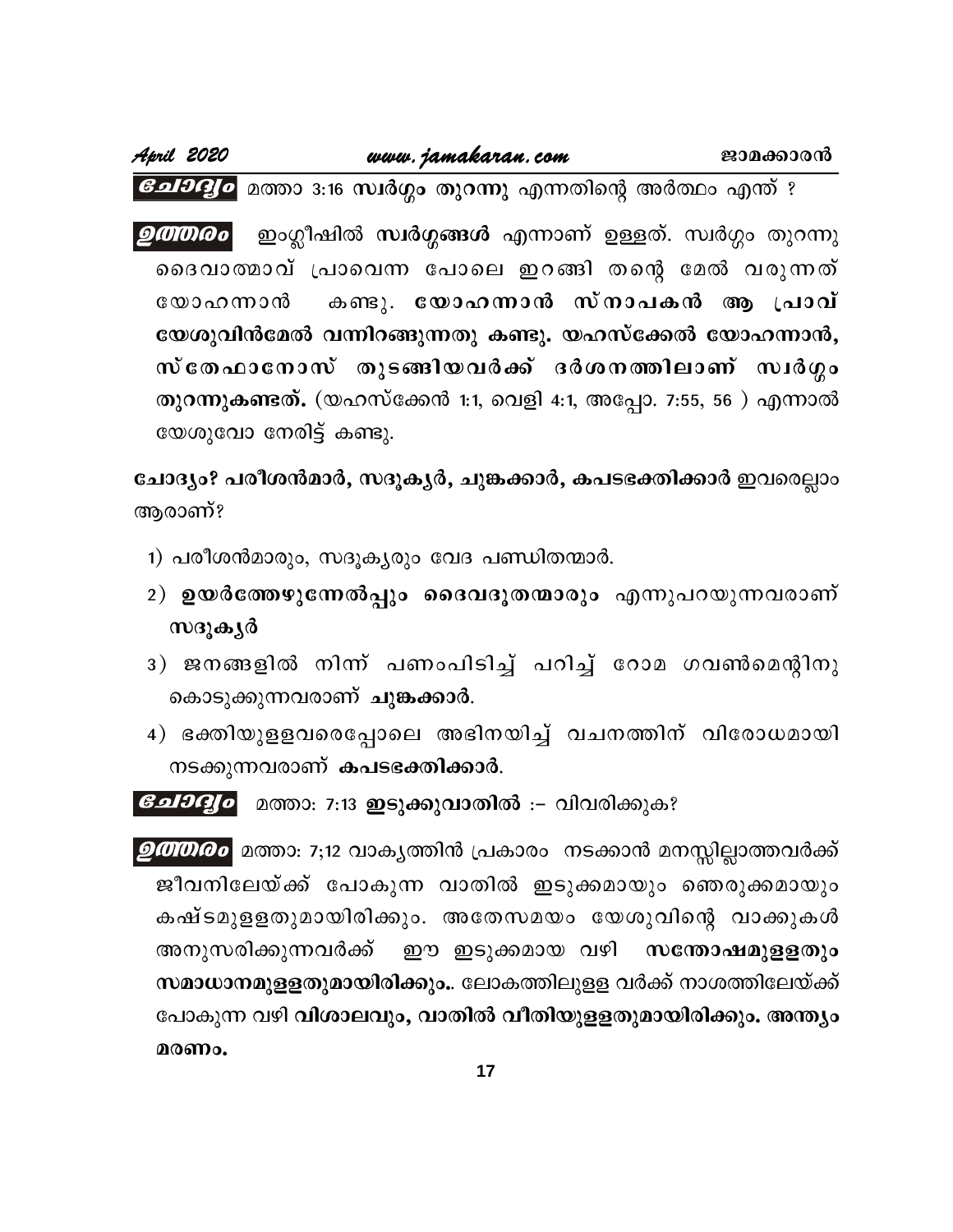| April 2020 |  | www.jamakaran.com                                                              | ജാമക്കാരൻ |
|------------|--|--------------------------------------------------------------------------------|-----------|
|            |  | <mark>ഭ<i>ചാദൃം</i> ലേവൃ. 13:46 കുഷ്ഠരോഗി പാളയത്തിന് പുറത്ത് താമസിക്കണം</mark> |           |
|            |  | എന്നാൽ 2 രാജ 5–ൽ <b>നയമാൻ</b> നഗരത്തിൽ വസിച്ചതെന്തുകൊണ്ടാണ് ?                  |           |
|            |  | $[0.00000]$ ലേവ $(0.00000)$ സ്യായപ്രമാണചട്ടം (നിയമം) യിശ്രയേലിനു               |           |

മാത്രമാണ് അരാം ദേശത്തിന് ആ പ്രമാണം ഇല്ല. നയമാൻ അരാം ദേശത്തിന്റെ സേനാപതിയാണ്.

- (ഉല്പ. 8:21)–ൽ ഇനി ജ<mark>ലപ്രളയത്താ</mark>ൽ ഭൂമിയെ നശിപ്പിക്കില്ല <u> မောဝမျှ မြေ</u> എന്ന് ദൈവം പറഞ്ഞു. മത്താ: 24:37 ൽ അങ്ങനെതന്നെ മനുഷ്യപുത്രൻ വരുംകാലത്തിലും നടക്കും എന്ന് എഴുതിയിരിക്കുന്നല്ലോ? ഇത് വിരോധാഭാസമല്ലേ ?
- മത്താ: 24;37 **വെളളത്താ**ൽ ലോകത്തെ *@@@@@@* നശിപ്പിക്കും എന്ന് പറഞ്ഞിട്ടില്ല മത്താ: 24:38 39 വായിച്ചുനോക്കുവിൻ. <mark>നോഹയുടെ കാലത്ത്</mark> ജനങ്ങൾ തിന്നും കുടിച്ചും വിവാഹത്തിന് കൊടുത്തും, എടുത്തും പാപബോധമില്ലാതെ ജീവിച്ചിരുന്നതുപോലെ മനുഷ്യപുത്രന്റെ വരവിങ്കലും ജനങ്ങൾ ചിട്ടയില്ലാതെ ജീവിക്കും എന്നാണ് പറഞ്ഞിരിക്കുന്നത്. അതേസമയത്ത് ഈ ഭൂമി തീ കൊണ്ട് നശിക്കുകയല്ലാതെ ஜபு കൊണ്ടല്ല. (2 പത്രോ: 3:7)
- **GoldQlo** ഉല്പ: 11: 39 പ്രകാരം സാറ തേരാഹിന്റെ മരുമകൾ ഉല്പത്തി 26:12 ൻ പ്രകാരം അബ്രഹാമിന്റെ പിതാവ് തേരാഹിന് ജനിച്ചവളാണ് സാറ. അങ്ങനെയെങ്കിൽ സാറയുടെ അമ്മ ആരാണ് ? അബ്രഹാമിന്റെ അമ്മ ആരാണ് ?
- *ഉത്തരം* തേരഹിന്റെ ഒരു ഭാരൃയ്ക്ക് അബ്രഹാമും വേറൊരു ഭാരൃയ്ക്ക് സാറയും ജനിച്ചിരുന്നു. ഭാര്യമാരടെ പേര് ബൈബിളിൽ എഴുതിയിട്ടില്ല.
- *ലേ1903] o* (ഉല്പ; 21: 16, 18) ഹാഗാറിന്റെ മകൻ പരിഛേദന ചെയ്യപ്പെട്ടപ്പോൾ വയസ് 13. എന്നാൽഅന്ന് ആ സംഭവം നടക്കുമ്പോൾ വയസ് 18 ആയിരിക്കെ അവനെ ബാലൻ എന്ന് എങ്ങനെ പറയാൻ കഴിയും? 18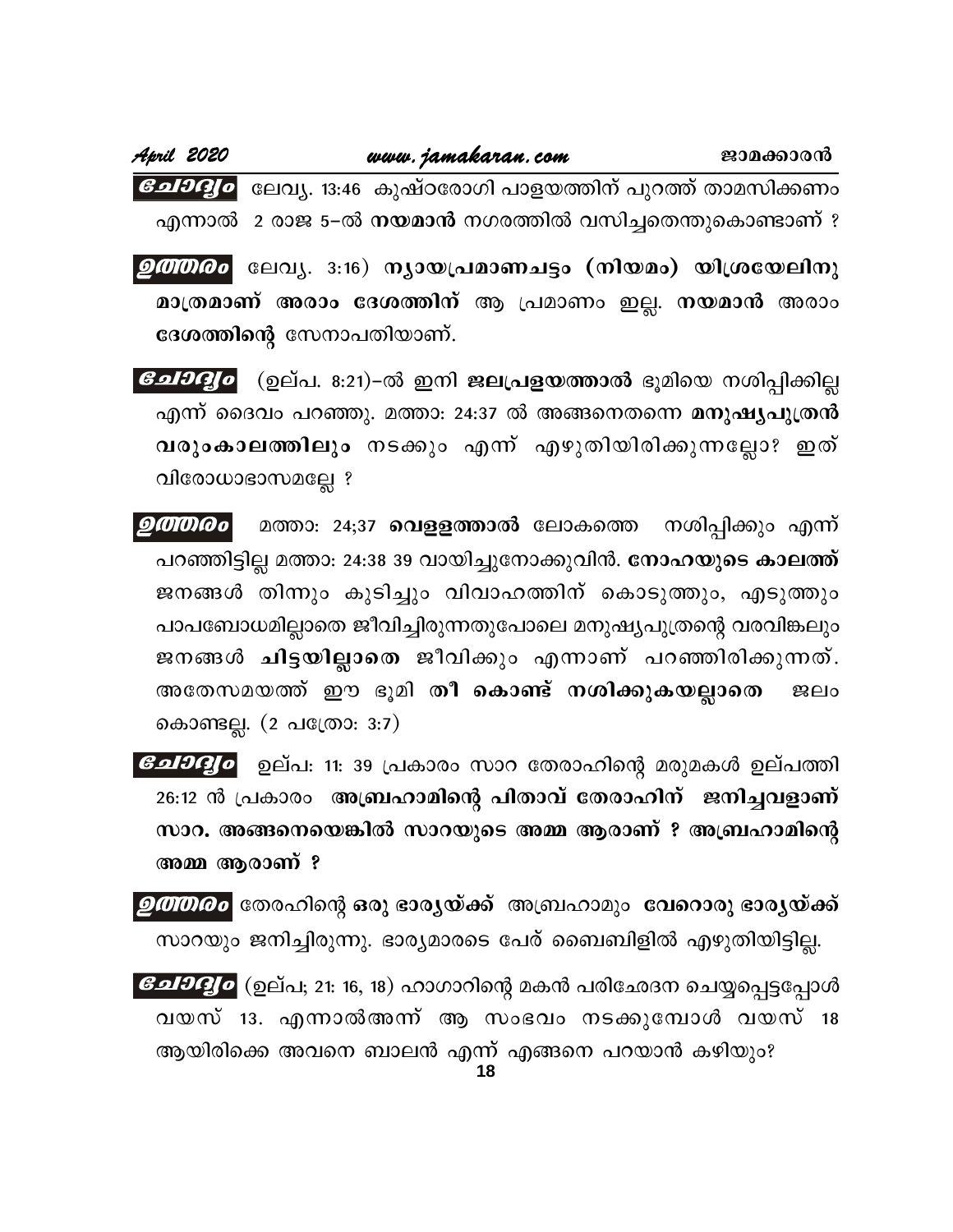<mark>ூഗ്നഗരം</mark> ഉല്പ: 21: 16−18−ൽ അപ്പോൾ യിശ്മയേലിന്റെ വയസ് 18 അല്ലെങ്കിൽ 19 ഉണ്ടായിരിക്കും. അബ്രഹാമിന്റെ 86–ാം വയസ്സിൽ യിസ്മയേൽ ജനിച്ചു. ഉല്പ: 16:16−ൽ പ്രകാരം യിസഹാക്ക് പിറന്നത് അബ്രഹാമിന്റെ 100−ാം **വയസ്സിൽ അതിന് ശേഷം യിസഹാക്ക്** പാൽ കുടിക്കുന്നത് മറന്നതിനു ശേഷമാണ് **യിസ്മയേലും ഹാഗാറും ഓടിപ്പോയത്.** ഉല്പ; 2;8−10−വരെ. ങ്ങളെടായിരിക്കും. അബ്രഹാമത്യെ രേ–ാം വയസ്സിത യിസമയേത് ജനിച്ചു.<br>ഉല്പ: 16:16–ൽ പ്രകാരം യിസഹാക്ക് പിറന്നത് അബ്രഹാമിന്റെ 100–ാം<br>വയസ്സിൽ അതിന് ശേഷം യിസഹാക്ക് പാൽ കുടിക്കുന്നത് മറന്നതിനു<br>ശേഷമാണ് യിസ്മയേലും ഹാഗാറും ഓടിപ്പോയത്. ഉല യിസ്രായേൽ നാട്ടിൽ20 വയസ്സിനുളളിലുളള വരെല്ലാവരും കുട്ടികൾ, ബാലന്മാർ, എന്നാണ് പറയപ്പെട്ടിരുന്നത്. (പുറ:30:14, സംഖ്യ 1:45, 14;29, 30;12)

<mark>*ചോദ്യ</mark>ം* ദാവീദ് യിശായിയ്ക്ക് എത്രാമത്തെ മകനാണ് ?</mark>

- 1 ശാമു 16: 10–ൻ പ്രകാരം **ദാവീദ് 8–ാമത് മകൻ ആകുന്നു.** 30;12)<br><mark>ചലലൂ</mark>ം ദാവീദ് യിശായിയ്ക്ക് എത്രാമത്തെ മകനാണ് ?<br>മ്രമ്മരം 1 ശാമു 16: 10–ൻ പ്രകാരം <mark>ദാവീദ് 8-ാമത് മകൻ ആകുന്നു.</mark><br>ളിനവൃത്താന്തത്തിൽ ഇതേപ്പറ്റി എഴുതുമ്പോൾ പുത്രഭാഗൃം<br>ഇല്ലാത്തവരെയെല്ലാം കണക്കിൽ എടുക്കാറില്ല. യ്ശായിയുടെ 7 ഇല്ലാത്തവരെയെല്ലാം കണക്കിൽ എടുക്കാറില്ല. യ്ശായിയുടെ **7–ാമ**ത്തെ മകന് പുത്ര ഭാഗ്യം ഇല്ലാത്തതുകൊണ്ട് അവനെ ഒഴിവാക്കി ദാവീദ് **7–ാമത്** മകൻ എന്ന് 1 ദിന 2:15 എഴുതിയിട്ടുണ്ട്.
- ദൈവം എന്തിനാണ് വെങ്കല സർപ്പത്തെ നോക്കാൻ പറഞ്ഞത്? <sub>i</sub>ത്ര ഭാഗ്യം ഇല്ലാത്തതുകൊണ്ട് അവനെ ഒഴിവാക്കി ദാവീദ്<br>കൻ എന്ന് 1 ദിന 2:15 എഴുതിയിട്ടുണ്ട്.<br>ദൈവം എന്തിനാണ് വെങ്കല സർപ്പത്തെ നോക്കാൻ പറഞ്ഞത്?<br>വേദപുസ്തകത്തിൽ പൊന്ന് ദൈവീകത്തേയും വെങ്കലം<br>നിസത്തെയും കുറിക്കുന്നു. സർപ്പം കടിച്ച് 7-ാമത് മകൻ എന്ന് 1 ദിന<sup>്</sup> 2:15 എഴുതിയിട്ടുണ്ട്.<br>*വലല്ലൂo* ദൈവം എന്തിനാണ് വെങ്കല സർപ്പത്തെ നോക്കാൻ പറഞ്ഞത്?<br>*സ്ഥരം* ലേദപുസ്തകത്തിൽ പൊന്ന് ദൈവീകത്തേയും വെങ്കലം<br>സാത്താനിസത്തെയും കുറിക്കുന്നു. സർപ്പം കടിച്ച് മരിച്ചവർ<br>വെ **വെങ്കലത്തിൽ ചെയ്യപ്പെട്ട** സർപ്പത്തെ നോക്കി ജീവരക്ഷ പ്രാപിക്കാൻ ദൈവം ഏർപ്പാടു ചെയ്തു. ഇത് യേശുവിന്റെ നിഴലായി കുറിക്കുന്നു. യോഹ. 3:14,15 വായിച്ചുനോക്കൂ. <mark>നമ്മുടെ പാപം നിമിത്തം യേശു വെങ്കല</mark> സർപ്പമായി ക്രൂശിൽ ഉയർത്തപ്പെട്ടു. ഇതിന്റെ നിഴലാണ് അത്.
- <mark>്ക്ഷോദ്ദ്വ</mark>ം 1 ശാമു: 28: 13,14 **ദേവന്മാർ** ഭൂമിയിൽ നിന്നും കയറിവരുന്നതു കാണുന്നു എന്നു പറഞ്ഞാൽ എന്താണർത്ഥം ?
- *ഉത്തരം* **ഭൂമിയുടെ ഉളളിലുളള പാതാളം, പറുദീസയിൽ നിന്നും** വെ<mark>ളിച്ചപ്പാടത്തി</mark> തന്റെ കൈവശമുളള ദുഷ്ട ആത്മാവിനെ കൊണ്ട്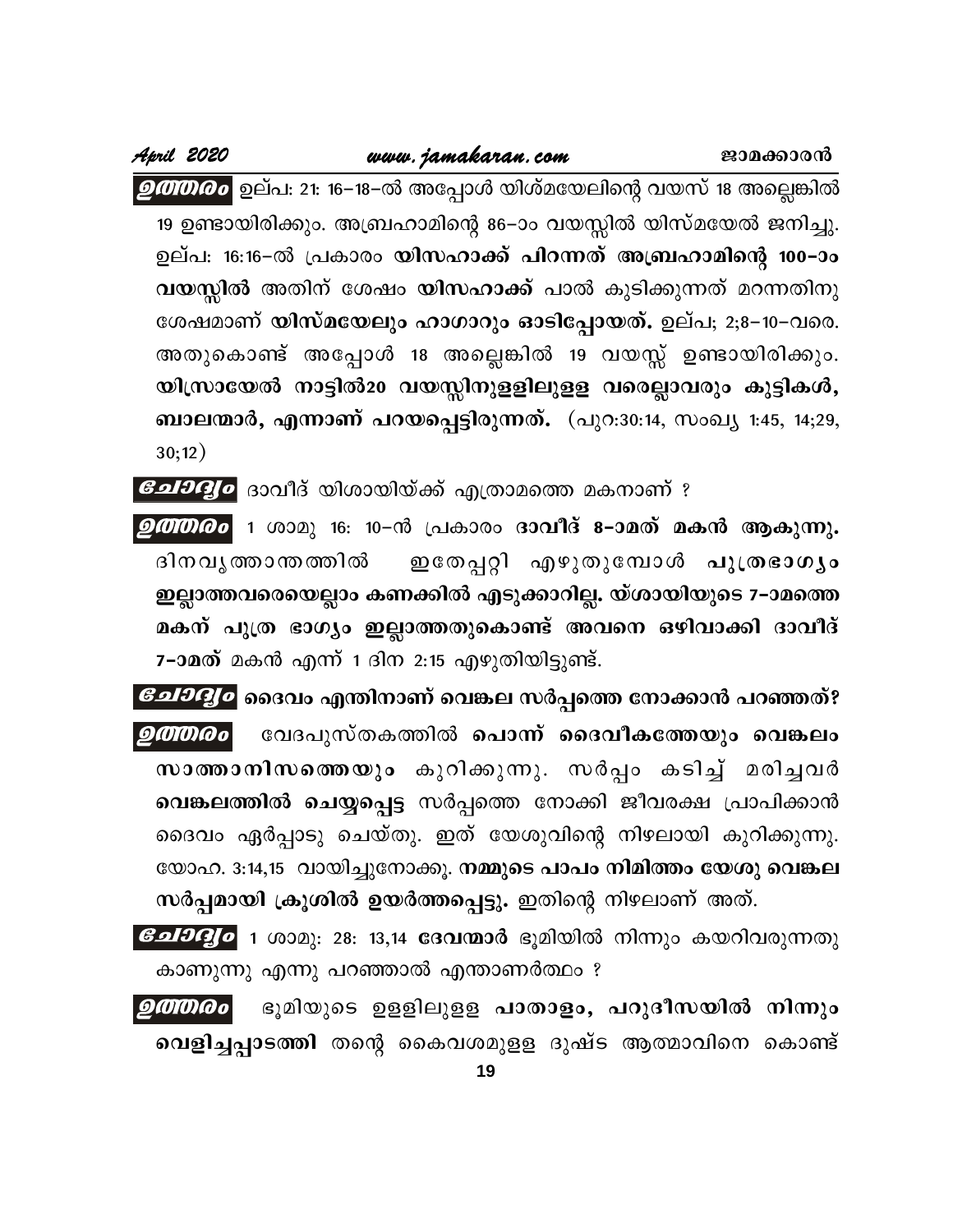ശമുവേലിനെ എഴുന്നേൽപ്പിച്ചതായി കാണിച്ചത്. അവിടിരുന്നവർ കയറിവരുന്നത് കണ്ടതായി പറഞ്ഞിരിക്കുന്നു. എഴുന്നേൽപ്പിക്കേണ്ടത് ശമുവേലിനെ മാത്രമാണ്. എന്നാൽ ഇവിടെ ദേവന്മാർ എന്ന പേരിൽ പലരും എഴുന്നേറ്റുവരുന്നുണ്ട് എന്നു പറയുന്നത് ആദ്യംതന്നെ മരിച്ചുപോയ ആരേയും എഴുന്നേൽപ്പിക്കാൻ നുണയാണ്. വെളിച്ചപ്പാടത്തിയ്ക്ക് മാത്രമല്ല ഒരുത്തനും അധികാരമില്ല. ഇങ്ങനെ എഴുന്നേറ്റുവരുന്നതായി തന്റെ കൈവശമുളള ദുഷ്ടാത്മാവിനെവച്ച് കാപട്യം ചെയ്കയാണവൾ. ഈ വെളിച്ചപാടത്തി കണ്ടതായി പറയുന്ന ആത്മാവിനെ ശൗൽ കൂടി കണ്ടില്ല.

- ∕ *ലേ199ൃo* ദൈവത്തിന്റെ പ്രധാന ദൂതൻ കെരൂബ് തളളപ്പെട്ടതിന് ശേഷം അവർക്ക് പിന്നീട് വന്ന പ്രധാന ദൂതൻ ആരാണ്?
- *ഉത്തരം* തളളപ്പെട്ടവന്റെ പേര് കെറൂബ് അഥവാ ലൂസിഫർ യെശയ്യ:14:2  $(in \text{ english})$ ഇവൻ പ്രധാന ദൂതൻ അല്ല. ഇന്നത്തെപ്രധാന ദൂതൻ മിഖായേൽ ആകുന്നു. (ദാനി. 12:1)
- *Gചാദൃo* സ്വർഗ്ഗത്തിന്റെ ഭരണകൂടം എങ്ങനെ ക്രമീകരിച്ചിരിക്കുന്നു? കെറൂബ് സെറാഫ് പ്രധാന ദൂതന്മാർ 24 മൂപ്പന്മാർ, ഇവരുടെ നില എങ്ങനെയുളളതാണ്? യോഹന്നാൻ കണ്ട ദർശനത്തെ്പ്പറ്റിയും പറയൂ?
- *ഉത്തരം* 24 മൂപ്പന്മാർ എന്നത് രഹസ്യ വരവിൽ നമ്മോടുകൂടെ എടുക്കപ്പെടുന്നവനാണ്. ഇപ്പോൾ അവർ സ്വർഗ്ഗത്തിൽ ഇല്ല. <mark>സറാഫ്</mark> കെരൂബ് എല്ലാം ദൈവത്തിന്റെ സിംഹാസത്തിന് മുമ്പിൽ സംരക്ഷണം ചെയ്യുന്ന ദൂതന്മാരായി പ്രവർത്തിക്കുന്നു. അതേസമയം <mark>ഗബ്രിയേൽ</mark> മിഖായേൽ പോലുളള ദൈവദൂതന്മാർ എല്ലാവരും ദൈവം കല്പിക്കുന്ന ജോലികളെചെയ്യുന്നവരാണ്. വെളി: 4, 5 അദ്ധ്യായങ്ങളിൽ ഇതേക്കുറിച്ച് വായിക്കാൻ കഴിയും. മൊത്തത്തിൽ <mark>നാം സ്വർഗ്ഗത്തിൽ</mark> പോയാൽ മാത്രമേ ഇത് നേരിട്ടുകാണുവാൻ കഴിയൂ. യോഹന്നാൻ കണ്ടത് രഹസ്യ വരവിന് ശേഷം സ്വർഗ്ഗത്തിൽ നടക്കാൻ പോകുന്ന ദർശനം മാത്രമാണ്.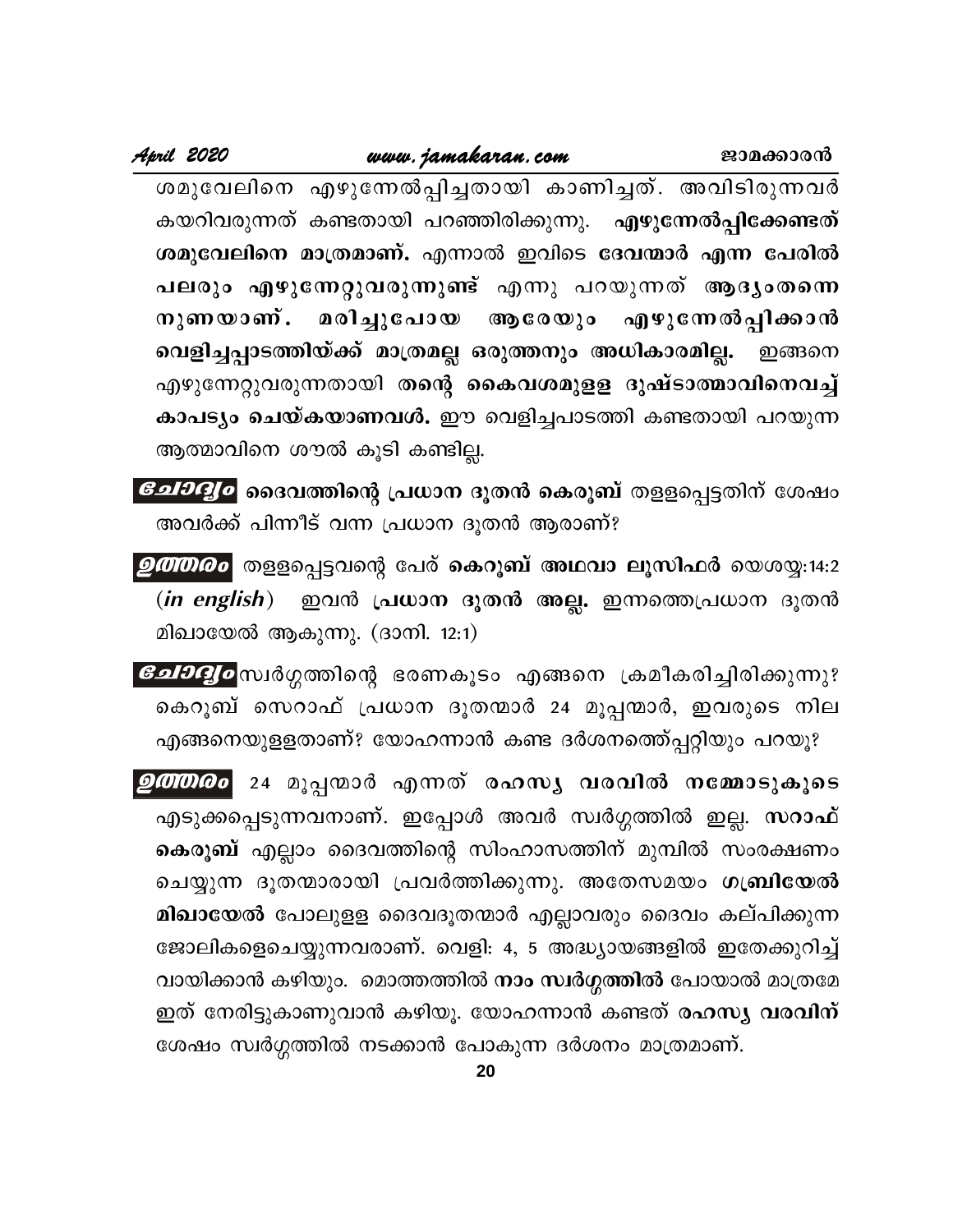

*കുറിപ്പ് :* സാധാരണയായി ഡോക്ടർമാരുടെ കാറുകളിൽ മുകളിലെ ഫോട്ടോയിൽ കാണിച്ചിരിക്കുന്നതുപോലെ ചുവപ്പു നിറത്തിൽ കൂട്ടൽ ചിഹ്നം (+) വരച്ചിരിക്കും. യഥാർത്ഥത്തിൽ ഇത് ഡോക്ടർമാരുടേയോ അല്ലെങ്കിൽ മെഡിയ്ക്കൽ ചിഹ്നമോ അല്ല. ഈ ചുവന്ന കുരിശ് (റെഡ്ക്രോസ്) സൊസൈറ്റിയുടെ ചിഹ്നമാണ്. ലോകയുദ്ധങ്ങൾ മറ്റുരാജ്യങ്ങളിൽ നടക്കുമ്പോൾ അതായത് യുദ്ധസമയത്ത് (+) ഈ ചിഹ്നമണിഞ്ഞ യൂണിഫോം ധരിച്ചുകൊണ്ട് അല്ലെങ്കിൽ ഈ ചിഹ്നത്തെ ചുവപ്പു നിറത്തിൽ വരച്ച് വാഹനങ്ങളിൽ ചെല്ലുമ്പോൾ ഇവരെ ഒരു പട്ടാളവും വെടിവച്ച് കൊല്ലാൻ പാടില്ല. കാരണം ഈ അടയാളം ഇട്ട റെഡ്ക്രോസ് സൊസൈറ്റിക്കാർ എല്ലാ നാട്ടിലുമുള്ള പട്ടാളക്കാർക്കും മുറിവേറ്റവർക്കും പ്രഥമ ശുശ്രൂഷ ചെയ്യുന്നവരാണ്. അതുകൊണ്ട് അവരെ ആരും ഉപദ്രവിയ്ക്കാൻ പാടില്ല എന്നത് ലോകരാഷ്ട്രങ്ങൾ തമ്മിൽ തമ്മിൽ ചെയ്ത ഉടമ്പടിയാണ്.

എന്നാൽ ഡോക്ടർമാർ എന്നതിനും ഹോസ്പിറ്റൽ എന്നതിനും ലോകരാഷ്ട്രങ്ങൾ തിരഞ്ഞെടുത്ത ചിഹ്നം ഒരു ജോടി ചിറകുകൾ ഉള്ള ഇരു പാമ്പുകൾ ആണ്. ഇതിനെക്കുറിച്ച് എഫ്.എം.പി.ബി. മാസികയിൽ പുറത്തുവിട്ട വാർത്തയുടെ പ്രബന്ധത്തിന്റെ മുഖവുരയായി അവർ എഴുതിപ്രകാരം വായനക്കാർക്ക് വേണ്ടി ഞാൻ സമർപ്പിക്കുന്നു.

# മെഡിക്കൽ ചിഹ്നം

മെഡിക്കൽ ചിഹ്നത്തിൽ രണ്ടു പാമ്പിന്റെ രൂപങ്ങളും ഒരു ജോടി ചിറകുകളും നമുക്ക് മെഡിക്കൽ ചിഹ്നം ഉള്ളത് കാണാം. ஹ വേദത്തിന്റെ അടിസ്ഥാനത്തിലുള്ളതായി അനേകർ കരുതുന്നു. അതേസമയം ഈ മെഡിക്കൽ ചിഹ്നം ഗ്രീക്ക് പുരാണങ്ങളിൽ മെഡിക്കലിന്റെ പിതാവായി കരുതുന്ന ഹിപ്പോ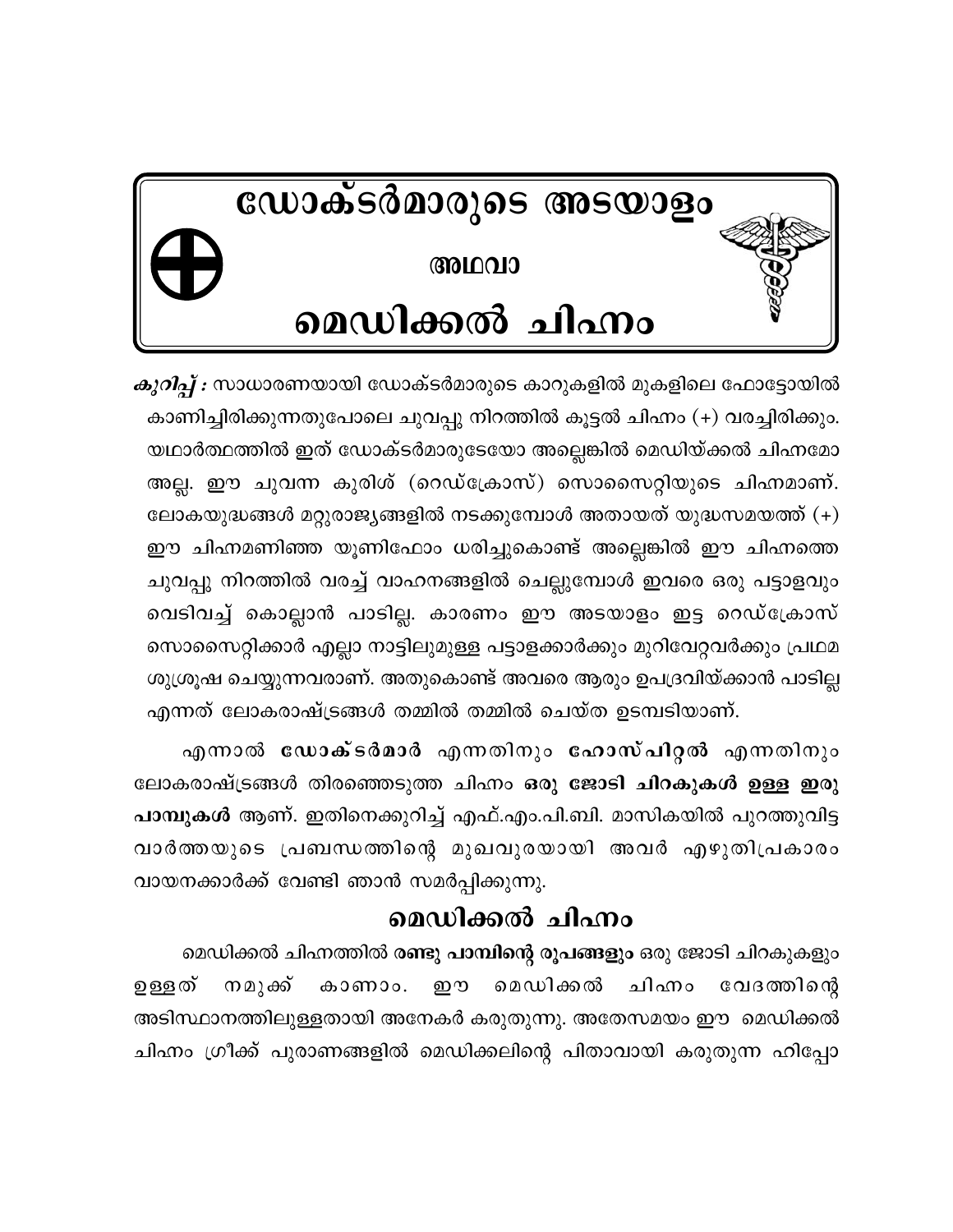### ജാമക്കാരൻ

### www.jamakaran.com

ക്രാറ്റിനോട് ബന്ധമുള്ളതായി പലരും കരുതുന്നു. എന്നാലും ഗ്രീക്ക് സംസ്ക്കാരത്തിൽ ഹിപ്പോ ക്രാറ്റിന്റെ കാലത്തിന് ബൈബിളിന്റെ മുമ്പുതന്നെ ഉപയോഗം ഉണ്ടായിരുന്നതുകൊണ്ട് ഈ മെഡിക്കൽ ചിഹ്നം ബൈബിളിൽ കാണുന്ന സംഭവങ്ങളുടെ അടിസ്ഥാനത്തിൽ ഉണ്ടായത് എന്നതിന്റെ അധാരം ശക്തിപ്പെടുന്നു. പ്രത്യേകമായി യിസ്രായേൽ മക്കൾ കനാനിലേയ്ക്ക് പുറപ്പെട്ട മരുഭൂമിയാത്രയിൽ ശാഠ്യം പിടിച്ചവരായി ദൈവത്തെ വേദനപ്പെടുത്തിയപ്പോൾ ദൈവം കോപിച്ച്



പാമ്പുകളെ യിസ്രായേൽ മക്കൾക്കിടയിലേയ്ക്ക് അയച്ച് അവരെ കടിപ്പിച്ച് അവർക്ക് ശിക്ഷ കൊടുത്തു.

പാമ്പുകടി കൊണ്ട് മരിച്ചവരുടെ കുടുംബങ്ങളിൽ വിലാപത്തിന്റെ ശബ്ദം ധ്വനിച്ചു. ആ ജനങ്ങൾ ഞങ്ങൾ ദൈവത്തിന് വിരോധമായി പാപം ചെയ്തു എന്നു ദൈവത്തിന്റെ ദാസൻമാരോടു ഏറ്റുപറഞ്ഞു. അപ്പോൾ ദൈവം മോശയോട് പറഞ്ഞത് എന്തെന്നാൽ നീയൊരു താമ്ര സർപ്പത്തെ ഉണ്ടാക്കി കൊടിമരത്തിൻ മേൽ തൂക്കി പിന്നെ സർപ്പം ആരെയെങ്കിലും കടിച്ചിട്ട് അവൻ താമ്രസർപ്പത്തെ നോക്കിയാൽ ജീവിയ്ക്കും. (സംഖ്യ 21 : 8, 9).

താമ്രസമർപ്പത്തെ ഒരു കൊടിമരത്തിൻമേൽ തൂക്കി നിർത്തിയ സംഭവത്തെ യേശുക്രിസ്തു ഉദാഹരണമായി ചൂണ്ടി കാണിക്കുന്നു.

പാമ്പിന്റെ വിഗ്രഹം പാമ്പ് വിഷത്തെ നീക്കി കടിക്കപ്പെട്ടവരെ സുഖമാക്കുന്നതുപോലെ എന്ന് ചിലർ ചിന്തിക്കുന്നു. യിസ്രയേൽ ജനങ്ങൾ മാനസാന്തരപ്പെട്ടതുകൊണ്ടും താമ്രസർപ്പത്തെ നോക്കിയാൽ എങ്ങനെ സൗഖ്യം കിട്ടുമെന്ന് ചോദിയ്ക്കാതെ പറഞ്ഞതുപോലെ അനുസരിച്ചതുകൊണ്ടാണ് അവർക്ക് വിഷം ഇറങ്ങി സൗഖ്യം ലഭിച്ചത്. താമ്രസർപ്പത്തിന് ശക്തിയില്ല. ദൈവത്തിന്റെ വാക്ക് അനുസരിച്ചതു കൊണ്ടാണ് സൗഖ്യം ലഭിച്ചത്.

ചോദൃം ചെയ്യാതെ അനുസരിക്കുന്നുണ്ടോ എന്നതിനെ ദൈവം ശ്രദ്ധിച്ചതുകൊണ്ടാണ് സൗഖ്യം കിട്ടുയത്. ആദാമും - ഹവ്വായും കൊല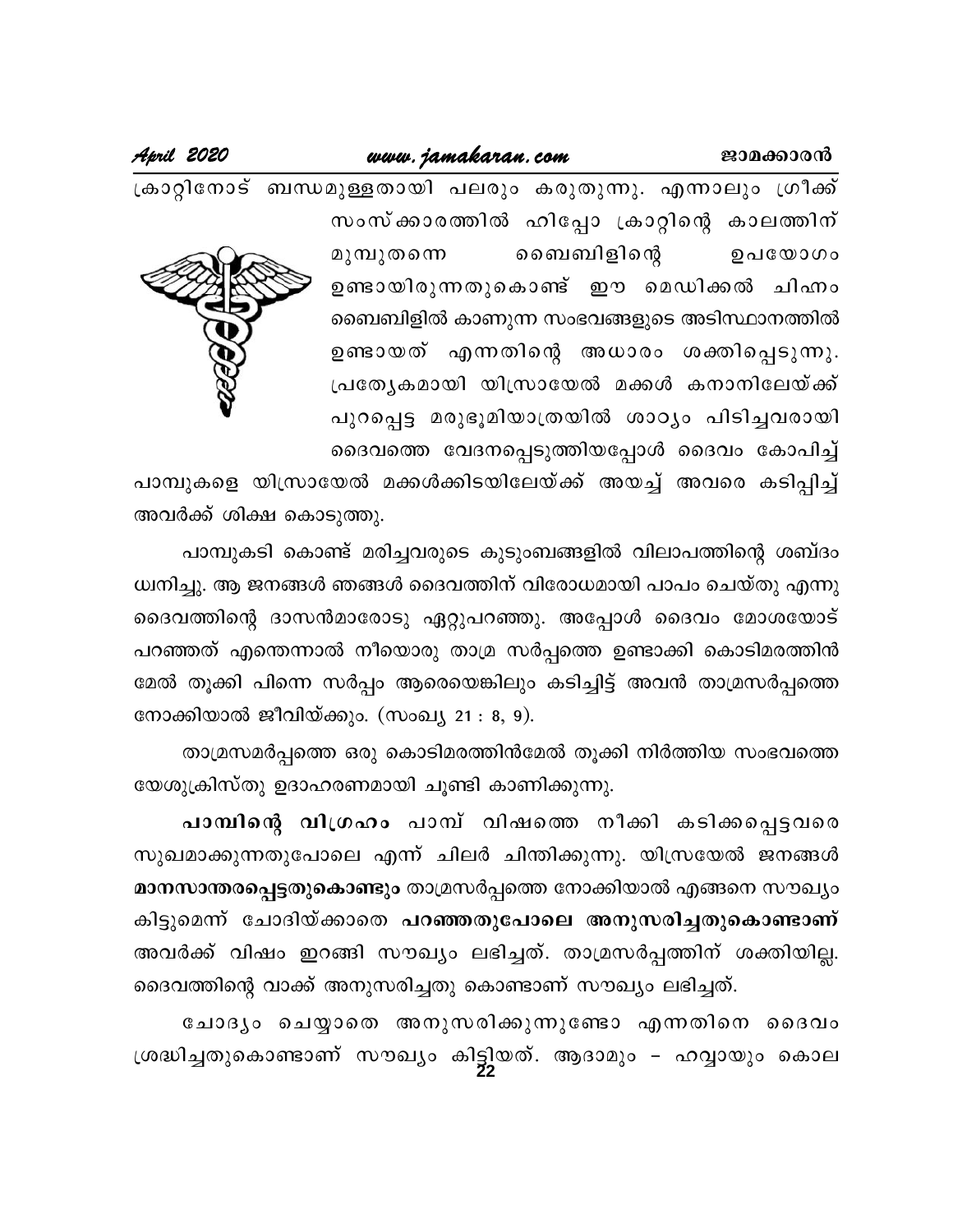ചെയ്തില്ല, വൃഭിചാരം ചെയ്തില്ല പിന്നെ എന്തിനാണ് ദൈവം അവരെ ഏദൻ തോട്ടത്തിൽ നിന്നും പുറത്താക്കിയത്? **കാരണം തിന്നരുത്** എന്നു ദൈവം കല്പിച്ച ഒരു വിലക്കപ്പെട്ട പഴത്തെ തിന്നതുകൊണ്ടാണ് ഏദൻ തോട്ടത്തിൽ നിന്നും പുറത്താക്കിയത്.

അതുകൊണ്ടാണ് ബൈബിളിൽ അനുസരിക്കുന്നത് യാഗത്തെക്കാൾ ഉത്തമം എന്നു പറഞ്ഞിട്ടുള്ളത്. അനുസരണത്തെ ചൂണ്ടിക്കാണിയ്ക്കാൻ വേണ്ടി യേശു ഈ ഉദാഹരണത്തെ താൻ ക്രൂശിയ്ക്കപ്പെട്ട ക്രൂശിനോടു താരതമൃപ്പെടുത്തി പറയുന്നു.

 $203.$ ഞാൻ വരുന്നു കള്ളനെപോലെ ഇതാ എന്നു വെളിപാടുപുസ്തകം 16 : 15 –ൽ തന്റെ വരവിനെക്കുറിച്ച് പറയുമ്പോൾ പരിശുദ്ധാത്മാവ് എന്തുകൊണ്ടാണ് കള്ളനെ ഉദാഹരണമാക്കിയത്? കാരണം കള്ളൻ അറിയിക്കാതെ ഏതു സമയത്ത് വേണമെങ്കിലും വരാം. അതുകൊണ്ടാണ് ജനങ്ങൾക്ക് മനസ്സിലാകുന്നതിന് വേണ്ടി ലളിതമായ ഉദാഹരണമായി കള്ളനെ താരതമൃപ്പെടുത്തി പരിശുദ്ധാതമാവ് സംസാരിക്കുന്നത്.

ഇത് സംബന്ധമായി ക്രിസ്തു പറയുന്നതെന്തെന്നാൽ; മോശ മരുഭൂമിയിൽ സർപ്പത്തെ ഉയർത്തിയതുപോലെ മനുഷ്യപുത്രനേയും ഉയർത്തേണ്ടതാകുന്നു. അവനിൽ വിശ്വസിക്കുന്ന ഏവനും നശിച്ചുപോകാതെ നിതൃജീവൻ പ്രാപിക്കേണ്ടതിന് തന്നെ (യോഹ  $3: 14,15$ ).

അതെ, ദൈവവചനത്തിൻ പ്രകാരം കൊടിമരത്തിൽ തൂക്കപ്പെട്ട പാമ്പിനെ നോക്കി അന്ന് യിസ്രയേൽ ജനങ്ങൾ സൗഖ്യം പ്രാപിച്ചതുപോലെ ക്രൂശിൽ യേശുവിന്റെ മരണത്തേയും ഉയർത്തെഴുന്നേല്പിനേയും വിശ്വസിച്ച് ക്രൂശിനെ നോക്കി ദൈവമക്കളായ നാം എല്ലാവരും നമ്മുടെ പാപത്തിൽ നിന്നും ശാരീരിക രോഗത്തിൽ നിന്നും സൗഖ്യം പ്രാപിയ്ക്കാൻ ഇപ്പോഴും കഴിയും. എന്നാൽ കൊടിമരത്തിലിരുന്ന പാമ്പിനെക്കൊണ്ടല്ല ദൈവവചനവും അതോടുകൂടെ ക്രിസ്തുവിന്റെ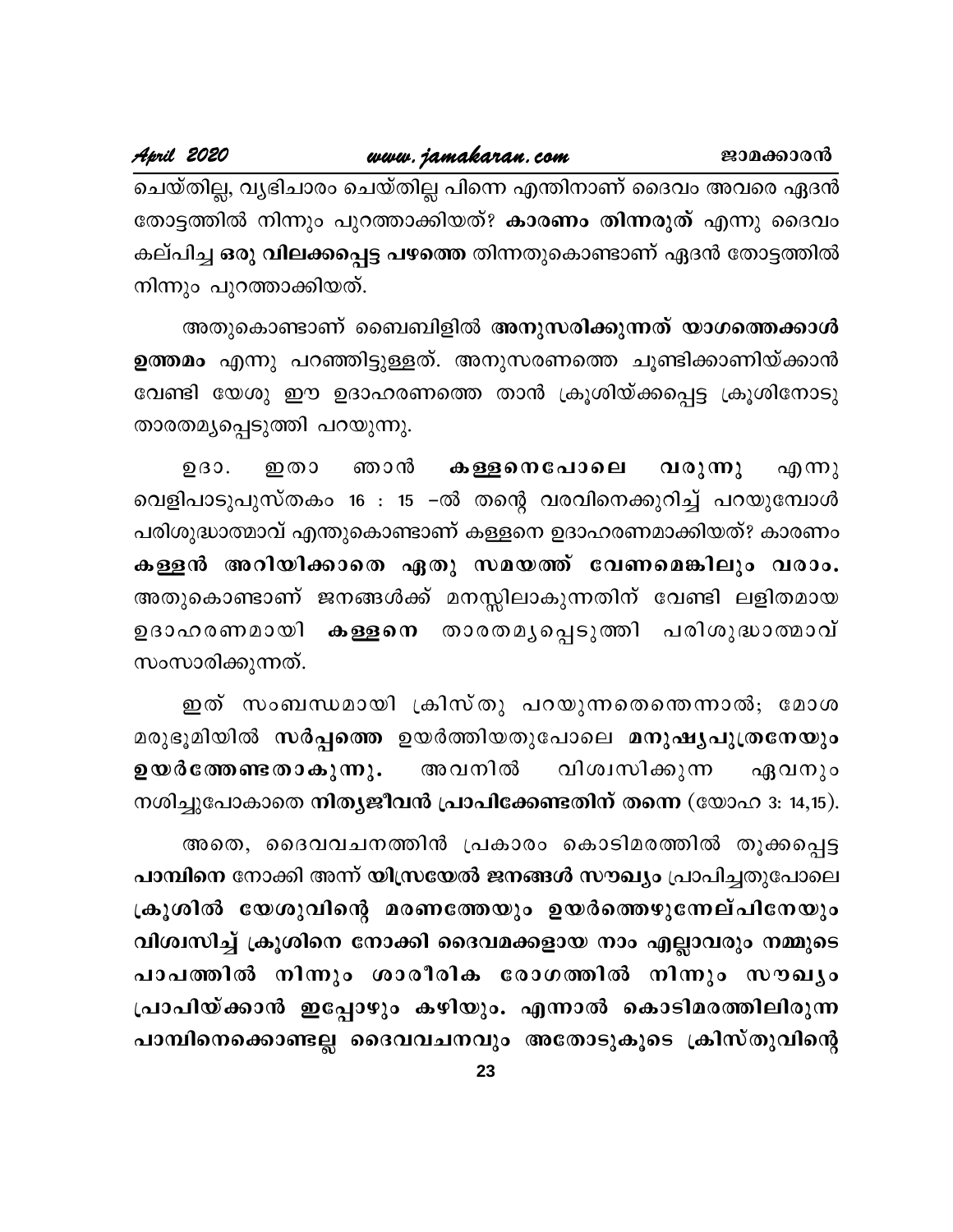പൂർണ്ണമായി മേലുള്ള വിശ്വാസവും അനുസരണവും നമ്മെ സൗഖ്യമാക്കാൻ കഴിയും.

എങ്ങനെയും മെഡിക്കൽ ചിഹ്നത്തിന്റെ ആധാരത്തെക്കുറിച്ച് സംഖ്യ 21-ാം അദ്ധ്യായത്തിൽ ദൈവം **മോശയോട് പറഞ്ഞ** വാക്കുകളുടെ അടിസ്ഥാനത്തിലും പിന്നെ യോഹന്നാൻ 3–ാം അദ്ധ്യായത്തിൽ യേശു ഇതു സംബന്ധമായി പറഞ്ഞിരിക്കുന്നതിന്റെ അടിസ്ഥാനത്തിലും നോക്കുമ്പോൾ പാമ്പുകൾ ചുറ്റിയുള്ള ചിത്രം മെഡിക്കൽ ചിഹ്നമായി വേദപുസ്തകത്തിന്റെ വെളിച്ചത്തിൽ ഉണ്ടാക്കിയിരിക്കാം എന്ന് നമുക്ക് ഉറപ്പാക്കാം.

## മലേഷ്യാ ദൈവവേലകൾ

മലേഷൃയിൽ എന്റെ ആദ്യത്തെ  $C\omega$   $O\omega$ പിനാങ്ങിലുള്ള വിക്ടറി ലൂഥറൻ ചർച്ചിൽ വച്ച് നടന്നു. റവ. ആർ. മൈക്കിൾ Mr. Joseph J. George അവർകളുടെ ചുമതലയിൽ ஹ യോഗങ്ങൾ വളരെ അനുഗ്രഹപ്രഥമായി നടന്നു കഴിഞ്ഞു. അച്ചന്റെ ഭാര്യ പ്രാർത്ഥനാ ഭാരമുള്ള സ്ത്രീയാണ്. നല്ല $\overline{a}$ ആ കൊച്ചമ്മയുടെ പ്രാർത്ഥനയുടെ പിൻബലമാണ് ആ സഭ ആത്മീയതയിൽ വളരാൻ കാരണമായിരുന്നത്.



ഇവിടെ ഒരു പകൽ വേദപഠനത്തിന് വേണ്ടിയും ചോദ്യോത്തരത്തിന് വേണ്ടിയും ഏർപ്പാട് ചെയ്തിരുന്നു. ഒരു പകൽ യോഗത്തിൽ മാത്രം 6 മണിനേരം ഞാൻ പ്രസംഗിച്ചു. പ്രസംഗങ്ങളെല്ലാം വീഡിയോ എടുത്തിരുന്നു. വളരെ ദൂരത്തിലിരുന്നു കാറിലും വാനിലും പല സഭാവിശ്വാസികൾ യോഗങ്ങളിൽ പങ്കെടുത്തു.

എന്റെ ജാമക്കാരൻ വായനക്കാരായ കുടുംബങ്ങളെ നേരിട്ട് കണ്ട് ആളാംപ്രതിയായി പ്രാർത്ഥിക്കാനും, സംസാരിക്കാനും സാധിച്ചതിൽ എനിക്ക് മനതൃപ്തിയായി. ദൈവത്തിന് മഹത്വം ഉണ്ടാകട്ടെ.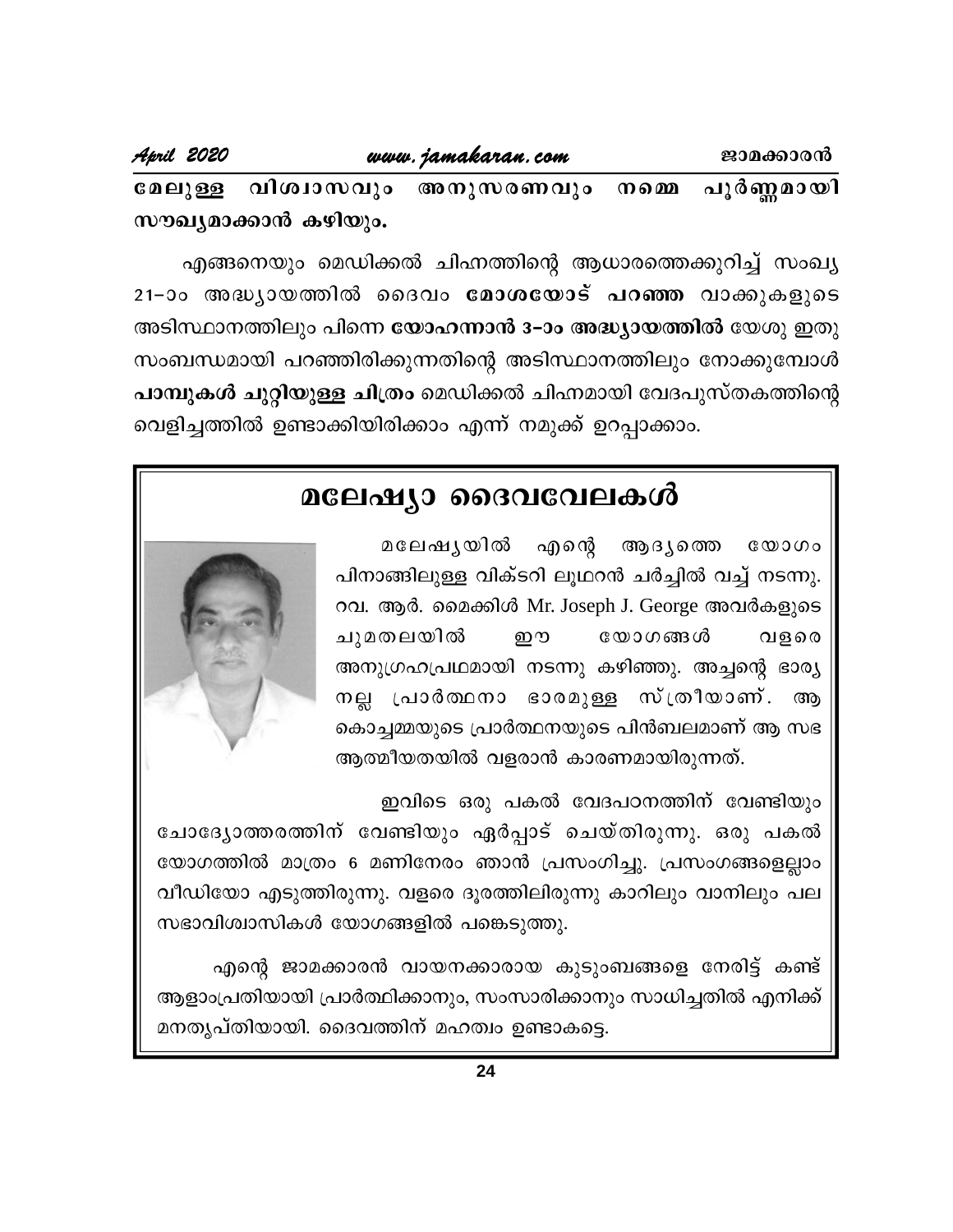മരുഭൂമിയിൽ സർപ്പത്തെ ഉയർത്തിയതുപോലെ

നിക്കോദിമോസിനോട് യേശുക്രിസ്തു സംസാരിച്ചു കൊണ്ടിരിക്കുമ്പോൾ <mark>യഹൂദമത</mark> പ്രമാണിയായ അവന് യേശു ചില സ്വർഗ്ഗീയ കാര്യങ്ങളെ അറിയിച്ചു. അതിൽ മുഖ്യമായ ഒരു കാര്യം മറ്റുള്ളവരാൽ മനസിലാക്കാൻ കഴിയാതവണ്ണം കഠിനമായി വാക്കുകൊണ്ടുള്ളതാണ്. അതെന്തെന്നാൽ പഴയനിയമകാലത്ത് നടന്ന ഒരു സംഭവത്തെ തന്റെ ക്രൂശുമരണത്തോടുകൂടെ ബന്ധപ്പെടുത്തി പറഞ്ഞ യേശു, സർപ്പം മോശയാൽ മരുഭൂമിയിൽ ഉയർത്തപ്പെട്ടതു പോലെ മനുഷ്യപുത്രനും തന്നിൽ വിശ്വസിക്കുന്നവൻ ഏവനോ അവൻ നശിച്ചു പോകാതെ നിതൃജീവൻ പ്രാപിക്കേണ്ടതിന് ഉയർത്തപ്പെടേണം എന്ന് അറിയിച്ചു. യേശു പറഞ്ഞിട്ടുള്ള ഈ സംഭവം പഴയനിയമത്തിൽ സംഖ്യ 21-ൽ എഴുതിയിരിക്കുന്നു. ഇതിനെക്കുറിച്ച് മുമ്പ് നാം വായിച്ചിട്ടുണ്ട്. ഭൂരിപക്ഷം ക്രിസ്ത്യാനികൾ ഈ വചനത്തിൽ **യേശു തന്നെത്താൻ പാമ്പിനോട് തന്നെ** താരതമൃപ്പെടുത്തിയതായി കരുതുന്നു. എന്നാലും ബൈബിളിൽ സാത്താനെ സർപ്പത്തോട് താരതമൃപ്പെടുത്തി യിരിക്കുന്നതുകൊണ്ട് (ഉല്പ. 3, വെളി. 12 : 9) യേശുക്രിസ്തു തന്നെ എപ്രകാരം സർപ്പത്തോട് താരതമൃപ്പെടുത്തി സംസാരിയ്ക്കാൻ കഴിയും എന്നുള്ളത് അനേകരുടെ ചോദൃമാണ്.

സർപ്പത്തിന്റെ സാദൃശൃത്തിലുള്ള രൂപമാണ് മോശ മൂലമായി ഉയർത്തപ്പെട്ടത്. അതുപോലെ ക്രൂശിൽ തന്നെ യാഗമായി അർപ്പിച്ച **യേശു,** പാപിയായ മനുഷൃരുടെ രൂപമായിരുന്നതല്ലാതെ അവൻ പാപിയായതുകൊണ്ടല്ല എന്ന് ചിലർ വിവരിക്കുന്നു. എന്നാലും ഇത്രമാത്രം സർപ്പത്തിനെ യേശുവോട് സാമ്യപ്പെടുത്തി പറയുന്നത് മെച്ചമായി പറയുന്ന ഒരു വ്യാഖ്യാനമാണ്. എന്തുകൊണ്ടെന്നാൽ യേശുവിന്റെ വാക്കുകളിൽ താരതമ്യം ചെയ്യപ്പെടുന്നത് ഉയർത്തപ്പെടേണ്ട കാര്യത്തിൽ മാത്രമാണ്. യേശു തന്നെ താമ്രസർപ്പത്തോട് താരതമ്യം ചെയ്തിട്ടില്ല. യേശു തന്നെ സർപ്പം പോലെ എന്നു പറഞ്ഞില്ല പകരം ഉയർത്തപ്പെട്ടതുപോലെ എന്നു ചൂണ്ടിക്കാണിക്കുന്നു. മൂലഭാഷയിൽ താരതമ്യം ചെയ്യുക എന്ന വാക്കാണ്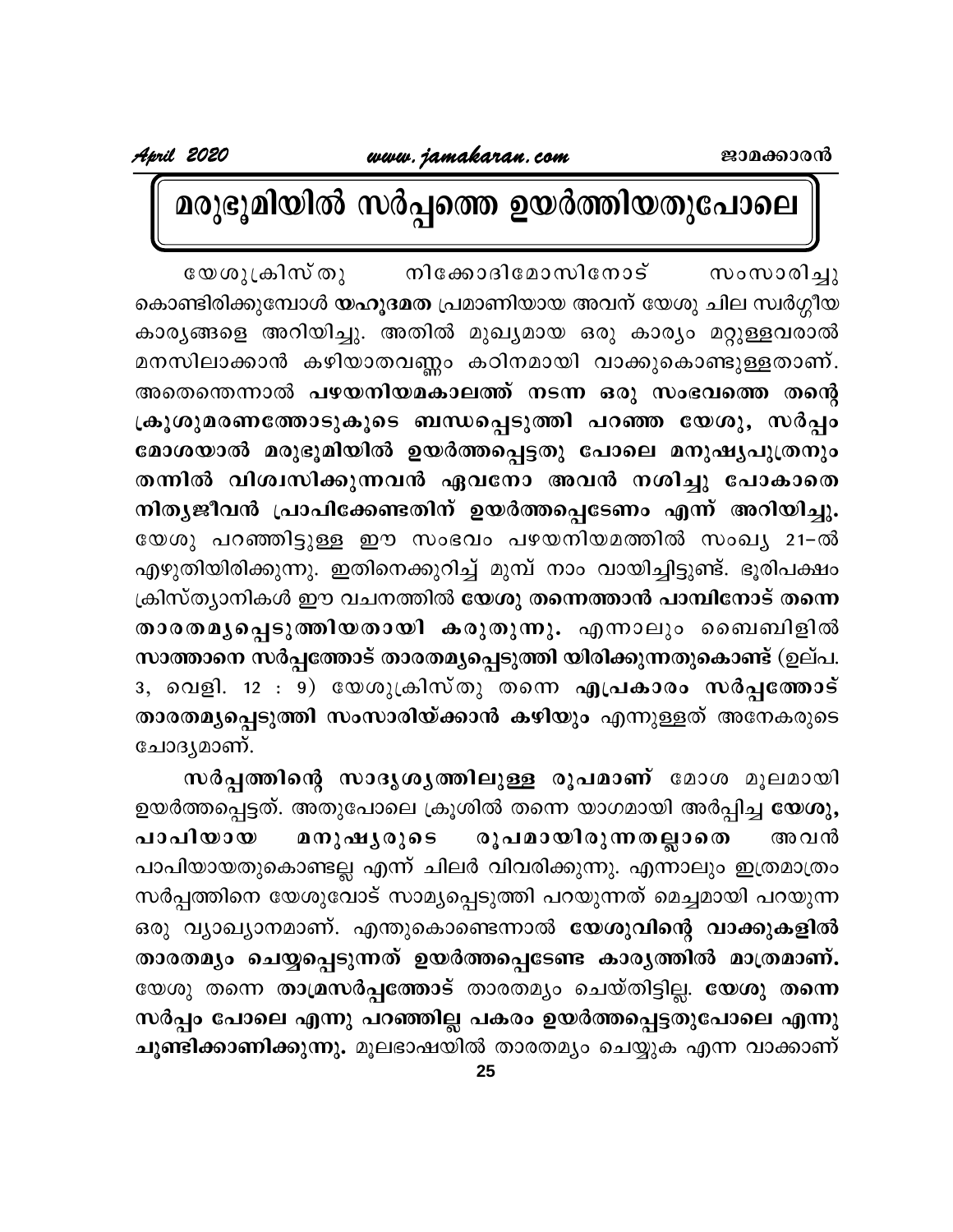ഉയർത്തപ്പെടേണ്ട പ്രവർത്തിക്ക് ഉപയോഗിച്ചിരിക്കുന്ന തെന്ന് നമുക്ക് മനസിലാക്കാൻ കഴിയും. സർപ്പം മോശമൂലം മരുഭൂമിയിൽ ഉയർത്തപ്പെട്ടതുപോലെ മനുഷ്യപുത്രനും ഉയർത്തപ്പെടും എന്നു യേശു പറഞ്ഞു. ഉയർത്തപ്പെടുക എന്നതിന് യേശു ഉപയോഗിച്ച ഹിപ്പ്സോ എന്ന (hypsoo) ഗ്രീക്ക് പദം യോഹന്നാന്റെ സുവിശേഷത്തിൽ യേശു ക്രൂശിൽ ഉയർത്തപ്പെടുന്നതിനെ കാണിയ്ക്കാനാണ് ഉപയോഗപ്പെടുത്തി യിരിക്കുന്നത്. (യോഹ. 8 : 28, 12 : 32, 34). അപ്പസ്തോല പ്രവർത്തികളിൽ യേശുക്രിസ്തു സ്വർഗ്ഗത്തിലേയ്ക്ക് ഉയർത്തപ്പെടുന്നതിന് മൂലഭാഷയിൽ ഇതേ വാക്ക് ഉപയോഗിച്ചിരിക്കന്നതിനാൽ (അപ്പസ്തോലർ 2 : 33, 5 : 31) യോഹന്നാന്റെ സുവിശേഷത്തിൽ ഹിപ്പ്സോ എന്ന വാക്ക് ഉപയോഗിച്ചിട്ടുള്ള സ്ഥലങ്ങളിൽ അത് യേശുവിന്റ ക്രൂശു മരണത്തെ ചൂണ്ടി കാണിക്കുന്നു എന്നു മനസ്സിലാക്കാം. പ്രത്യേകമായി യോഹ. 2:32 –ൽ പറഞ്ഞിട്ടുള്ളതുപോലെ ഞാനോ ഭൂമിയിൽ നിന്നും ഉയർത്തപ്പെട്ടാൽ എല്ലാവരേയും എങ്കലേയ്ക്ക് ആകർഷിക്കും എന്ന യേശുവിന്റെ വാക്കാണ്. അതിന്റെ അടുത്തുള്ള വചനത്തിൽ താൻ ഇന്നവിധമായി മരിക്കാൻ പോകുന്നു എന്നു കുറിക്കാനായി ഇങ്ങനെ പറഞ്ഞു എന്ന് യോഹന്നാൻ വിവരിച്ചിരിക്കുന്നതിൽ നിന്നു ഉയർത്തപ്പെടും എന്ന പ്രയോഗം യേശുവിന്റെ മനുഷൃപുത്രൻ ക്രൂശുമരണത്തെ കുറിക്കുന്നു എന്ന് തെളിവാകുന്നു. എന്നാലും യേശുവിനെ സംബന്ധിച്ചിടത്തോളം അവൻ ക്രൂശിൽ ഉയർത്തപ്പെട്ടത് അവൻ സ്വർഗ്ഗത്തിലേയ്ക്ക് എടുക്കപ്പെടുന്നതിന്റെ ആദ്യഘട്ടമായും ഇരിക്കുന്നു.

മനുഷൃപുത്രൻ ഉയർത്തപ്പെടണമെന്ന യേശുവിന്റെ വാക്കിൽ ഉയർത്തപ്പെടേണം എന്ന വാക്ക് മൂലഭാഷയിൽ നിർബന്ധമായും നടക്കേണ്ട പ്രവർത്തിയെ ചൂണ്ടികാണിക്കുന്ന വാക്കാണ് ഉപയോഗിച്ചിരിക്കുന്നത്. അതായത് യേശുക്രിസ്തു നിർബന്ധമായും മരിക്കണം. എന്തുകൊണ്ടെന്നാൽ അവന്റെ മരണം കൊണ്ട് മാത്രമേ ജനങ്ങൾക്ക് പാപക്ഷമയും, നിതൃജീവനും ലഭിക്കുകയുള്ളൂ. യഥാർത്ഥത്തിൽ മനുഷ്യന്റെ പാപത്തിന് വേണ്ടിയുള്ള ഒരേ ഒരു പരിഹാരം **യേശുവിന്റെ ക്രൂശുമരണം** മാത്രമാണ്. ദൈവത്താൽ ലോകത്തിന് ഏർപ്പെടുത്തി കൊടുക്കപ്പെട്ടിട്ടുള്ള ഈ പാപക്ഷമയുടെ മാർഗത്തെ വിശ്വസിച്ച് സ്വീകരിക്കുന്നവർക്ക് നിതൃജീവൻ ഉണ്ടായിരിക്കും എന്ന് നമുക്ക് പറഞ്ഞു തന്നിട്ടുണ്ട്.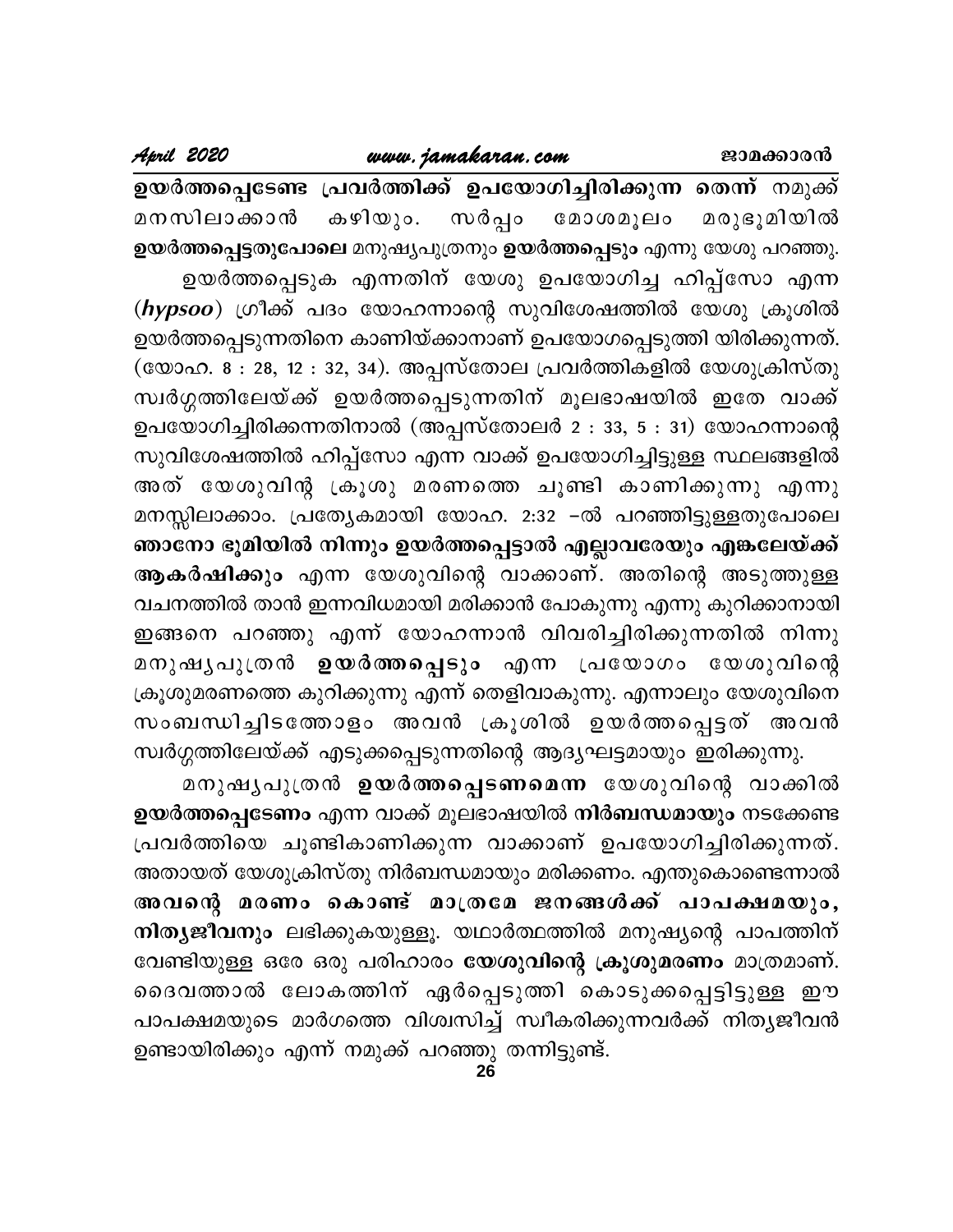

### വേദപഠനം 1

മനുഷ്യപുത്രന്റെ അടുക്കൽ ദൈവദൂതൻമാർ കയറുകയും ഇറങ്ങുകയും........ യോഹ. 1:51

ആദൃമൂന്നു സുവിശേഷ പുസ്തകങ്ങളിലും ഇല്ലാത്ത, യേശു അരുളിചെയ്ത പല വചനങ്ങൾ 'യോഹന്നാൻ എഴുതിയ സുവിശേഷത്തിൽ പ്രതിപാദിച്ചിരിക്കുന്നു. ഈ സുവിശേഷത്തിൽ നമ്മെക്കൊണ്ട് മനസിലാക്കാൻ കഴിയാത്ത പല കഠിനമായ വചനങ്ങൾ ഉണ്ട്. അതിൻപ്രകാരം യേശു ആദ്യമായി പറഞ്ഞ കഠിനമായ വാക്ക് നഥനയേലിനോടു പറഞ്ഞ കാര്യമാണ്. യേശു ആരെന്ന് നഥനയേൽ മനസിലാക്കിയപ്പോൾ യേശു അവനെ നോക്കി ആമേൻ, ആമേൻ ഞാൻ നിങ്ങളോട് പറയുന്നു. സ്വർഗ്ഗം തുറന്നിരിക്കുന്നതും മനുഷൃപുത്രന്റെ അടുക്കൽ ദൈവദുതൻമാർ കയറുകയും ഇറങ്ങുകയും ചെയ്യുന്നതും നിങ്ങൾ കാണും എന്നു പറഞ്ഞു (യോഹ. 1:51).

യേശുവിന്റെ വാക്കിന്റെ അറിയുന്നത് ஹ അ ർ ത്ഥ തെ കഠിനമായിരിക്കുന്നതിന് കാരണം യേശു ഈ വചനത്തിൽ പ്രത്യേകമായി പറഞ്ഞിട്ടുള്ള ഒരു സംഭവത്തെ സ്ഥർഗ്ഗം തുറന്നിരിക്കുന്നതും ദൈവദൂതൻമാർ മനുഷൃപുത്രന്റെ അടുക്കൽ കയറുന്നതും, ഇറങ്ങുന്നതും അവന്റെ ശിഷ്യൻമാർ കണ്ടതിനെക്കുറിച്ച് സുവിശേഷത്തിൽ പറഞ്ഞിട്ടുള്ളതാണ്. പുതിയ നിയമത്തിൽ നാലു സ്ഥലത്ത് മാത്രമേ സ്ഥർഗ്ഗം തുറന്നതിനെക്കുറിച്ച് നമുക്ക് വായിക്കാൻ കഴിയുകയുള്ളൂ. തുടക്കത്തിൽ യേശുവിന്റെ സ്നാനത്തിന്റെ സമയം, സ്വർഗ്ഗം തുറന്നു പരിശുദ്ധാത്മാവ് പ്രാവിന്റെ രൂപത്തിൽ യേശുവിന്റെ മേൽ ഇറങ്ങിയതിനെപ്പറ്റി ലൂക്കോ. 3:21,22 -ൽ കാണിക്കുന്നു. അതിന്ശേഷം സ്തേഫാനോസ് രക്തസാക്ഷിയായി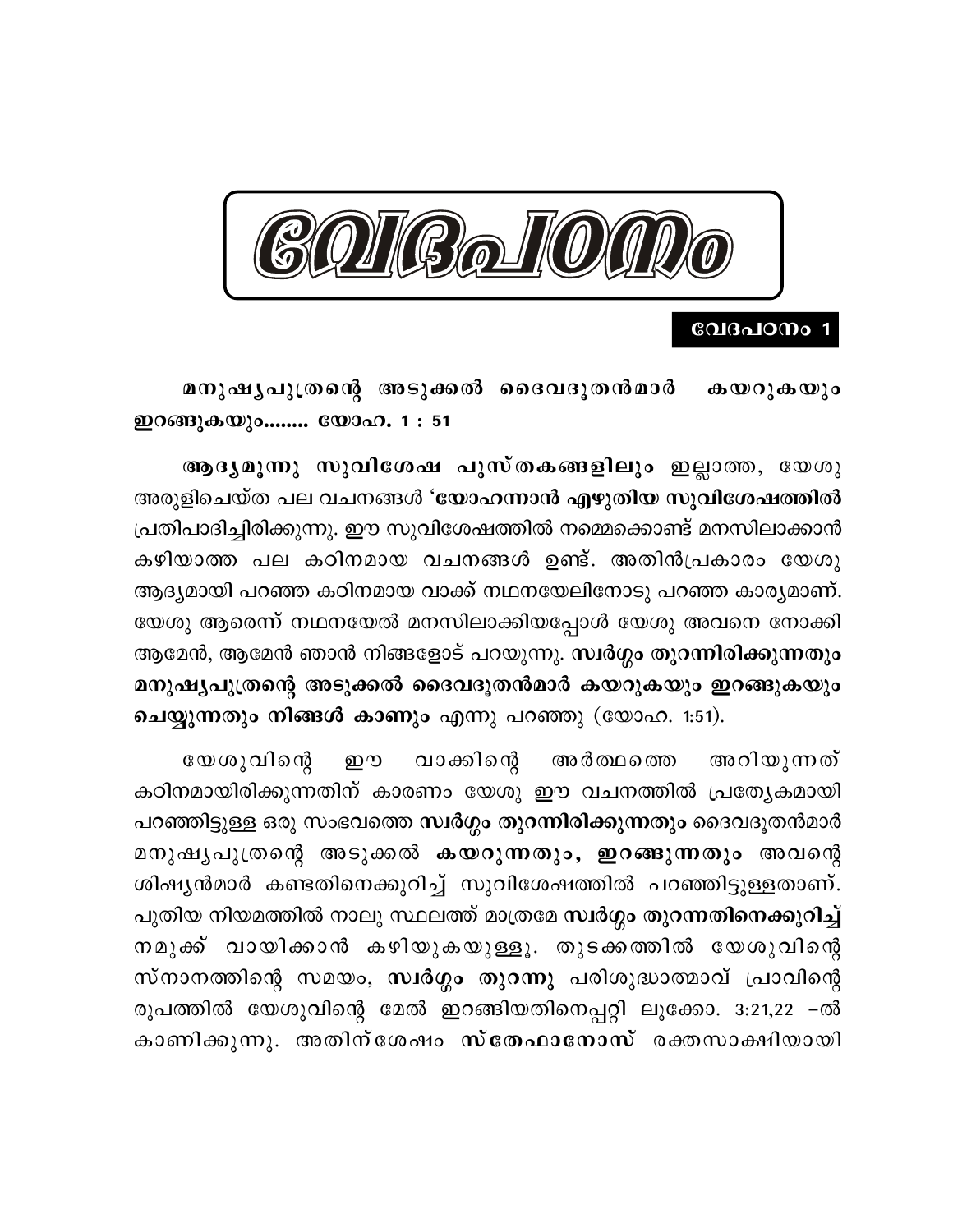മരിക്കുമ്പോൾ സ്വർഗ്ഗം തുറന്നിരിക്കുന്നതും യേശു മഹത്വത്തിൽ നില്ക്കുന്നതും അവൻ കണ്ടു (അപ്പോ. 7:55,56). അതുപോലെ പത്രോസിനും, യോഹന്നാനും കിട്ടിയ ദർശനങ്ങളിലും സ്ഥർഗ്ഗം തുറന്നിരിക്കുന്നതായി അവർ കണ്ടു (അപ്പോ. 10:10,12, വെളി. 40, 19:11) എന്നാലും ഈ സന്ദർഭങ്ങളിൽ യേശു നഥനയേലിനോട് പറഞ്ഞതുപോലെ വേറെ ആരും ദൈവദൂതൻമാർ മനുഷ്യപുത്രന്റെ അടുക്കൽ കയറുന്നതും, ഇറങ്ങുന്നതും കണ്ടില്ല. അതുകൊണ്ട് യേശുക്രിസ്തു നഥനയേലിനോട് <mark>ഏതിനെക്കുറിച്ചാണ്</mark> മുന്നറിയിപ്പു കൊടുത്തതെന്ന് അറിയാൻ കഴിയാത്തവരായിരിക്കുന്നു.

യഥാർത്ഥത്തിൽ യേശുക്രിസ്തു പറഞ്ഞ വിധത്തിലുള്ള ഒരു സംഭവം പഴയനിയമത്തിൽ യാക്കോബിന്റെ ദർശനത്തിലും ഉണ്ടായിരുന്നു. അതിനാൽ ക്രിസ്തീയ വേദ പണ്ഡിതൻമാരും യാക്കോബിന്റെ ദർശനത്തെ അടിസ്ഥാനമാക്കിക്കൊണ്ട് തന്നെ യേശുവിന്റെ വാക്കുകളേയും വിവരിക്കണം എന്നു ചൂണ്ടിക്കാണി ക്കുന്നു. എങ്ങനെയെന്നാൽ യേശു പറഞ്ഞിട്ടുള്ള സ്വർഗ്ഗത്തിനും ഭൂമിക്കും മദ്ധ്യേ ഇരുന്ന ഗോവണിയിൽ പ്രകാരം ദൈവദൂതൻമാർ കയറുന്നതും ഇറങ്ങുന്നതും യാക്കോബു കണ്ടു (ഉല്പ. യാക്കോബിന്റെ ദർശനത്തിൽ സ്ഥർഗ്ഗം  $28:12)$ എന്നാലും തുറന്നിരിക്കുന്നതിനെക്കുറിച്ച് പറഞ്ഞിട്ടില്ല. രണ്ടിലും ഉള്ള പൊതുവായ വിഷയം സ്വർഗ്ഗത്തിനും ഭൂമിയ്ക്കും ഇടയിലുള്ള ബന്ധമാണ്. യാക്കോബിന്റെ ദർശനത്തിലുള്ള ഗോവണിക്ക് പകരം മനുഷൃപുത്രൻ സ്വർഗ്ഗത്തിനും, ഭൂമിയ്ക്കും ഇടയിൽ ഗോവണിയായിരിക്കുന്നു എന്നതാണ് യേശുവിന്റെ വാക്ക്.

യേശുവിന്റെ ഈ വാക്കുകൾ നഥനയേലിനോടുള്ള സംഭാഷണ ത്തിൽ ഇടംപിടിച്ചിട്ടുള്ളതുകൊണ്ട് യേശു അവനെ കണ്ടപ്പോൾ നഥനയേൽ യാക്കോബിന്റെ ദർശനത്തെക്കുറിച്ചുള്ള വേദഭാഗത്തെ ധ്യാനിച്ചു കൊണ്ടിരുന്നതായി ചില വേദ പണ്ഡിതൻമാർ കരുതുന്നു. നഥനയേൽ തന്റെ അടുക്കലേക്ക് വരുന്നതിന് തൊട്ടുമുമ്പ് അവനെ യേശു അത്തിമരത്തിന്റെ ചുവട്ടിൽ വച്ച് കണ്ടതായി പറഞ്ഞിട്ടുണ്ട് (യോഹ. 1 : 48). അത്തിമരം തണൽ തരുന്നതുകൊണ്ട് പ്രാർത്ഥിക്കാനൂ<sub>ള</sub> വചനം ധ്യാനിക്കുന്നതിനും ആ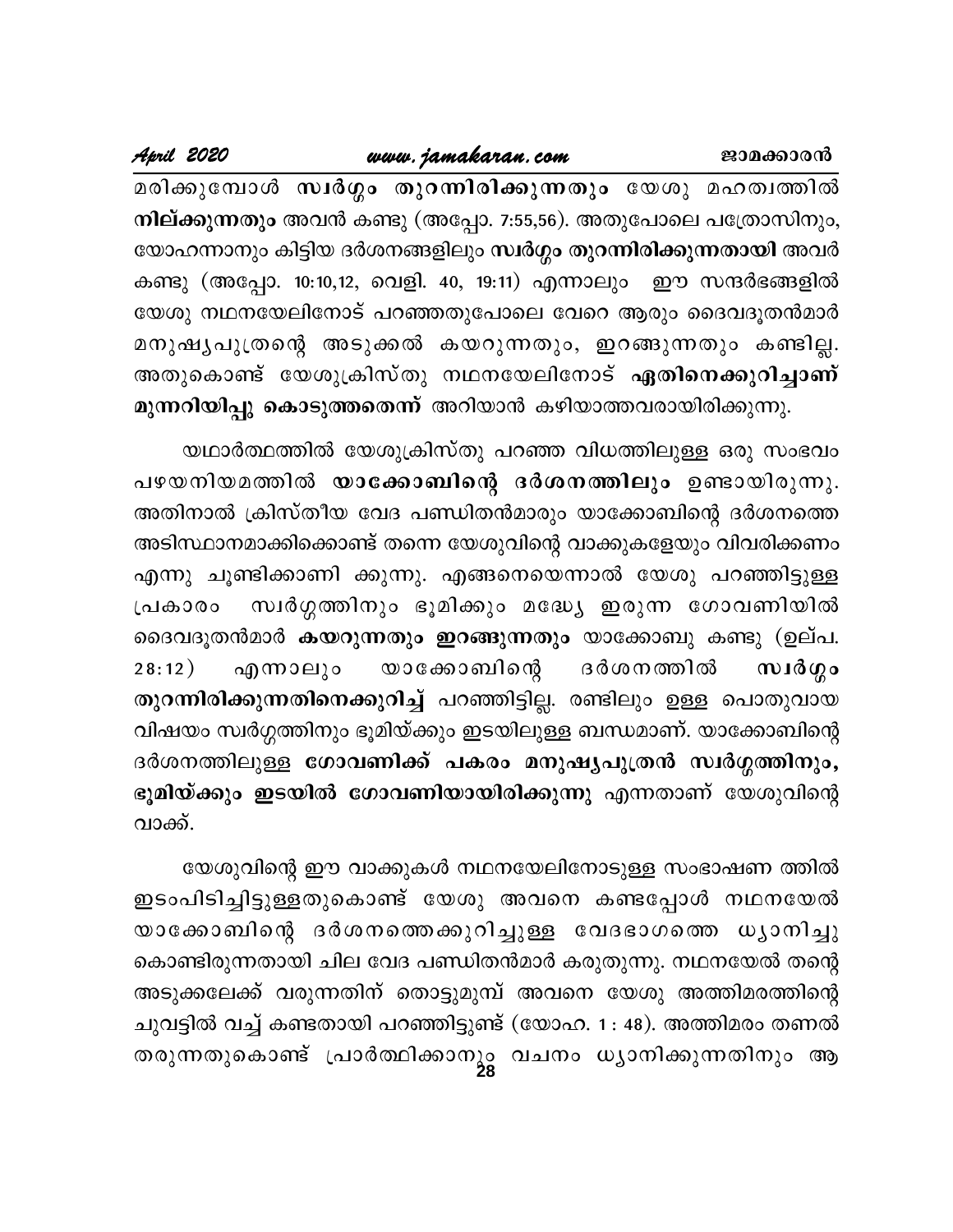കാലത്തുള്ള യഹൂദൻമാർ ആ മരത്തിന്റെ ചുവട്ടിൽ ഇരിക്കുന്നത് ശീലമാണ്. ഇങ്ങനെ നഥനയേൽ പഴയനിയമത്തിൽ പറഞ്ഞിട്ടുള്ള യാക്കോബിന്റെ ദർശനത്തെ ധ്യാനിച്ചുകൊണ്ടിരുന്നതുകൊണ്ട് അപ്രകാരമുള്ള സംഭവം യേശു പറഞ്ഞതായി കരുതുന്നു.

സ്വർഗ്ഗം തുറക്കപ്പെടുന്ന ദർശനം ദൈവീകമായ കാര്യങ്ങളെ ജനങ്ങൾക്ക് കാണിക്കുന്ന സ്വർഗ്ഗത്തിന്റെ കാഴ്ചയാണ്. അതുകൊണ്ട് സ്ഥർഗ്ഗീയ കാര്യങ്ങൾ മനുഷ്യർക്ക് വെളിപ്പെടുത്തുന്നതിന് വേണ്ടിയാണ് യേശു ഇവിടെ ഇങ്ങനെ പറഞ്ഞിരിക്കുന്നത് അതോടുകൂടെ <mark>മനുഷ്യപുത്രന്റെ</mark> അടുക്കൽ എന്ന് പരിഭാഷപ്പെടുത്തി യിട്ടുള്ള വാക്ക് മൂലഭാഷ പ്രകാരം മനുഷ്യപുത്രന്റെമേൽ എന്നായിരിക്കണം അതായത് ദൈവദൂതൻമാർ മനുഷ്യപുത്രന്റെ അടുക്കൽ നിന്ന് സ്വർഗ്ഗത്തിലേയ്ക്ക് കയറുന്നവരായും സ്വർഗ്ഗത്തിൽ നിന്ന് ഭൂമിയിലേക്ക് ഇറങ്ങുന്നവരായും എന്നു പറഞ്ഞിരിക്കുന്നു. യഥാർത്ഥത്തിൽ മനുഷ്യപുത്രൻ യേശു തന്നെയാണ്, സ്വർഗ്ഗത്തിനും ഭൂമിയ്ക്കും ഇടയിലുള്ള ഗോവണിയായിരിക്കുന്നത്. അതുകൊണ്ടാണ് സ്വർഗ്ഗീയ കാരൃങ്ങളെ ജനങ്ങൾക്ക് പറഞ്ഞു കൊടുക്കുന്നവനായും ജനങ്ങൾക്ക് സ്വർഗ്ഗത്തെ തുറന്നു കാണിച്ചു കൊടുത്തവനായും യേശു തന്നെത്തന്നെ ചൂണ്ടിക്കാണിക്കുന്നു.

മനുഷ്യപുത്രന്റെ അടുക്കൽ ദൈവദൂതൻമാർ കയറുകയും ഇറങ്ങുകയും ചെയ്യുന്നതായി യേശു പറഞ്ഞിട്ടുള്ള കാര്യം ഭൂമിയിൽ നിന്നും സ്വർഗ്ഗത്തിലേക്ക് ചെല്ലുന്ന വഴി യേശു മാത്രമാണെന്നുള്ള തിനേയും സ്വർഗ്ഗത്തിൽ നിന്ന് ദൂതൻമാർ ഇറങ്ങിവരുന്നത്, സ്വർഗ്ഗീയ വാർത്തകൾ ഭൂമിയിലേയ്ക്ക് വരുന്നത് യേശുമൂലം മാത്രമാണെന്നുള്ളതും അറിയാൻ കഴിയും. സ്വർഗ്ഗത്തിനും ഭൂമിക്കും ഇടയിൽ ഒരേ ഒരു പാലം യേശു മാത്രം. അവൻ സ്ഥർഗ്ഗത്തിലെ കാര്യങ്ങളെ ഭൂമിയിലേക്കു കൊണ്ടുവരുന്നതോടുകൂടെ ഭൂമിയിലുള്ള മനുഷ്യരെ സ്വർഗ്ഗത്തിലേക്ക് കൊണ്ടു പോകുകയും ചെയ്യുന്നവനാണ്.

29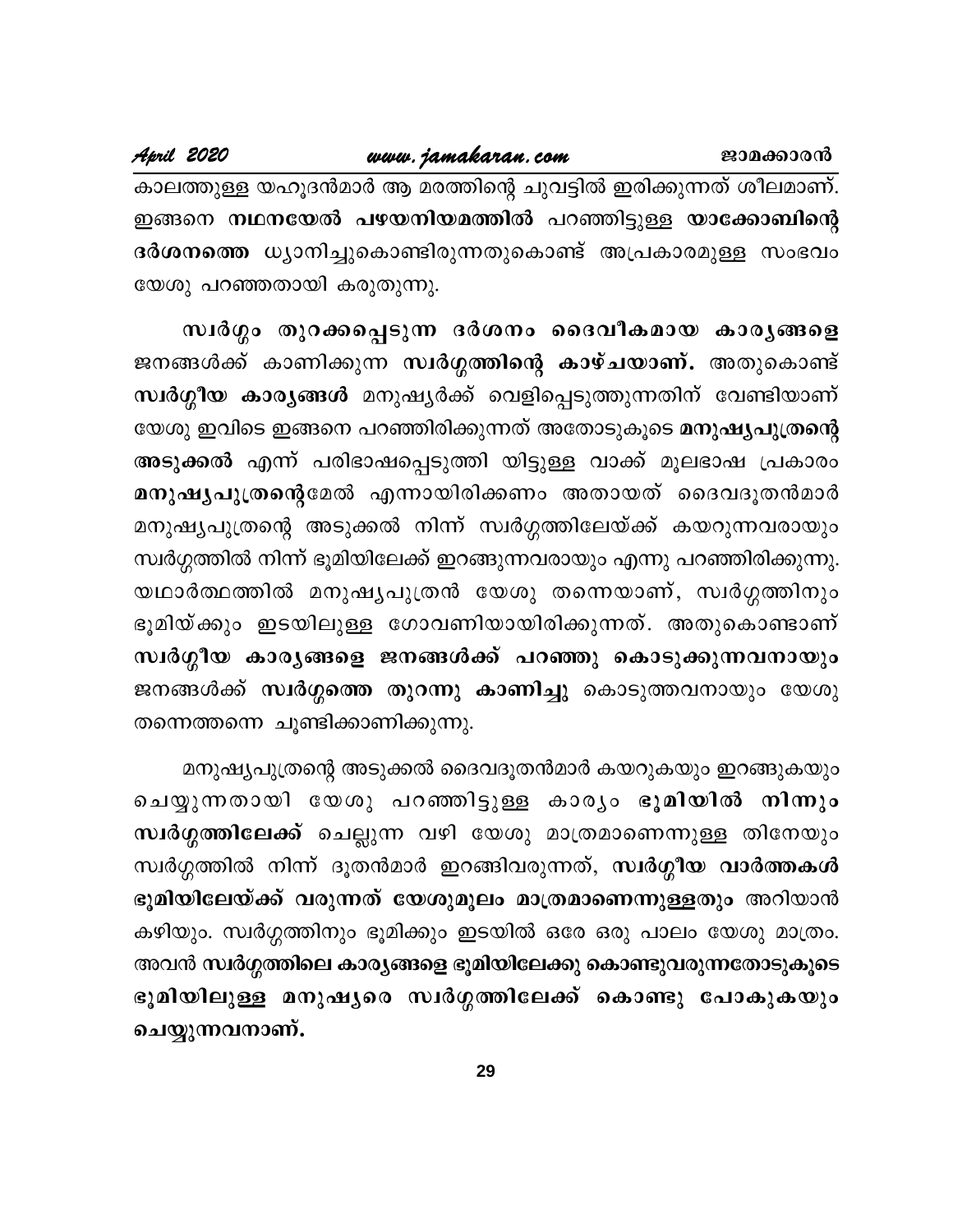### വേദപഠനം 2

സ്ത്രീയെ എനിയ്ക്കും നിനക്കും എന്ത്? യോഹ. 2 : 4 യേശുക്രിസ്തുവിന്റെ വാക്കുകളിൽ <mark>ഗ്രഹിയ്ക്കാൻ</mark>

കുറിപ്പ് : വചനത്തിന്റെ അടിസ്ഥാനത്തിൽ നല്ല വാർത്തകളെ മറ്റു ആത്മീയ മാസികകളിൽ നിന്നും എടുത്ത് എന്റെ വായനക്കാർക്കായ് ജാമക്കാരനിൽ ഞാൻ പ്രകാശനം ചെയ്യും. എന്റെ വായനക്കാരുടെ ആത്മീയ വർദ്ധനയാണ് എനിക്ക് പ്രധാനം. അതിന്റെ അടിസ്ഥാനത്തിൽ നല്ല വേദപണ്ഡിതൻമാർ എഴുതിയിട്ടുള്ള വാർത്തകളെ ജാമക്കാരനിൽ ചേർക്കുന്നു. ദൈവവചനത്തിൽ പരിപുഷ്ടി പ്രാപിക്കുന്നത് വളരെ പ്രാധാന്യം അർഹിക്കുന്നതാണ്. ക്രിസ്തീയ ലോകത്തിൽലക്ഷക്കണക്കിന് ക്രിസ്തീയ മാസികകൾ പുറത്തു വരുന്നു. അവയെ വായനക്കാർ തിരഞ്ഞെടുക്കുമ്പോൾ പ്രാർത്ഥിച്ചു മാത്രമേ തിരഞ്ഞെടുക്കാൻ പാടുള്ളൂ.

രോഗ സൗഖ്യ യോഗങ്ങൾ നടത്തുന്നവരാൽ പുറത്തുവിടുന്ന മാസികകളിൽ കാണുന്ന സാക്ഷ്യങ്ങൾ, അതാതു യോഗങ്ങളിൽ തന്നെ സ്റ്റേജുകളിൽ പറയിപ്പിക്കുന്ന സാക്ഷ്യങ്ങൾ, ഒന്നും വായനക്കാർക്ക് ദൈവഭക്തിയിൽ വളർച്ചയുണ്ടാക്കുന്നില്ല. ആ സാക്ഷ്യങ്ങൾ, നിങ്ങളും അതുപോലെ സൗഖ്യം ആകണമെന്ന ആഗ്രഹത്തെ മാത്രമേ നിങ്ങളിൽ ഉണ്ടാക്കുകയുള്ളൂ. എന്നാൽ നിങ്ങളുടെ ആത്മാവിനെ അതു സ്പർശിക്കുന്നില്ല. അതുമാത്രമല്ല നിങ്ങളെ കുഴപ്പത്തിൽ ആക്കുന്ന ആപത്തും, അങ്ങനെയുള്ള മാസികകളെ നിങ്ങൾ വായിക്കുന്നതുമൂലം ഉണ്ടാകും ജാഗ്രത.

# **ONLINE BANKING (NEFT)**

## Dr. M.G.E. PUSHPARAJ, SALEM - 636 005. INDIA

**STATE BANK OF INDIA (SALEM-1970)** 

| A/C No: 10764116842                              | SWIFT CODE - SBININBB637-10764116842                           |  |  |  |
|--------------------------------------------------|----------------------------------------------------------------|--|--|--|
|                                                  | IFSC CODE - IFSC SBIN0001970 -10764116842                      |  |  |  |
| <b>CANARA BANK - SALEM</b> (SURAMANGALAM BRANCH) |                                                                |  |  |  |
|                                                  | AC No: 1219101013622. SWIFT CODE - CNRB0001219 -1219101013622. |  |  |  |

IFSC CODE - IFSC CNRB0001219-1219101013622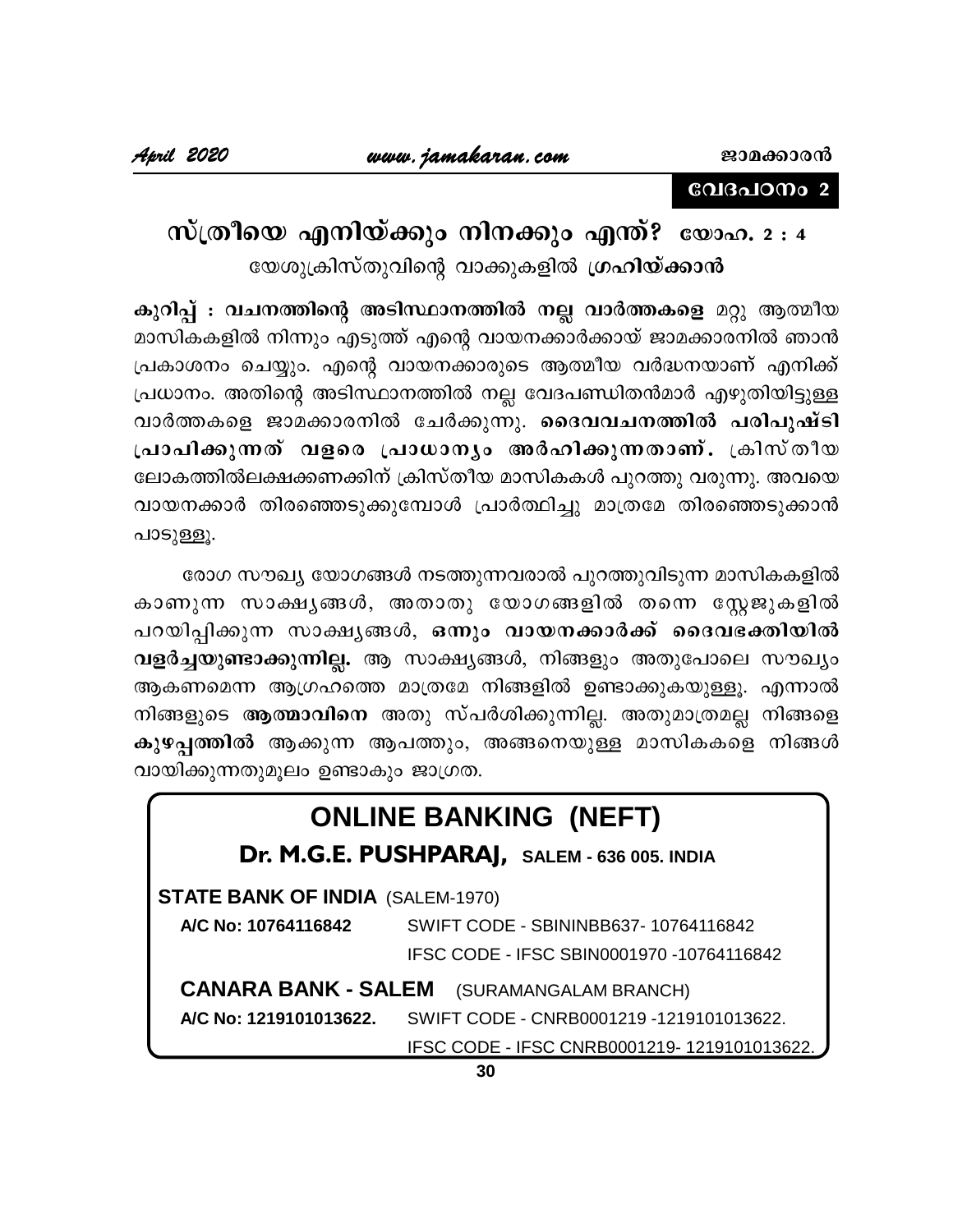## മലേഷ്യാ ദൈവവേലകൾ



മലേഷ്യയിൽ എന്റെ ആദ്യത്തെ യോഗം പിനാങ്ങിലുള്ള വിക്ടറി ലൂഥറൻ ചർച്ചിൽ വച്ച് നടന്നു. റവ. ആർ. മൈക്കിൾ ജോൺ അവർകളുടെ ചുമതലയിൽ ഈ യോഗങ്ങൾ വളരെ അനുഗ്രഹപ്രഥമായി നടന്നു കഴിഞ്ഞു. അച്ചന്റെ ഭാര്യ നല്ല പ്രാർത്ഥനാ ഭാരമുള്ള സ്ത്രീയാണ്. ആ കൊച്ചമ്മയുടെ പ്രാർത്ഥനയുടെ പിൻബലമാണ് ആ സഭ ആത്മീയതയിൽ വളരാൻ കാരണമായിരുന്നത്.

ഇവിടെ ഒരു പകൽ വേദപഠനത്തിന് വേണ്ടിയും ചോദ്യോത്തരത്തിന് വേണ്ടിയും ഏർപ്പാട് ചെയ്തിരുന്നു. ഒരു പകൽ യോഗത്തിൽ മാത്രം 6 മണിനേരം ഞാൻ പ്രസംഗിച്ചു. പ്രസംഗങ്ങളെല്ലാം വീഡിയോ എടുത്തിരുന്നു. വളരെ ദൂരത്തിലിരുന്നു കാറിലും വാനിലും പല സഭാവിശ്വാസികൾ യോഗങ്ങളിൽ പങ്കെടുത്തു.

എന്റെ ജാമക്കാരൻ വായനക്കാരായ കുടുംബങ്ങളെ നേരിട്ട് കണ്ട് ആളാംപ്രതിയായി പ്രാർത്ഥിക്കാനും, സംസാരിക്കാനും സാധിച്ചതിൽ എനിക്ക് മനതൃപ്തിയായി. ദൈവത്തിന് മഹത്വം ഉണ്ടാകട്ടെ.

> പിനാങ്ങിൽ മറ്റൊരു ഭാഗത്തിലുള്ള ലൂഥറൻ സഭയിലും പ്രസംഗിച്ചു (കോലാലംപൂർ).

# Port Klang ലൂഥറൻ ചർച്ച് യോഗങ്ങൾ

മലേഷ്യയിൽ നടന്ന ഈ യോഗങ്ങളും വളരെ പ്രയോജനകരമായിരുന്നു. പലരുടെ ആത്മീയമായ ചോദ്യങ്ങൾക്ക് യോഗത്തിൽ തന്നെ മറുപടി



നല്കി. ദൈവനാമത്തിന് മഹത്വം ഉണ്ടാകട്ടെ.